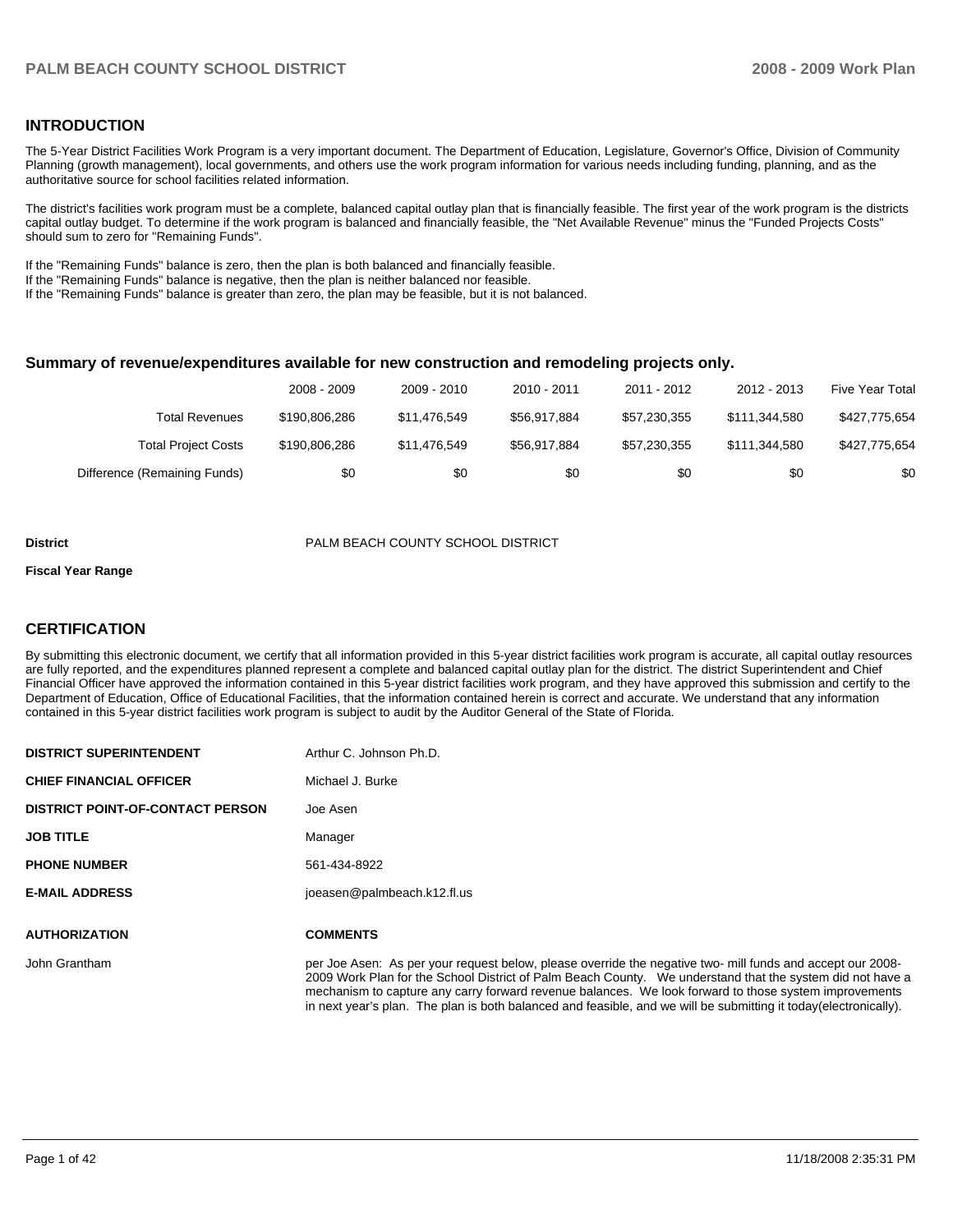# **Expenditures**

#### **Expenditure for Maintenance, Repair and Renovation from 2-Mills and PECO**

Annually, prior to the adoption of the district school budget, each school board must prepare a tentative district facilities work program that includes a schedule of major repair and renovation projects necessary to maintain the educational and ancillary facilities of the district.

|                | Item                                          | $2008 - 2009$<br><b>Actual Budget</b> | $2009 - 2010$<br>Projected | 2010 - 2011<br>Projected | $2011 - 2012$<br>Projected | $2012 - 2013$<br>Projected | Total       |
|----------------|-----------------------------------------------|---------------------------------------|----------------------------|--------------------------|----------------------------|----------------------------|-------------|
| <b>HVAC</b>    |                                               | \$0                                   | \$0                        | \$0                      | \$0                        | \$0                        | \$0         |
|                | Locations: No Locations for this expenditure. |                                       |                            |                          |                            |                            |             |
| Flooring       |                                               | \$0                                   | \$0                        | \$0                      | \$0                        | \$0                        | \$0         |
|                | Locations: No Locations for this expenditure. |                                       |                            |                          |                            |                            |             |
| Roofing        |                                               | \$0                                   | \$0                        | \$0                      | \$0                        | \$0                        | \$0         |
|                | Locations: No Locations for this expenditure. |                                       |                            |                          |                            |                            |             |
| Safety to Life |                                               | \$3,084,000                           | \$0                        | \$0                      | \$0                        | \$0                        | \$3,084,000 |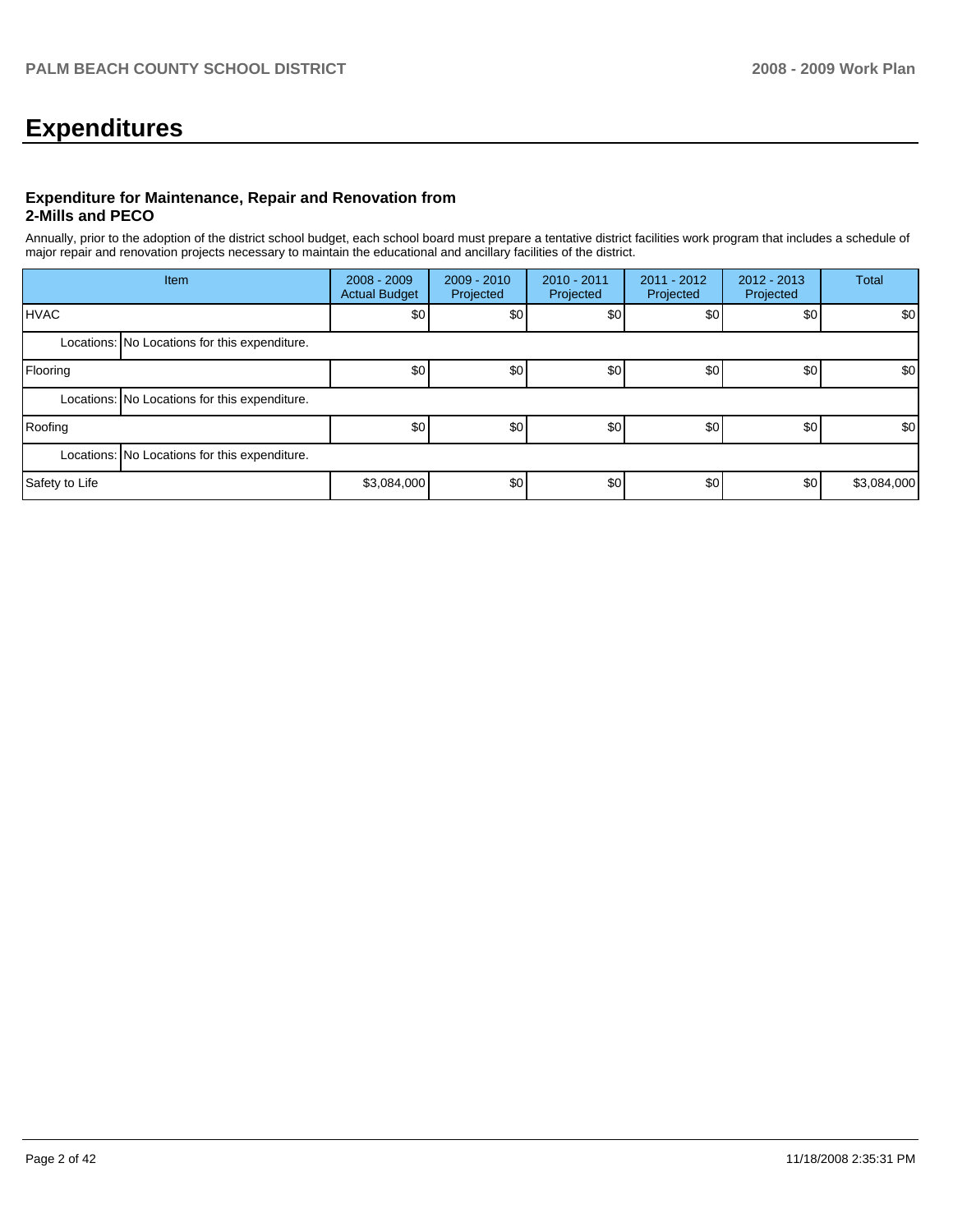| Locations: ACREAGE PINES ELEMENTARY, ADDISON MIZNER ELEMENTARY, ADULT EDUCATION CENTER, ALEXANDER W DREYFOOS JR<br>SCHOOL OF THE ARTS, ALLAMANDA ELEMENTARY, ANCILLARY @ MARY & ROBERT PEW LEADERSHIP CTR (HL WATKINS MS),<br>ANCILLARY AT BURT REYNOLDS RANCH, ANCILLARY AT CENTRAL AREA ADMINISTRATION, ANCILLARY AT FLORIDA MANGO<br>(MCKESSON), ANCILLARY AT FULTON-HOLLAND EDUCATIONAL SERVICES CENTER, ANCILLARY AT LANTANA ELEM, ANCILLARY<br>AT PALM BEACH PUBLIC, ANCILLARY AT SAFE SCHOOLS (BOCA RATON), ANCILLARY AT TEC WAREHOUSE (AUSTRALIAN),<br>ANCILLARY AT WEST AREA OFFICE (BELLE GLADE), ANCILLARY AT WEST GATE ELEM, ATLANTIC SENIOR HIGH (NEW), BAK<br>MIDDLE SCHOOL OF THE ARTS, BANYAN CREEK ELEMENTARY, BARTON ELEMENTARY, BEACON COVE ELEMENTARY, BEAR<br>LAKES MIDDLE, BELLE GLADE ELEMENTARY, BELVEDERE ELEMENTARY, BENOIST FARMS ELEMENTARY, BERKSHIRE<br>ELEMENTARY, BINKS FOREST ELEMENTARY, BOCA RATON ELEMENTARY, BOCA RATON MIDDLE, BOCA RATON SENIOR HIGH,<br>BOYNTON BEACH COMMUNITY SENIOR HIGH, C O TAYLOR/KIRKLANE ELEMENTARY, CALUSA ELEMENTARY, CARVER MIDDLE,<br>CHOLEE LAKE ELEMENTARY, CHRISTA MCAULIFFE MIDDLE, CITRUS COVE ELEMENTARY, CONGRESS MIDDLE, CONNISTON<br>MIDDLE, CORAL REEF ELEMENTARY, CORAL SUNSET ELEMENTARY, CRESTWOOD MIDDLE, CROSSPOINTE ELEMENTARY,<br>CRYSTAL LAKES ELEMENTARY, CYPRESS HAMMOCK SCHOOL, CYPRESS TRAILS ELEMENTARY, DEL PRADO ELEMENTARY,<br>DELRAY FULL SERVICE CENTER, DIAMOND VIEW ELEMENTARY, DISCOVERY KEY ELEMENTARY, DON ESTRIDGE HIGH TECH<br>MIDDLE, DR MARY MCLEOD BETHUNE ELEMENTARY, DWIGHT D EISENHOWER ELEMENTARY, EAGLES LANDING MIDDLE, EGRET<br>LAKE ELEMENTARY, ELBRIDGE GALE ELEMENTARY, EMERALD COVE MIDDLE (02-JJ), EQUESTRIAN TRAILS ELEMENTARY,<br>FOREST HILL ELEMENTARY, FOREST HILL SENIOR HIGH, FOREST PARK ELEMENTARY, FREEDOM SHORES ELEMENTARY,<br>FRONTIER ELEMENTARY, GALAXY ELEMENTARY, GLADE VIEW ELEMENTARY, GLADES CENTRAL SENIOR HIGH, GOLD COAST<br>COMMUNITY SCHOOL, GOLDEN GROVE ELEMENTARY, GOVE ELEMENTARY, GRASSY WATERS ELEMENTARY, GREENACRES<br>ELEMENTARY, GROVE PARK ELEMENTARY, H L JOHNSON ELEMENTARY, HAGEN ROAD ELEMENTARY (NEW), HAGEN ROAD<br>ELEMENTARY(OLD), HAMMOCK POINTE ELEMENTARY, HERITAGE ELEMENTARY, HIDDEN OAKS ELEMENTARY, HIGHLAND<br>ELEMENTARY, HOWELL L WATKINS MIDDLE, INDEPENDENCE MIDDLE, INDIAN PINES ELEMENTARY, INDIAN RIDGE SCHOOL, INLET<br>GROVE COMMUNITY HIGH SCHOOL, INTERSTATE PARK BUILDING IN RIVIERA BEACH, ITV STATION (THE EDUCATION NETWORK<br>AT BOYNTON BEACH), J C MITCHELL ELEMENTARY, JEAGA MIDDLE, JERRY THOMAS ELEMENTARY, JOHN F KENNEDY MIDDLE,<br>JOHN I LEONARD SENIOR HIGH, JUPITER ELEMENTARY, JUPITER FARMS ELEMENTARY, JUPITER MIDDLE, JUPITER SENIOR HIGH,<br>K E CUNNINGHAM/CANAL POINT ELEMENTARY, L.C. SWAIN MIDDLE, LAKE PARK ELEMENTARY, LAKE SHORE MIDDLE (NEW), LAKE<br>SHORE MIDDLE (OLD), LAKE SHORE MIDDLE ANNEX, LAKE WORTH MIDDLE, LAKE WORTH SENIOR HIGH, LANTANA ELEMENTARY,<br>LANTANA MIDDLE, LIBERTY PARK ELEMENTARY, LIGHTHOUSE ELEMENTARY, LIMESTONE CREEK ELEMENTARY, LINCOLN<br>ELEMENTARY, LOGGERS RUN MIDDLE, LOXAHATCHEE GROVES ELEMENTARY, LOXAHATCHEE TV RELAY STATION, MANATEE<br>ELEMENTARY, MARSH POINTE ELEMENTARY SCHOOL (03-X), MEADOW PARK ELEMENTARY, MELALEUCA ELEMENTARY,<br>MORIKAMI PARK ELEMENTARY, NEW HORIZONS ELEMENTARY, NORTH GRADE ELEMENTARY, NORTH PALM BEACH<br>ELEMENTARY, NORTHBORO ELEMENTARY, NORTHMORE ELEMENTARY, ODYSSEY MIDDLE, OKEEHEELEE MIDDLE, OLYMPIC<br>HEIGHTS SENIOR HIGH, OMNI MIDDLE, ORCHARD VIEW ELEMENTARY, OSCEOLA CREEK MIDDLE, PAHOKEE ELEMENTARY,<br>PAHOKEE MIDDLE / SENIOR HIGH, PALM BEACH CENTRAL HIGH, PALM BEACH GARDENS ELEMENTARY, PALM BEACH GARDENS<br>SENIOR HIGH, PALM BEACH LAKES SENIOR HIGH, PALM BEACH PUBLIC SCHOOL, PALM SPRINGS COMMUNITY MIDDLE, PALM<br>SPRINGS ELEMENTARY, PALMETTO ELEMENTARY, PANTHER RUN ELEMENTARY, PARK VISTA COMMUNITY HIGH, PIERCE<br>HAMMOCK ELEMENTARY, PINE GROVE ELEMENTARY, PINE JOG ELEMENTARY SCHOOL (03-Y), PIONEER PARK ELEMENTARY,<br>PLEASANT CITY COMMUNITY ELEMENTARY, PLUMOSA ELEMENTARY, POINCIANA ELEMENTARY, POLO PARK MIDDLE, ROLLING<br>GREEN ELEMENTARY, ROOSEVELT ELEMENTARY, ROOSEVELT FULL SERVICE CENTER, ROOSEVELT MIDDLE, ROSENWALD<br>ELEMENTARY, ROYAL PALM BEACH ELEMENTARY, ROYAL PALM BEACH SENIOR HIGH, ROYAL PALM SCHOOL, S D SPADY<br>ELEMENTARY, SABAL PALM SCHOOL, SANDPIPER SHORES ELEMENTARY, SANTALUCES SENIOR HIGH, SEACREST CAMPUS (OLD<br>ATLANTIC), SEMINOLE RIDGE HIGH, SEMINOLE TRAILS ELEMENTARY, SOUTH AREA MIDDLE SCHOOL OF CHOICE, SOUTH GRADE<br>ELEMENTARY, SOUTH OLIVE ELEMENTARY, SOUTH TECHNICAL COMMUNITY HIGH, SPANISH RIVER SENIOR HIGH, STARLIGHT<br>COVE ELEMENTARY, SUNCOAST SENIOR HIGH, SUNRISE PARK ELEMENTARY, SUNSET PALMS ELEMENTARY (03-Z), TIMBER<br>TRACE ELEMENTARY, TRADEWINDS MIDDLE, TRANSPORTATION AND MPO AT NORTH AREA (BLUE HERON), TRANSPORTATION<br>AND MPO AT SUMMIT, TRANSPORTATION AT EAST (RANCH ROAD), TRANSPORTATION AT SOUTH AREA BUS COMPOUND,<br>TRANSPORTATION AT WEST CENTRAL (ROYAL PALM), TURNING POINTS ACADEMY, U B KINSEY/PALMVIEW ELEMENTARY, VERDE<br>ELEMENTARY, VILLAGE ACADEMY, WASHINGTON ELEMENTARY, WATERS EDGE ELEMENTARY, WATSON B DUNCAN MIDDLE,<br>WELLINGTON ELEMENTARY, WELLINGTON LANDINGS MIDDLE, WELLINGTON SENIOR HIGH, WEST AREA SCHOOL OF CHOICE,<br>WEST BOCA RATON COMMUNITY HIGH, WEST GATE ELEMENTARY, WEST RIVIERA ELEMENTARY, WEST TECHNICAL EDUCATION<br>CENTER, WESTERN PINES MIDDLE, WESTWARD ELEMENTARY, WHISPERING PINES ELEMENTARY, WILLIAM T DWYER HIGH,<br>WOODLANDS COMMUNITY MIDDLE, WYNNEBROOK ELEMENTARY<br>\$0<br>\$0<br>\$0<br>\$0<br>\$0<br>Fencing<br>Locations: No Locations for this expenditure.<br>\$0<br>\$0<br>Parking<br>\$0<br>\$0<br>\$0 |                                               |     |     |     |     |     |     |
|-----------------------------------------------------------------------------------------------------------------------------------------------------------------------------------------------------------------------------------------------------------------------------------------------------------------------------------------------------------------------------------------------------------------------------------------------------------------------------------------------------------------------------------------------------------------------------------------------------------------------------------------------------------------------------------------------------------------------------------------------------------------------------------------------------------------------------------------------------------------------------------------------------------------------------------------------------------------------------------------------------------------------------------------------------------------------------------------------------------------------------------------------------------------------------------------------------------------------------------------------------------------------------------------------------------------------------------------------------------------------------------------------------------------------------------------------------------------------------------------------------------------------------------------------------------------------------------------------------------------------------------------------------------------------------------------------------------------------------------------------------------------------------------------------------------------------------------------------------------------------------------------------------------------------------------------------------------------------------------------------------------------------------------------------------------------------------------------------------------------------------------------------------------------------------------------------------------------------------------------------------------------------------------------------------------------------------------------------------------------------------------------------------------------------------------------------------------------------------------------------------------------------------------------------------------------------------------------------------------------------------------------------------------------------------------------------------------------------------------------------------------------------------------------------------------------------------------------------------------------------------------------------------------------------------------------------------------------------------------------------------------------------------------------------------------------------------------------------------------------------------------------------------------------------------------------------------------------------------------------------------------------------------------------------------------------------------------------------------------------------------------------------------------------------------------------------------------------------------------------------------------------------------------------------------------------------------------------------------------------------------------------------------------------------------------------------------------------------------------------------------------------------------------------------------------------------------------------------------------------------------------------------------------------------------------------------------------------------------------------------------------------------------------------------------------------------------------------------------------------------------------------------------------------------------------------------------------------------------------------------------------------------------------------------------------------------------------------------------------------------------------------------------------------------------------------------------------------------------------------------------------------------------------------------------------------------------------------------------------------------------------------------------------------------------------------------------------------------------------------------------------------------------------------------------------------------------------------------------------------------------------------------------------------------------------------------------------------------------------------------------------------------------------------------------------------------------------------------------------------------------------------------------------------------------------------------------------------------------------------------------------------------------------------------------------------------------------------------------------------------------------------------------------------------------------------------------------------------------------------------------------------------------------------------------------------------------------------------------------------------------------------------------------------------------------------------------------------------------------------------------------------------------------------------------------|-----------------------------------------------|-----|-----|-----|-----|-----|-----|
|                                                                                                                                                                                                                                                                                                                                                                                                                                                                                                                                                                                                                                                                                                                                                                                                                                                                                                                                                                                                                                                                                                                                                                                                                                                                                                                                                                                                                                                                                                                                                                                                                                                                                                                                                                                                                                                                                                                                                                                                                                                                                                                                                                                                                                                                                                                                                                                                                                                                                                                                                                                                                                                                                                                                                                                                                                                                                                                                                                                                                                                                                                                                                                                                                                                                                                                                                                                                                                                                                                                                                                                                                                                                                                                                                                                                                                                                                                                                                                                                                                                                                                                                                                                                                                                                                                                                                                                                                                                                                                                                                                                                                                                                                                                                                                                                                                                                                                                                                                                                                                                                                                                                                                                                                                                                                                                                                                                                                                                                                                                                                                                                                                                                                                                                                                                                           |                                               |     |     |     |     |     | \$0 |
|                                                                                                                                                                                                                                                                                                                                                                                                                                                                                                                                                                                                                                                                                                                                                                                                                                                                                                                                                                                                                                                                                                                                                                                                                                                                                                                                                                                                                                                                                                                                                                                                                                                                                                                                                                                                                                                                                                                                                                                                                                                                                                                                                                                                                                                                                                                                                                                                                                                                                                                                                                                                                                                                                                                                                                                                                                                                                                                                                                                                                                                                                                                                                                                                                                                                                                                                                                                                                                                                                                                                                                                                                                                                                                                                                                                                                                                                                                                                                                                                                                                                                                                                                                                                                                                                                                                                                                                                                                                                                                                                                                                                                                                                                                                                                                                                                                                                                                                                                                                                                                                                                                                                                                                                                                                                                                                                                                                                                                                                                                                                                                                                                                                                                                                                                                                                           |                                               |     |     |     |     |     | \$0 |
|                                                                                                                                                                                                                                                                                                                                                                                                                                                                                                                                                                                                                                                                                                                                                                                                                                                                                                                                                                                                                                                                                                                                                                                                                                                                                                                                                                                                                                                                                                                                                                                                                                                                                                                                                                                                                                                                                                                                                                                                                                                                                                                                                                                                                                                                                                                                                                                                                                                                                                                                                                                                                                                                                                                                                                                                                                                                                                                                                                                                                                                                                                                                                                                                                                                                                                                                                                                                                                                                                                                                                                                                                                                                                                                                                                                                                                                                                                                                                                                                                                                                                                                                                                                                                                                                                                                                                                                                                                                                                                                                                                                                                                                                                                                                                                                                                                                                                                                                                                                                                                                                                                                                                                                                                                                                                                                                                                                                                                                                                                                                                                                                                                                                                                                                                                                                           | Locations: No Locations for this expenditure. |     |     |     |     |     |     |
| Electrical                                                                                                                                                                                                                                                                                                                                                                                                                                                                                                                                                                                                                                                                                                                                                                                                                                                                                                                                                                                                                                                                                                                                                                                                                                                                                                                                                                                                                                                                                                                                                                                                                                                                                                                                                                                                                                                                                                                                                                                                                                                                                                                                                                                                                                                                                                                                                                                                                                                                                                                                                                                                                                                                                                                                                                                                                                                                                                                                                                                                                                                                                                                                                                                                                                                                                                                                                                                                                                                                                                                                                                                                                                                                                                                                                                                                                                                                                                                                                                                                                                                                                                                                                                                                                                                                                                                                                                                                                                                                                                                                                                                                                                                                                                                                                                                                                                                                                                                                                                                                                                                                                                                                                                                                                                                                                                                                                                                                                                                                                                                                                                                                                                                                                                                                                                                                |                                               | \$0 | \$0 | \$0 | \$0 | \$0 | \$0 |
|                                                                                                                                                                                                                                                                                                                                                                                                                                                                                                                                                                                                                                                                                                                                                                                                                                                                                                                                                                                                                                                                                                                                                                                                                                                                                                                                                                                                                                                                                                                                                                                                                                                                                                                                                                                                                                                                                                                                                                                                                                                                                                                                                                                                                                                                                                                                                                                                                                                                                                                                                                                                                                                                                                                                                                                                                                                                                                                                                                                                                                                                                                                                                                                                                                                                                                                                                                                                                                                                                                                                                                                                                                                                                                                                                                                                                                                                                                                                                                                                                                                                                                                                                                                                                                                                                                                                                                                                                                                                                                                                                                                                                                                                                                                                                                                                                                                                                                                                                                                                                                                                                                                                                                                                                                                                                                                                                                                                                                                                                                                                                                                                                                                                                                                                                                                                           | Locations: No Locations for this expenditure. |     |     |     |     |     |     |
| Fire Alarm                                                                                                                                                                                                                                                                                                                                                                                                                                                                                                                                                                                                                                                                                                                                                                                                                                                                                                                                                                                                                                                                                                                                                                                                                                                                                                                                                                                                                                                                                                                                                                                                                                                                                                                                                                                                                                                                                                                                                                                                                                                                                                                                                                                                                                                                                                                                                                                                                                                                                                                                                                                                                                                                                                                                                                                                                                                                                                                                                                                                                                                                                                                                                                                                                                                                                                                                                                                                                                                                                                                                                                                                                                                                                                                                                                                                                                                                                                                                                                                                                                                                                                                                                                                                                                                                                                                                                                                                                                                                                                                                                                                                                                                                                                                                                                                                                                                                                                                                                                                                                                                                                                                                                                                                                                                                                                                                                                                                                                                                                                                                                                                                                                                                                                                                                                                                |                                               | \$0 | \$0 | \$0 | \$0 | \$0 | \$0 |
|                                                                                                                                                                                                                                                                                                                                                                                                                                                                                                                                                                                                                                                                                                                                                                                                                                                                                                                                                                                                                                                                                                                                                                                                                                                                                                                                                                                                                                                                                                                                                                                                                                                                                                                                                                                                                                                                                                                                                                                                                                                                                                                                                                                                                                                                                                                                                                                                                                                                                                                                                                                                                                                                                                                                                                                                                                                                                                                                                                                                                                                                                                                                                                                                                                                                                                                                                                                                                                                                                                                                                                                                                                                                                                                                                                                                                                                                                                                                                                                                                                                                                                                                                                                                                                                                                                                                                                                                                                                                                                                                                                                                                                                                                                                                                                                                                                                                                                                                                                                                                                                                                                                                                                                                                                                                                                                                                                                                                                                                                                                                                                                                                                                                                                                                                                                                           | Locations: No Locations for this expenditure. |     |     |     |     |     |     |
| Telephone/Intercom System                                                                                                                                                                                                                                                                                                                                                                                                                                                                                                                                                                                                                                                                                                                                                                                                                                                                                                                                                                                                                                                                                                                                                                                                                                                                                                                                                                                                                                                                                                                                                                                                                                                                                                                                                                                                                                                                                                                                                                                                                                                                                                                                                                                                                                                                                                                                                                                                                                                                                                                                                                                                                                                                                                                                                                                                                                                                                                                                                                                                                                                                                                                                                                                                                                                                                                                                                                                                                                                                                                                                                                                                                                                                                                                                                                                                                                                                                                                                                                                                                                                                                                                                                                                                                                                                                                                                                                                                                                                                                                                                                                                                                                                                                                                                                                                                                                                                                                                                                                                                                                                                                                                                                                                                                                                                                                                                                                                                                                                                                                                                                                                                                                                                                                                                                                                 |                                               | \$0 | \$0 | \$0 | \$0 | \$0 | \$0 |
|                                                                                                                                                                                                                                                                                                                                                                                                                                                                                                                                                                                                                                                                                                                                                                                                                                                                                                                                                                                                                                                                                                                                                                                                                                                                                                                                                                                                                                                                                                                                                                                                                                                                                                                                                                                                                                                                                                                                                                                                                                                                                                                                                                                                                                                                                                                                                                                                                                                                                                                                                                                                                                                                                                                                                                                                                                                                                                                                                                                                                                                                                                                                                                                                                                                                                                                                                                                                                                                                                                                                                                                                                                                                                                                                                                                                                                                                                                                                                                                                                                                                                                                                                                                                                                                                                                                                                                                                                                                                                                                                                                                                                                                                                                                                                                                                                                                                                                                                                                                                                                                                                                                                                                                                                                                                                                                                                                                                                                                                                                                                                                                                                                                                                                                                                                                                           |                                               |     |     |     |     |     |     |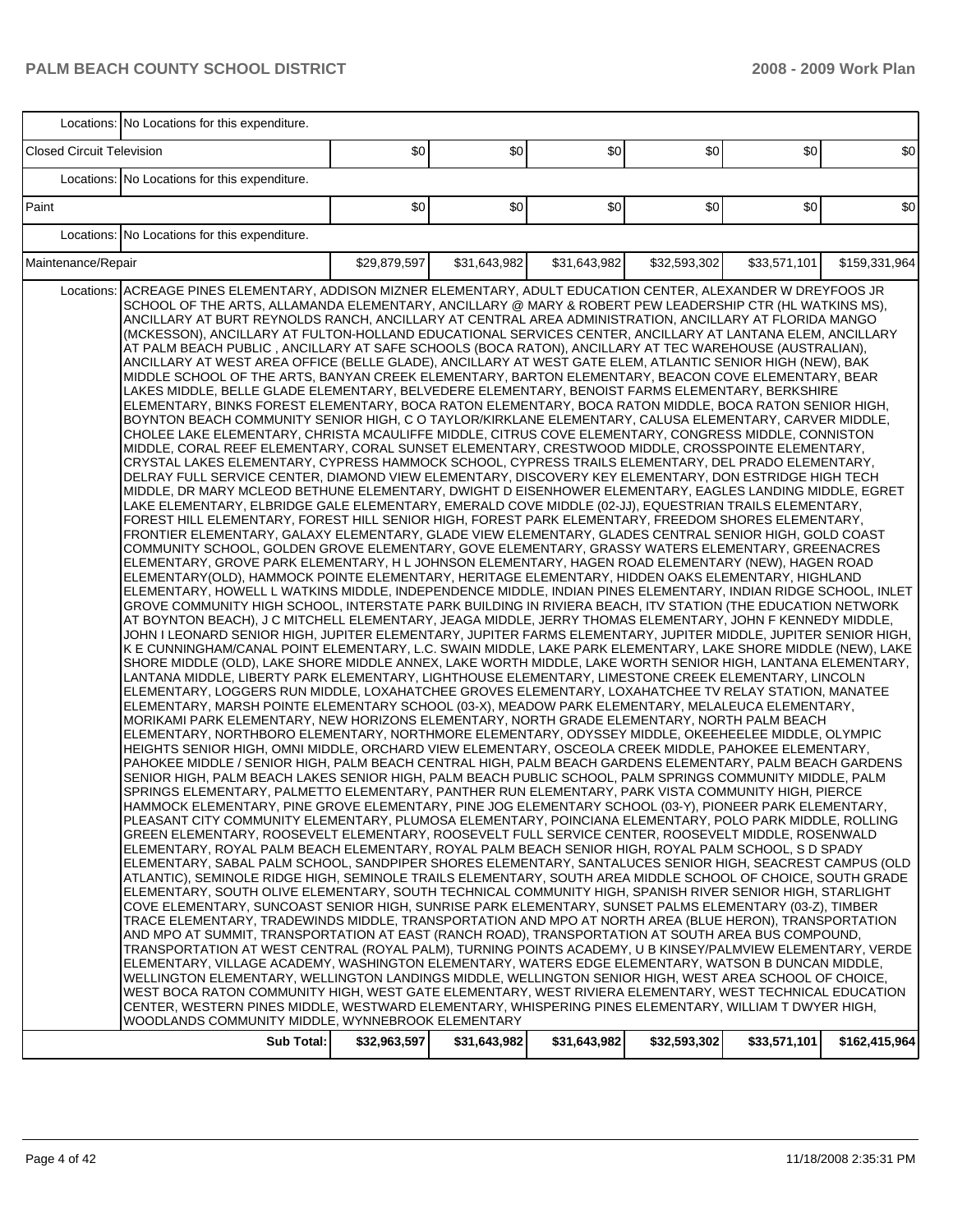| <b>PECO Maintenance Expenditures</b> | \$5,358,606   | \$6,544,312   | \$7,538,390  | \$7.524.173  | \$7,524,173  | \$34,489,654  |
|--------------------------------------|---------------|---------------|--------------|--------------|--------------|---------------|
| Two Mill Sub Total:                  | \$212,206,073 | \$116,412,741 | \$71,453,129 | \$69,151,385 | \$73,814,038 | \$543,037,366 |

| <b>Other Items</b>                                                                                                                                                                                                                                                                                                                                                                                                                                                                                                                                                                                                                                                                                                                                                                                                                                                                                                                                                                                                                                                                                                                                                                                                                                                                                                                                                                                                                                                                                                                                                                                                                                                                                                                                                                                                                                                                                                                                                                                                                                                                                                                                                                                                                                                                                                                                                                                                                                                                                                                                                                                                                                                                                                                                                                                                                                                                                                                                                                                                                                                                                                                                                                                                                                                                                                                                                                                                                                                                                                                                                                                                                                                                                                                                                                                                                                                                                                                                                                                                                                                                                                                                                                                                                                                                                                                                                                                                                                                                                                                                                                                                                                                                                                                                                                                                                                                                                                                                                                                                                                                                                                                                                                                                                                                                                                                                                                                                                                                                                       | 2008 - 2009<br><b>Actual Budget</b> | $2009 - 2010$<br>Projected | 2010 - 2011<br>Projected | 2011 - 2012<br>Projected | $2012 - 2013$<br>Projected | Total         |
|----------------------------------------------------------------------------------------------------------------------------------------------------------------------------------------------------------------------------------------------------------------------------------------------------------------------------------------------------------------------------------------------------------------------------------------------------------------------------------------------------------------------------------------------------------------------------------------------------------------------------------------------------------------------------------------------------------------------------------------------------------------------------------------------------------------------------------------------------------------------------------------------------------------------------------------------------------------------------------------------------------------------------------------------------------------------------------------------------------------------------------------------------------------------------------------------------------------------------------------------------------------------------------------------------------------------------------------------------------------------------------------------------------------------------------------------------------------------------------------------------------------------------------------------------------------------------------------------------------------------------------------------------------------------------------------------------------------------------------------------------------------------------------------------------------------------------------------------------------------------------------------------------------------------------------------------------------------------------------------------------------------------------------------------------------------------------------------------------------------------------------------------------------------------------------------------------------------------------------------------------------------------------------------------------------------------------------------------------------------------------------------------------------------------------------------------------------------------------------------------------------------------------------------------------------------------------------------------------------------------------------------------------------------------------------------------------------------------------------------------------------------------------------------------------------------------------------------------------------------------------------------------------------------------------------------------------------------------------------------------------------------------------------------------------------------------------------------------------------------------------------------------------------------------------------------------------------------------------------------------------------------------------------------------------------------------------------------------------------------------------------------------------------------------------------------------------------------------------------------------------------------------------------------------------------------------------------------------------------------------------------------------------------------------------------------------------------------------------------------------------------------------------------------------------------------------------------------------------------------------------------------------------------------------------------------------------------------------------------------------------------------------------------------------------------------------------------------------------------------------------------------------------------------------------------------------------------------------------------------------------------------------------------------------------------------------------------------------------------------------------------------------------------------------------------------------------------------------------------------------------------------------------------------------------------------------------------------------------------------------------------------------------------------------------------------------------------------------------------------------------------------------------------------------------------------------------------------------------------------------------------------------------------------------------------------------------------------------------------------------------------------------------------------------------------------------------------------------------------------------------------------------------------------------------------------------------------------------------------------------------------------------------------------------------------------------------------------------------------------------------------------------------------------------------------------------------------------------------------------------------------|-------------------------------------|----------------------------|--------------------------|--------------------------|----------------------------|---------------|
| Capital Contingency                                                                                                                                                                                                                                                                                                                                                                                                                                                                                                                                                                                                                                                                                                                                                                                                                                                                                                                                                                                                                                                                                                                                                                                                                                                                                                                                                                                                                                                                                                                                                                                                                                                                                                                                                                                                                                                                                                                                                                                                                                                                                                                                                                                                                                                                                                                                                                                                                                                                                                                                                                                                                                                                                                                                                                                                                                                                                                                                                                                                                                                                                                                                                                                                                                                                                                                                                                                                                                                                                                                                                                                                                                                                                                                                                                                                                                                                                                                                                                                                                                                                                                                                                                                                                                                                                                                                                                                                                                                                                                                                                                                                                                                                                                                                                                                                                                                                                                                                                                                                                                                                                                                                                                                                                                                                                                                                                                                                                                                                                      | \$10.959.688                        | \$2.857.383                | \$5,885,927              | \$2,606,429              | \$6,291,283                | \$28,600,710  |
| Locations ACREAGE PINES ELEMENTARY, ADDISON MIZNER ELEMENTARY, ADULT EDUCATION CENTER, ALEXANDER W DREYFOOS JR<br>SCHOOL OF THE ARTS, ALLAMANDA ELEMENTARY, ANCILLARY @ MARY & ROBERT PEW LEADERSHIP CTR (HL WATKINS MS),<br>ANCILLARY AT BURT REYNOLDS RANCH, ANCILLARY AT CENTRAL AREA ADMINISTRATION, ANCILLARY AT FLORIDA MANGO<br>(MCKESSON), ANCILLARY AT FULTON-HOLLAND EDUCATIONAL SERVICES CENTER, ANCILLARY AT LANTANA ELEM, ANCILLARY<br>AT PALM BEACH PUBLIC, ANCILLARY AT SAFE SCHOOLS (BOCA RATON), ANCILLARY AT TEC WAREHOUSE (AUSTRALIAN),<br>ANCILLARY AT WEST AREA OFFICE (BELLE GLADE), ANCILLARY AT WEST GATE ELEM, ATLANTIC SENIOR HIGH (NEW), BAK<br>MIDDLE SCHOOL OF THE ARTS, BANYAN CREEK ELEMENTARY, BARTON ELEMENTARY, BEACON COVE ELEMENTARY, BEAR<br>LAKES MIDDLE, BELLE GLADE ELEMENTARY, BELVEDERE ELEMENTARY, BENOIST FARMS ELEMENTARY, BERKSHIRE<br>ELEMENTARY, BINKS FOREST ELEMENTARY, BOCA RATON ELEMENTARY, BOCA RATON MIDDLE, BOCA RATON SENIOR HIGH,<br>BOYNTON BEACH COMMUNITY SENIOR HIGH, C O TAYLOR/KIRKLANE ELEMENTARY, CALUSA ELEMENTARY, CARVER MIDDLE,<br>CHOLEE LAKE ELEMENTARY, CHRISTA MCAULIFFE MIDDLE, CITRUS COVE ELEMENTARY, CONGRESS MIDDLE, CONNISTON<br>MIDDLE, CORAL REEF ELEMENTARY, CORAL SUNSET ELEMENTARY, CRESTWOOD MIDDLE, CROSSPOINTE ELEMENTARY,<br>CRYSTAL LAKES ELEMENTARY, CYPRESS HAMMOCK SCHOOL, CYPRESS TRAILS ELEMENTARY, DEL PRADO ELEMENTARY,<br>DELRAY FULL SERVICE CENTER, DIAMOND VIEW ELEMENTARY, DISCOVERY KEY ELEMENTARY, DON ESTRIDGE HIGH TECH<br>MIDDLE, DR MARY MCLEOD BETHUNE ELEMENTARY, DWIGHT D EISENHOWER ELEMENTARY, EAGLES LANDING MIDDLE,<br>EGRET LAKE ELEMENTARY, ELBRIDGE GALE ELEMENTARY, EMERALD COVE MIDDLE (02-JJ), EQUESTRIAN TRAILS<br>ELEMENTARY, FOREST HILL ELEMENTARY, FOREST HILL SENIOR HIGH, FOREST PARK ELEMENTARY, FREEDOM SHORES<br>ELEMENTARY, FRONTIER ELEMENTARY, GALAXY ELEMENTARY, GLADE VIEW ELEMENTARY, GLADES CENTRAL SENIOR HIGH,<br>GOLD COAST COMMUNITY SCHOOL, GOLDEN GROVE ELEMENTARY, GOVE ELEMENTARY, GRASSY WATERS ELEMENTARY,<br>GREENACRES ELEMENTARY, GROVE PARK ELEMENTARY, H L JOHNSON ELEMENTARY, HAGEN ROAD ELEMENTARY(OLD),<br>HAMMOCK POINTE ELEMENTARY, HERITAGE ELEMENTARY, HIDDEN OAKS ELEMENTARY, HIGHLAND ELEMENTARY, HOWELL L<br>WATKINS MIDDLE, INDEPENDENCE MIDDLE, INDIAN PINES ELEMENTARY, INDIAN RIDGE SCHOOL, INLET GROVE COMMUNITY<br>HIGH SCHOOL, INTERSTATE PARK BUILDING IN RIVIERA BEACH, ITV STATION (THE EDUCATION NETWORK AT BOYNTON<br>BEACH), J C MITCHELL ELEMENTARY, JEAGA MIDDLE, JERRY THOMAS ELEMENTARY, JOHN F KENNEDY MIDDLE, JOHN I<br>LEONARD SENIOR HIGH, JUPITER ELEMENTARY, JUPITER FARMS ELEMENTARY, JUPITER MIDDLE, JUPITER SENIOR HIGH, K E<br>CUNNINGHAM/CANAL POINT ELEMENTARY, L.C. SWAIN MIDDLE, LAKE PARK ELEMENTARY, LAKE SHORE MIDDLE (NEW), LAKE<br>SHORE MIDDLE (OLD), LAKE SHORE MIDDLE ANNEX, LAKE WORTH MIDDLE, LAKE WORTH SENIOR HIGH, LANTANA<br>ELEMENTARY, LANTANA MIDDLE, LIBERTY PARK ELEMENTARY, LIGHTHOUSE ELEMENTARY, LIMESTONE CREEK ELEMENTARY,  <br>LINCOLN ELEMENTARY, LOGGERS RUN MIDDLE, LOXAHATCHEE GROVES ELEMENTARY, LOXAHATCHEE TV RELAY STATION,<br>MANATEE ELEMENTARY, MARSH POINTE ELEMENTARY SCHOOL (03-X), MEADOW PARK ELEMENTARY, MELALEUCA<br>ELEMENTARY, MORIKAMI PARK ELEMENTARY, NEW HORIZONS ELEMENTARY, NORTH GRADE ELEMENTARY, NORTH PALM<br>BEACH ELEMENTARY, NORTHBORO ELEMENTARY, NORTHMORE ELEMENTARY, ODYSSEY MIDDLE, OKEEHEELEE MIDDLE,<br>OLYMPIC HEIGHTS SENIOR HIGH, OMNI MIDDLE, ORCHARD VIEW ELEMENTARY, OSCEOLA CREEK MIDDLE, PAHOKEE<br>ELEMENTARY, PAHOKEE MIDDLE / SENIOR HIGH, PALM BEACH CENTRAL HIGH, PALM BEACH GARDENS ELEMENTARY, PALM<br>BEACH GARDENS SENIOR HIGH, PALM BEACH LAKES SENIOR HIGH, PALM BEACH PUBLIC SCHOOL, PALM SPRINGS<br>COMMUNITY MIDDLE, PALM SPRINGS ELEMENTARY, PALMETTO ELEMENTARY, PANTHER RUN ELEMENTARY, PARK VISTA<br>COMMUNITY HIGH, PIERCE HAMMOCK ELEMENTARY, PINE GROVE ELEMENTARY, PIONEER PARK ELEMENTARY, PLEASANT<br>CITY COMMUNITY ELEMENTARY, PLUMOSA ELEMENTARY, POINCIANA ELEMENTARY, POLO PARK MIDDLE, ROLLING GREEN<br>ELEMENTARY, ROOSEVELT ELEMENTARY, ROOSEVELT FULL SERVICE CENTER, ROOSEVELT MIDDLE, ROSENWALD<br>ELEMENTARY, ROYAL PALM BEACH ELEMENTARY, ROYAL PALM BEACH SENIOR HIGH, ROYAL PALM SCHOOL, S D SPADY<br>ELEMENTARY, SABAL PALM SCHOOL, SANDPIPER SHORES ELEMENTARY, SANTALUCES SENIOR HIGH, SEACREST CAMPUS<br>(OLD ATLANTIC), SEMINOLE RIDGE HIGH, SEMINOLE TRAILS ELEMENTARY, SOUTH AREA MIDDLE SCHOOL OF CHOICE, SOUTH<br>GRADE ELEMENTARY, SOUTH OLIVE ELEMENTARY, SOUTH TECHNICAL COMMUNITY HIGH, SPANISH RIVER SENIOR HIGH,<br>STARLIGHT COVE ELEMENTARY, SUNCOAST SENIOR HIGH, SUNRISE PARK ELEMENTARY, TIMBER TRACE ELEMENTARY,<br>TRADEWINDS MIDDLE, TRANSPORTATION AND MPO AT NORTH AREA (BLUE HERON), TRANSPORTATION AND MPO AT SUMMIT,<br>TRANSPORTATION AT EAST (RANCH ROAD), TRANSPORTATION AT SOUTH AREA BUS COMPOUND, TRANSPORTATION AT<br>WEST CENTRAL (ROYAL PALM), TURNING POINTS ACADEMY, U B KINSEY/PALMVIEW ELEMENTARY, VERDE ELEMENTARY,<br>VILLAGE ACADEMY, WASHINGTON ELEMENTARY, WATERS EDGE ELEMENTARY, WATSON B DUNCAN MIDDLE, WELLINGTON<br>ELEMENTARY, WELLINGTON LANDINGS MIDDLE, WELLINGTON SENIOR HIGH, WEST AREA SCHOOL OF CHOICE, WEST BOCA<br>RATON COMMUNITY HIGH, WEST GATE ELEMENTARY, WEST RIVIERA ELEMENTARY, WEST TECHNICAL EDUCATION CENTER,<br>WESTERN PINES MIDDLE, WESTWARD ELEMENTARY, WHISPERING PINES ELEMENTARY, WILLIAM T DWYER HIGH, |                                     |                            |                          |                          |                            |               |
| WOODLANDS COMMUNITY MIDDLE, WYNNEBROOK ELEMENTARY<br>Capital Maintenance Transfer                                                                                                                                                                                                                                                                                                                                                                                                                                                                                                                                                                                                                                                                                                                                                                                                                                                                                                                                                                                                                                                                                                                                                                                                                                                                                                                                                                                                                                                                                                                                                                                                                                                                                                                                                                                                                                                                                                                                                                                                                                                                                                                                                                                                                                                                                                                                                                                                                                                                                                                                                                                                                                                                                                                                                                                                                                                                                                                                                                                                                                                                                                                                                                                                                                                                                                                                                                                                                                                                                                                                                                                                                                                                                                                                                                                                                                                                                                                                                                                                                                                                                                                                                                                                                                                                                                                                                                                                                                                                                                                                                                                                                                                                                                                                                                                                                                                                                                                                                                                                                                                                                                                                                                                                                                                                                                                                                                                                                        | \$43,641,394                        | \$42,455,688               | \$41,461,610             | \$41,475,827             | \$41,475,827               | \$210,510,346 |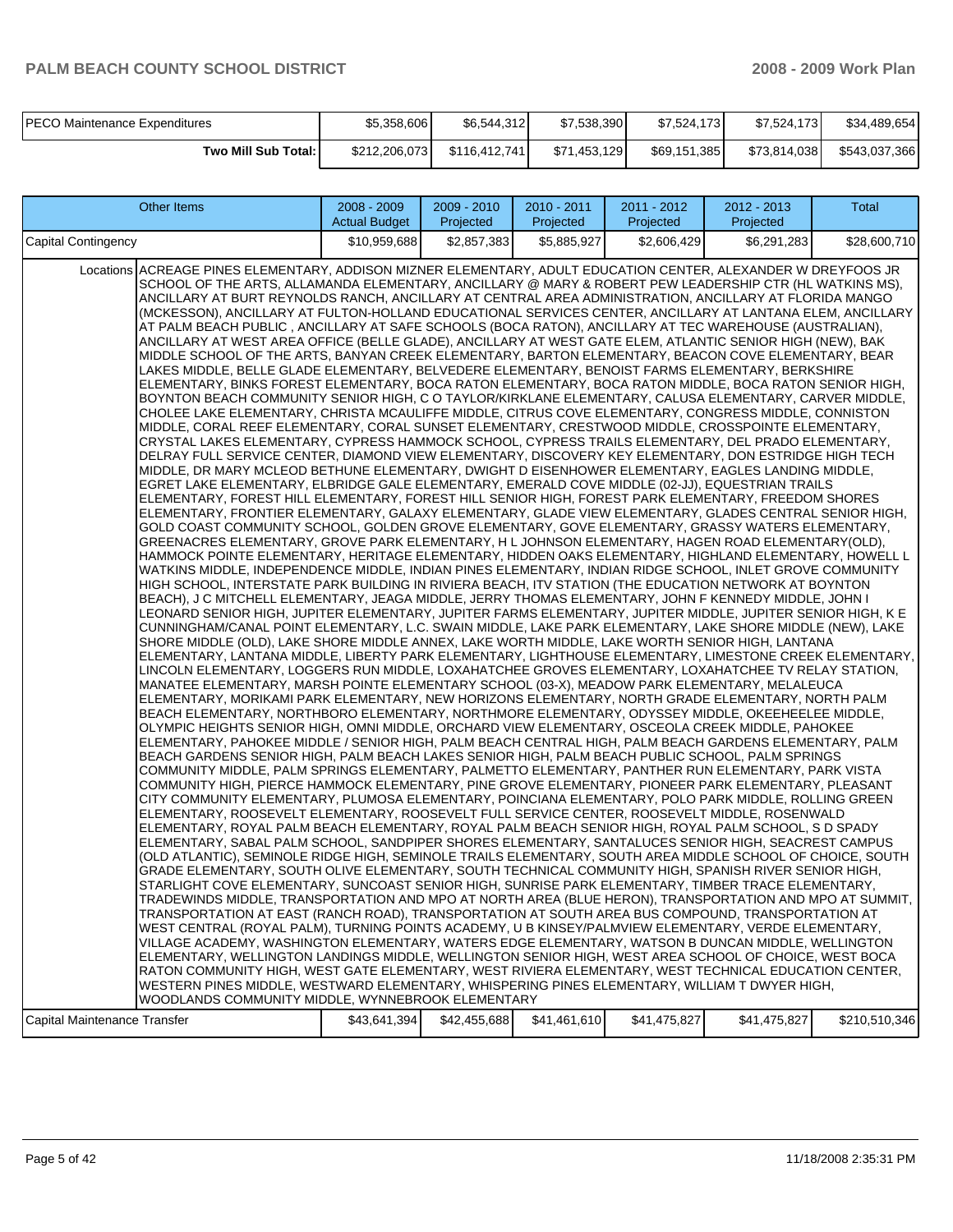| Locations ACREAGE PINES ELEMENTARY, ADDISON MIZNER ELEMENTARY, ADULT EDUCATION CENTER, ALEXANDER W DREYFOOS JR<br>SCHOOL OF THE ARTS, ALLAMANDA ELEMENTARY, ANCILLARY @ MARY & ROBERT PEW LEADERSHIP CTR (HL WATKINS MS),<br>ANCILLARY AT BURT REYNOLDS RANCH, ANCILLARY AT CENTRAL AREA ADMINISTRATION, ANCILLARY AT FLORIDA MANGO<br>(MCKESSON), ANCILLARY AT FULTON-HOLLAND EDUCATIONAL SERVICES CENTER, ANCILLARY AT LANTANA ELEM, ANCILLARY<br>AT PALM BEACH PUBLIC, ANCILLARY AT SAFE SCHOOLS (BOCA RATON), ANCILLARY AT TEC WAREHOUSE (AUSTRALIAN),<br>ANCILLARY AT WEST AREA OFFICE (BELLE GLADE), ANCILLARY AT WEST GATE ELEM, ATLANTIC SENIOR HIGH (NEW), BAK<br>MIDDLE SCHOOL OF THE ARTS, BANYAN CREEK ELEMENTARY, BARTON ELEMENTARY, BEACON COVE ELEMENTARY, BEAR<br>LAKES MIDDLE, BELLE GLADE ELEMENTARY, BELVEDERE ELEMENTARY, BENOIST FARMS ELEMENTARY, BERKSHIRE<br>ELEMENTARY, BINKS FOREST ELEMENTARY, BOCA RATON ELEMENTARY, BOCA RATON MIDDLE, BOCA RATON SENIOR HIGH,<br>BOYNTON BEACH COMMUNITY SENIOR HIGH, C O TAYLOR/KIRKLANE ELEMENTARY, CALUSA ELEMENTARY, CARVER MIDDLE,<br>CHOLEE LAKE ELEMENTARY, CHRISTA MCAULIFFE MIDDLE, CITRUS COVE ELEMENTARY, CONGRESS MIDDLE, CONNISTON<br>MIDDLE, CORAL REEF ELEMENTARY, CORAL SUNSET ELEMENTARY, CRESTWOOD MIDDLE, CROSSPOINTE ELEMENTARY,<br>CRYSTAL LAKES ELEMENTARY, CYPRESS HAMMOCK SCHOOL, CYPRESS TRAILS ELEMENTARY, DEL PRADO ELEMENTARY,<br>DELRAY FULL SERVICE CENTER, DIAMOND VIEW ELEMENTARY, DISCOVERY KEY ELEMENTARY, DON ESTRIDGE HIGH TECH<br>MIDDLE, DR MARY MCLEOD BETHUNE ELEMENTARY, DWIGHT D EISENHOWER ELEMENTARY, EAGLES LANDING MIDDLE,<br>EGRET LAKE ELEMENTARY, ELBRIDGE GALE ELEMENTARY, EMERALD COVE MIDDLE (02-JJ), EQUESTRIAN TRAILS<br>ELEMENTARY, FOREST HILL ELEMENTARY, FOREST HILL SENIOR HIGH, FOREST PARK ELEMENTARY, FREEDOM SHORES<br>ELEMENTARY, FRONTIER ELEMENTARY, GALAXY ELEMENTARY, GLADE VIEW ELEMENTARY, GLADES CENTRAL SENIOR HIGH,<br>GOLD COAST COMMUNITY SCHOOL, GOLDEN GROVE ELEMENTARY, GOVE ELEMENTARY, GRASSY WATERS ELEMENTARY,<br>GREENACRES ELEMENTARY, GROVE PARK ELEMENTARY, H L JOHNSON ELEMENTARY, HAGEN ROAD ELEMENTARY(OLD),<br>HAMMOCK POINTE ELEMENTARY, HERITAGE ELEMENTARY, HIDDEN OAKS ELEMENTARY, HIGHLAND ELEMENTARY, HOWELL L<br>WATKINS MIDDLE, INDEPENDENCE MIDDLE, INDIAN PINES ELEMENTARY, INDIAN RIDGE SCHOOL, INLET GROVE COMMUNITY<br>HIGH SCHOOL, INTERSTATE PARK BUILDING IN RIVIERA BEACH, ITV STATION (THE EDUCATION NETWORK AT BOYNTON)<br>BEACH), J C MITCHELL ELEMENTARY, JEAGA MIDDLE, JERRY THOMAS ELEMENTARY, JOHN F KENNEDY MIDDLE, JOHN I<br>LEONARD SENIOR HIGH, JUPITER ELEMENTARY, JUPITER FARMS ELEMENTARY, JUPITER MIDDLE, JUPITER SENIOR HIGH, K E<br>CUNNINGHAM/CANAL POINT ELEMENTARY, L.C. SWAIN MIDDLE, LAKE PARK ELEMENTARY, LAKE SHORE MIDDLE (NEW), LAKE<br>SHORE MIDDLE (OLD), LAKE SHORE MIDDLE ANNEX, LAKE WORTH MIDDLE, LAKE WORTH SENIOR HIGH, LANTANA<br>ELEMENTARY, LANTANA MIDDLE, LIBERTY PARK ELEMENTARY, LIGHTHOUSE ELEMENTARY, LIMESTONE CREEK ELEMENTARY,<br>LINCOLN ELEMENTARY, LOGGERS RUN MIDDLE, LOXAHATCHEE GROVES ELEMENTARY, LOXAHATCHEE TV RELAY STATION,<br>MANATEE ELEMENTARY, MARSH POINTE ELEMENTARY SCHOOL (03-X), MEADOW PARK ELEMENTARY, MELALEUCA<br>ELEMENTARY, MORIKAMI PARK ELEMENTARY, NEW HORIZONS ELEMENTARY, NORTH GRADE ELEMENTARY, NORTH PALM<br>BEACH ELEMENTARY, NORTHBORO ELEMENTARY, NORTHMORE ELEMENTARY, ODYSSEY MIDDLE, OKEEHEELEE MIDDLE,<br>OLYMPIC HEIGHTS SENIOR HIGH, OMNI MIDDLE, ORCHARD VIEW ELEMENTARY, OSCEOLA CREEK MIDDLE, PAHOKEE<br>ELEMENTARY, PAHOKEE MIDDLE / SENIOR HIGH, PALM BEACH CENTRAL HIGH, PALM BEACH GARDENS ELEMENTARY, PALM<br>BEACH GARDENS SENIOR HIGH, PALM BEACH LAKES SENIOR HIGH, PALM BEACH PUBLIC SCHOOL, PALM SPRINGS<br>COMMUNITY MIDDLE, PALM SPRINGS ELEMENTARY, PALMETTO ELEMENTARY, PANTHER RUN ELEMENTARY, PARK VISTA<br>COMMUNITY HIGH, PIERCE HAMMOCK ELEMENTARY, PINE GROVE ELEMENTARY, PIONEER PARK ELEMENTARY, PLEASANT<br>CITY COMMUNITY ELEMENTARY, PLUMOSA ELEMENTARY, POINCIANA ELEMENTARY, POLO PARK MIDDLE, ROLLING GREEN<br>ELEMENTARY, ROOSEVELT ELEMENTARY, ROOSEVELT FULL SERVICE CENTER, ROOSEVELT MIDDLE, ROSENWALD<br>ELEMENTARY, ROYAL PALM BEACH ELEMENTARY, ROYAL PALM BEACH SENIOR HIGH, ROYAL PALM SCHOOL, S D SPADY<br>ELEMENTARY, SABAL PALM SCHOOL, SANDPIPER SHORES ELEMENTARY, SANTALUCES SENIOR HIGH, SEACREST CAMPUS<br>(OLD ATLANTIC), SEMINOLE RIDGE HIGH, SEMINOLE TRAILS ELEMENTARY, SOUTH AREA MIDDLE SCHOOL OF CHOICE, SOUTH<br>GRADE ELEMENTARY, SOUTH OLIVE ELEMENTARY, SOUTH TECHNICAL COMMUNITY HIGH, SPANISH RIVER SENIOR HIGH,<br>STARLIGHT COVE ELEMENTARY, SUNCOAST SENIOR HIGH, SUNRISE PARK ELEMENTARY, TIMBER TRACE ELEMENTARY,<br>TRADEWINDS MIDDLE, TRANSPORTATION AND MPO AT NORTH AREA (BLUE HERON), TRANSPORTATION AND MPO AT SUMMIT,<br>TRANSPORTATION AT EAST (RANCH ROAD), TRANSPORTATION AT SOUTH AREA BUS COMPOUND, TRANSPORTATION AT<br>WEST CENTRAL (ROYAL PALM), TURNING POINTS ACADEMY, U B KINSEY/PALMVIEW ELEMENTARY, VERDE ELEMENTARY, |               |              |     |     |     |               |
|--------------------------------------------------------------------------------------------------------------------------------------------------------------------------------------------------------------------------------------------------------------------------------------------------------------------------------------------------------------------------------------------------------------------------------------------------------------------------------------------------------------------------------------------------------------------------------------------------------------------------------------------------------------------------------------------------------------------------------------------------------------------------------------------------------------------------------------------------------------------------------------------------------------------------------------------------------------------------------------------------------------------------------------------------------------------------------------------------------------------------------------------------------------------------------------------------------------------------------------------------------------------------------------------------------------------------------------------------------------------------------------------------------------------------------------------------------------------------------------------------------------------------------------------------------------------------------------------------------------------------------------------------------------------------------------------------------------------------------------------------------------------------------------------------------------------------------------------------------------------------------------------------------------------------------------------------------------------------------------------------------------------------------------------------------------------------------------------------------------------------------------------------------------------------------------------------------------------------------------------------------------------------------------------------------------------------------------------------------------------------------------------------------------------------------------------------------------------------------------------------------------------------------------------------------------------------------------------------------------------------------------------------------------------------------------------------------------------------------------------------------------------------------------------------------------------------------------------------------------------------------------------------------------------------------------------------------------------------------------------------------------------------------------------------------------------------------------------------------------------------------------------------------------------------------------------------------------------------------------------------------------------------------------------------------------------------------------------------------------------------------------------------------------------------------------------------------------------------------------------------------------------------------------------------------------------------------------------------------------------------------------------------------------------------------------------------------------------------------------------------------------------------------------------------------------------------------------------------------------------------------------------------------------------------------------------------------------------------------------------------------------------------------------------------------------------------------------------------------------------------------------------------------------------------------------------------------------------------------------------------------------------------------------------------------------------------------------------------------------------------------------------------------------------------------------------------------------------------------------------------------------------------------------------------------------------------------------------------------------------------------------------------------------------------------------------------------------------------------------------------------------------------------------------------------------------------------------------------------------------------------------------------------------------------------------------------------------------------------------------------------------------------------------------------------------------------------|---------------|--------------|-----|-----|-----|---------------|
|                                                                                                                                                                                                                                                                                                                                                                                                                                                                                                                                                                                                                                                                                                                                                                                                                                                                                                                                                                                                                                                                                                                                                                                                                                                                                                                                                                                                                                                                                                                                                                                                                                                                                                                                                                                                                                                                                                                                                                                                                                                                                                                                                                                                                                                                                                                                                                                                                                                                                                                                                                                                                                                                                                                                                                                                                                                                                                                                                                                                                                                                                                                                                                                                                                                                                                                                                                                                                                                                                                                                                                                                                                                                                                                                                                                                                                                                                                                                                                                                                                                                                                                                                                                                                                                                                                                                                                                                                                                                                                                                                                                                                                                                                                                                                                                                                                                                                                                                                                                                                                                                                |               |              |     |     |     |               |
|                                                                                                                                                                                                                                                                                                                                                                                                                                                                                                                                                                                                                                                                                                                                                                                                                                                                                                                                                                                                                                                                                                                                                                                                                                                                                                                                                                                                                                                                                                                                                                                                                                                                                                                                                                                                                                                                                                                                                                                                                                                                                                                                                                                                                                                                                                                                                                                                                                                                                                                                                                                                                                                                                                                                                                                                                                                                                                                                                                                                                                                                                                                                                                                                                                                                                                                                                                                                                                                                                                                                                                                                                                                                                                                                                                                                                                                                                                                                                                                                                                                                                                                                                                                                                                                                                                                                                                                                                                                                                                                                                                                                                                                                                                                                                                                                                                                                                                                                                                                                                                                                                |               |              |     |     |     |               |
|                                                                                                                                                                                                                                                                                                                                                                                                                                                                                                                                                                                                                                                                                                                                                                                                                                                                                                                                                                                                                                                                                                                                                                                                                                                                                                                                                                                                                                                                                                                                                                                                                                                                                                                                                                                                                                                                                                                                                                                                                                                                                                                                                                                                                                                                                                                                                                                                                                                                                                                                                                                                                                                                                                                                                                                                                                                                                                                                                                                                                                                                                                                                                                                                                                                                                                                                                                                                                                                                                                                                                                                                                                                                                                                                                                                                                                                                                                                                                                                                                                                                                                                                                                                                                                                                                                                                                                                                                                                                                                                                                                                                                                                                                                                                                                                                                                                                                                                                                                                                                                                                                |               |              |     |     |     |               |
| VILLAGE ACADEMY, WASHINGTON ELEMENTARY, WATERS EDGE ELEMENTARY, WATSON B DUNCAN MIDDLE, WELLINGTON<br>ELEMENTARY, WELLINGTON LANDINGS MIDDLE, WELLINGTON SENIOR HIGH, WEST AREA SCHOOL OF CHOICE, WEST BOCA                                                                                                                                                                                                                                                                                                                                                                                                                                                                                                                                                                                                                                                                                                                                                                                                                                                                                                                                                                                                                                                                                                                                                                                                                                                                                                                                                                                                                                                                                                                                                                                                                                                                                                                                                                                                                                                                                                                                                                                                                                                                                                                                                                                                                                                                                                                                                                                                                                                                                                                                                                                                                                                                                                                                                                                                                                                                                                                                                                                                                                                                                                                                                                                                                                                                                                                                                                                                                                                                                                                                                                                                                                                                                                                                                                                                                                                                                                                                                                                                                                                                                                                                                                                                                                                                                                                                                                                                                                                                                                                                                                                                                                                                                                                                                                                                                                                                    |               |              |     |     |     |               |
| RATON COMMUNITY HIGH, WEST GATE ELEMENTARY, WEST RIVIERA ELEMENTARY, WEST TECHNICAL EDUCATION CENTER,<br>WESTERN PINES MIDDLE, WESTWARD ELEMENTARY, WHISPERING PINES ELEMENTARY, WILLIAM T DWYER HIGH,                                                                                                                                                                                                                                                                                                                                                                                                                                                                                                                                                                                                                                                                                                                                                                                                                                                                                                                                                                                                                                                                                                                                                                                                                                                                                                                                                                                                                                                                                                                                                                                                                                                                                                                                                                                                                                                                                                                                                                                                                                                                                                                                                                                                                                                                                                                                                                                                                                                                                                                                                                                                                                                                                                                                                                                                                                                                                                                                                                                                                                                                                                                                                                                                                                                                                                                                                                                                                                                                                                                                                                                                                                                                                                                                                                                                                                                                                                                                                                                                                                                                                                                                                                                                                                                                                                                                                                                                                                                                                                                                                                                                                                                                                                                                                                                                                                                                         |               |              |     |     |     |               |
| WOODLANDS COMMUNITY MIDDLE, WYNNEBROOK ELEMENTARY                                                                                                                                                                                                                                                                                                                                                                                                                                                                                                                                                                                                                                                                                                                                                                                                                                                                                                                                                                                                                                                                                                                                                                                                                                                                                                                                                                                                                                                                                                                                                                                                                                                                                                                                                                                                                                                                                                                                                                                                                                                                                                                                                                                                                                                                                                                                                                                                                                                                                                                                                                                                                                                                                                                                                                                                                                                                                                                                                                                                                                                                                                                                                                                                                                                                                                                                                                                                                                                                                                                                                                                                                                                                                                                                                                                                                                                                                                                                                                                                                                                                                                                                                                                                                                                                                                                                                                                                                                                                                                                                                                                                                                                                                                                                                                                                                                                                                                                                                                                                                              |               |              |     |     |     |               |
| Payment on Notes associated with Sales Tax                                                                                                                                                                                                                                                                                                                                                                                                                                                                                                                                                                                                                                                                                                                                                                                                                                                                                                                                                                                                                                                                                                                                                                                                                                                                                                                                                                                                                                                                                                                                                                                                                                                                                                                                                                                                                                                                                                                                                                                                                                                                                                                                                                                                                                                                                                                                                                                                                                                                                                                                                                                                                                                                                                                                                                                                                                                                                                                                                                                                                                                                                                                                                                                                                                                                                                                                                                                                                                                                                                                                                                                                                                                                                                                                                                                                                                                                                                                                                                                                                                                                                                                                                                                                                                                                                                                                                                                                                                                                                                                                                                                                                                                                                                                                                                                                                                                                                                                                                                                                                                     | \$121,000,000 | \$46,000,000 | \$0 | \$0 | \$0 | \$167,000,000 |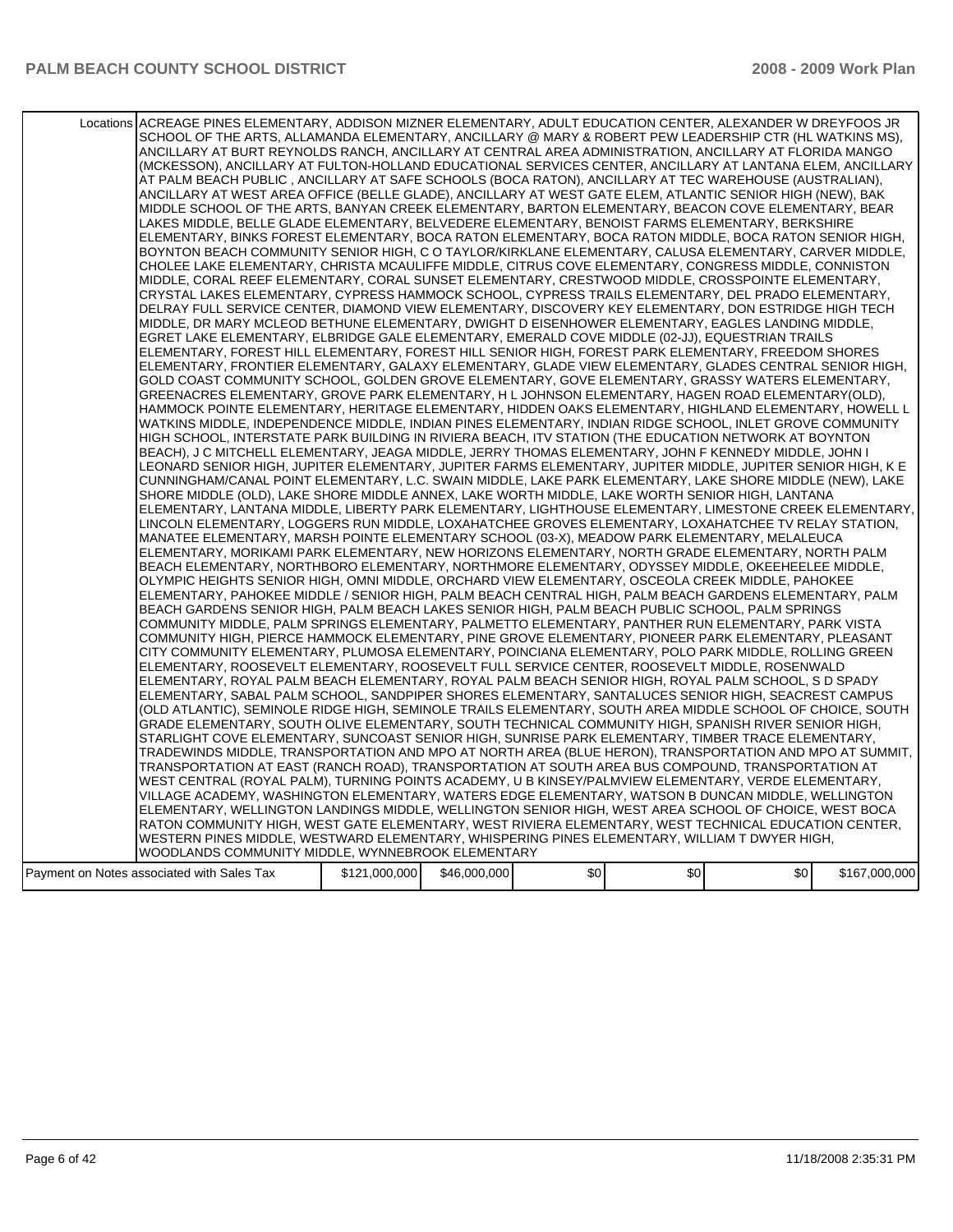|                    | Locations ACREAGE PINES ELEMENTARY, ADDISON MIZNER ELEMENTARY, ADULT EDUCATION CENTER, ALEXANDER W DREYFOOS JR<br>SCHOOL OF THE ARTS, ALLAMANDA ELEMENTARY, ANCILLARY @ MARY & ROBERT PEW LEADERSHIP CTR (HL WATKINS MS),<br>ANCILLARY AT BURT REYNOLDS RANCH, ANCILLARY AT CENTRAL AREA ADMINISTRATION, ANCILLARY AT FLORIDA MANGO<br>(MCKESSON), ANCILLARY AT FULTON-HOLLAND EDUCATIONAL SERVICES CENTER, ANCILLARY AT LANTANA ELEM, ANCILLARY<br>AT PALM BEACH PUBLIC . ANCILLARY AT SAFE SCHOOLS (BOCA RATON). ANCILLARY AT TEC WAREHOUSE (AUSTRALIAN).<br>ANCILLARY AT WEST AREA OFFICE (BELLE GLADE), ANCILLARY AT WEST GATE ELEM, ATLANTIC SENIOR HIGH (NEW), BAK<br>MIDDLE SCHOOL OF THE ARTS, BANYAN CREEK ELEMENTARY, BARTON ELEMENTARY, BEACON COVE ELEMENTARY, BEAR<br>LAKES MIDDLE, BELLE GLADE ELEMENTARY, BELVEDERE ELEMENTARY, BENOIST FARMS ELEMENTARY, BERKSHIRE<br>ELEMENTARY, BINKS FOREST ELEMENTARY, BOCA RATON ELEMENTARY, BOCA RATON MIDDLE, BOCA RATON SENIOR HIGH,<br>BOYNTON BEACH COMMUNITY SENIOR HIGH, C O TAYLOR/KIRKLANE ELEMENTARY, CALUSA ELEMENTARY, CARVER MIDDLE,<br>CHOLEE LAKE ELEMENTARY, CHRISTA MCAULIFFE MIDDLE, CITRUS COVE ELEMENTARY, CONGRESS MIDDLE, CONNISTON<br>MIDDLE, CORAL REEF ELEMENTARY, CORAL SUNSET ELEMENTARY, CRESTWOOD MIDDLE, CROSSPOINTE ELEMENTARY,<br>CRYSTAL LAKES ELEMENTARY, CYPRESS HAMMOCK SCHOOL, CYPRESS TRAILS ELEMENTARY, DEL PRADO ELEMENTARY,<br>DELRAY FULL SERVICE CENTER, DIAMOND VIEW ELEMENTARY, DISCOVERY KEY ELEMENTARY, DON ESTRIDGE HIGH TECH<br>MIDDLE, DR MARY MCLEOD BETHUNE ELEMENTARY, DWIGHT D EISENHOWER ELEMENTARY, EAGLES LANDING MIDDLE,<br>EGRET LAKE ELEMENTARY, ELBRIDGE GALE ELEMENTARY, EMERALD COVE MIDDLE (02-JJ), EQUESTRIAN TRAILS<br>ELEMENTARY, FOREST HILL ELEMENTARY, FOREST HILL SENIOR HIGH, FOREST PARK ELEMENTARY, FREEDOM SHORES<br>ELEMENTARY, FRONTIER ELEMENTARY, GALAXY ELEMENTARY, GLADE VIEW ELEMENTARY, GLADES CENTRAL SENIOR HIGH,<br>GOLD COAST COMMUNITY SCHOOL, GOLDEN GROVE ELEMENTARY, GOVE ELEMENTARY, GRASSY WATERS ELEMENTARY,<br>GREENACRES ELEMENTARY, GROVE PARK ELEMENTARY, H L JOHNSON ELEMENTARY, HAGEN ROAD ELEMENTARY (NEW),<br>HAGEN ROAD ELEMENTARY(OLD), HAMMOCK POINTE ELEMENTARY, HERITAGE ELEMENTARY, HIDDEN OAKS ELEMENTARY,<br>HIGHLAND ELEMENTARY, HOWELL L WATKINS MIDDLE, INDEPENDENCE MIDDLE, INDIAN PINES ELEMENTARY, INDIAN RIDGE<br>SCHOOL, INLET GROVE COMMUNITY HIGH SCHOOL, INTERSTATE PARK BUILDING IN RIVIERA BEACH, ITV STATION (THE<br>EDUCATION NETWORK AT BOYNTON BEACH), J C MITCHELL ELEMENTARY, JEAGA MIDDLE, JERRY THOMAS ELEMENTARY,<br>JOHN F KENNEDY MIDDLE, JOHN I LEONARD SENIOR HIGH, JUPITER ELEMENTARY, JUPITER FARMS ELEMENTARY, JUPITER<br>MIDDLE, JUPITER SENIOR HIGH, K E CUNNINGHAM/CANAL POINT ELEMENTARY, L.C. SWAIN MIDDLE, LAKE PARK ELEMENTARY,<br>LAKE SHORE MIDDLE (NEW), LAKE SHORE MIDDLE (OLD), LAKE SHORE MIDDLE ANNEX, LAKE WORTH MIDDLE, LAKE WORTH<br>SENIOR HIGH, LANTANA ELEMENTARY, LANTANA MIDDLE, LIBERTY PARK ELEMENTARY, LIGHTHOUSE ELEMENTARY,<br>LIMESTONE CREEK ELEMENTARY, LINCOLN ELEMENTARY, LOGGERS RUN MIDDLE, LOXAHATCHEE GROVES ELEMENTARY,<br>LOXAHATCHEE TV RELAY STATION, MANATEE ELEMENTARY, MARSH POINTE ELEMENTARY SCHOOL (03-X), MEADOW PARK<br>ELEMENTARY, MELALEUCA ELEMENTARY, MORIKAMI PARK ELEMENTARY, NEW HORIZONS ELEMENTARY, NORTH GRADE<br>ELEMENTARY, NORTH PALM BEACH ELEMENTARY, NORTHBORO ELEMENTARY, NORTHMORE ELEMENTARY, ODYSSEY<br>MIDDLE, OKEEHEELEE MIDDLE, OLYMPIC HEIGHTS SENIOR HIGH, OMNI MIDDLE, ORCHARD VIEW ELEMENTARY, OSCEOLA<br>CREEK MIDDLE, PAHOKEE ELEMENTARY, PAHOKEE MIDDLE / SENIOR HIGH, PALM BEACH CENTRAL HIGH, PALM BEACH<br>GARDENS ELEMENTARY, PALM BEACH GARDENS SENIOR HIGH, PALM BEACH LAKES SENIOR HIGH, PALM BEACH PUBLIC<br>SCHOOL, PALM SPRINGS COMMUNITY MIDDLE, PALM SPRINGS ELEMENTARY, PALMETTO ELEMENTARY, PANTHER RUN<br>ELEMENTARY, PARK VISTA COMMUNITY HIGH, PIERCE HAMMOCK ELEMENTARY, PINE GROVE ELEMENTARY, PINE JOG<br>ELEMENTARY SCHOOL (03-Y), PIONEER PARK ELEMENTARY, PLEASANT CITY COMMUNITY ELEMENTARY, PLUMOSA<br>ELEMENTARY, POINCIANA ELEMENTARY, POLO PARK MIDDLE, ROLLING GREEN ELEMENTARY, ROOSEVELT ELEMENTARY,<br>ROOSEVELT FULL SERVICE CENTER, ROOSEVELT MIDDLE, ROSENWALD ELEMENTARY, ROYAL PALM BEACH ELEMENTARY,<br>ROYAL PALM BEACH SENIOR HIGH, ROYAL PALM SCHOOL, S D SPADY ELEMENTARY, SABAL PALM SCHOOL, SANDPIPER<br>SHORES ELEMENTARY, SANTALUCES SENIOR HIGH, SEACREST CAMPUS (OLD ATLANTIC), SEMINOLE RIDGE HIGH, SEMINOLE<br>TRAILS ELEMENTARY, SOUTH AREA MIDDLE SCHOOL OF CHOICE, SOUTH GRADE ELEMENTARY, SOUTH OLIVE ELEMENTARY,<br>SOUTH TECHNICAL COMMUNITY HIGH, SPANISH RIVER SENIOR HIGH, STARLIGHT COVE ELEMENTARY, SUNCOAST SENIOR<br>HIGH, SUNRISE PARK ELEMENTARY, SUNSET PALMS ELEMENTARY (03-Z), TIMBER TRACE ELEMENTARY, TRADEWINDS<br>MIDDLE, TRANSPORTATION AND MPO AT NORTH AREA (BLUE HERON), TRANSPORTATION AND MPO AT SUMMIT,<br>TRANSPORTATION AT EAST (RANCH ROAD), TRANSPORTATION AT SOUTH AREA BUS COMPOUND, TRANSPORTATION AT<br>WEST CENTRAL (ROYAL PALM), TURNING POINTS ACADEMY, U B KINSEY/PALMVIEW ELEMENTARY, VERDE ELEMENTARY,<br>VILLAGE ACADEMY, WASHINGTON ELEMENTARY, WATERS EDGE ELEMENTARY, WATSON B DUNCAN MIDDLE, WELLINGTON<br>ELEMENTARY, WELLINGTON LANDINGS MIDDLE, WELLINGTON SENIOR HIGH, WEST AREA SCHOOL OF CHOICE, WEST BOCA<br>RATON COMMUNITY HIGH, WEST GATE ELEMENTARY, WEST RIVIERA ELEMENTARY, WEST TECHNICAL EDUCATION CENTER, |             |     |     |     |     |             |
|--------------------|-----------------------------------------------------------------------------------------------------------------------------------------------------------------------------------------------------------------------------------------------------------------------------------------------------------------------------------------------------------------------------------------------------------------------------------------------------------------------------------------------------------------------------------------------------------------------------------------------------------------------------------------------------------------------------------------------------------------------------------------------------------------------------------------------------------------------------------------------------------------------------------------------------------------------------------------------------------------------------------------------------------------------------------------------------------------------------------------------------------------------------------------------------------------------------------------------------------------------------------------------------------------------------------------------------------------------------------------------------------------------------------------------------------------------------------------------------------------------------------------------------------------------------------------------------------------------------------------------------------------------------------------------------------------------------------------------------------------------------------------------------------------------------------------------------------------------------------------------------------------------------------------------------------------------------------------------------------------------------------------------------------------------------------------------------------------------------------------------------------------------------------------------------------------------------------------------------------------------------------------------------------------------------------------------------------------------------------------------------------------------------------------------------------------------------------------------------------------------------------------------------------------------------------------------------------------------------------------------------------------------------------------------------------------------------------------------------------------------------------------------------------------------------------------------------------------------------------------------------------------------------------------------------------------------------------------------------------------------------------------------------------------------------------------------------------------------------------------------------------------------------------------------------------------------------------------------------------------------------------------------------------------------------------------------------------------------------------------------------------------------------------------------------------------------------------------------------------------------------------------------------------------------------------------------------------------------------------------------------------------------------------------------------------------------------------------------------------------------------------------------------------------------------------------------------------------------------------------------------------------------------------------------------------------------------------------------------------------------------------------------------------------------------------------------------------------------------------------------------------------------------------------------------------------------------------------------------------------------------------------------------------------------------------------------------------------------------------------------------------------------------------------------------------------------------------------------------------------------------------------------------------------------------------------------------------------------------------------------------------------------------------------------------------------------------------------------------------------------------------------------------------------------------------------------------------------------------------------------------------------------------------------------------------------------------------------------------------------------------------------------------------------------------------------------------------------------------------------------------------------------------------------------------------------------------------------------------------------------------------------------------------------------------------------------------------------------------------------------------------------------------------------------------------------------------------------------------------------------------------------------------------|-------------|-----|-----|-----|-----|-------------|
|                    | WESTERN PINES MIDDLE, WESTWARD ELEMENTARY, WHISPERING PINES ELEMENTARY, WILLIAM T DWYER HIGH,                                                                                                                                                                                                                                                                                                                                                                                                                                                                                                                                                                                                                                                                                                                                                                                                                                                                                                                                                                                                                                                                                                                                                                                                                                                                                                                                                                                                                                                                                                                                                                                                                                                                                                                                                                                                                                                                                                                                                                                                                                                                                                                                                                                                                                                                                                                                                                                                                                                                                                                                                                                                                                                                                                                                                                                                                                                                                                                                                                                                                                                                                                                                                                                                                                                                                                                                                                                                                                                                                                                                                                                                                                                                                                                                                                                                                                                                                                                                                                                                                                                                                                                                                                                                                                                                                                                                                                                                                                                                                                                                                                                                                                                                                                                                                                                                                                                                                                                                                                                                                                                                                                                                                                                                                                                                                                                                                                                                             |             |     |     |     |     |             |
|                    | WOODLANDS COMMUNITY MIDDLE, WYNNEBROOK ELEMENTARY                                                                                                                                                                                                                                                                                                                                                                                                                                                                                                                                                                                                                                                                                                                                                                                                                                                                                                                                                                                                                                                                                                                                                                                                                                                                                                                                                                                                                                                                                                                                                                                                                                                                                                                                                                                                                                                                                                                                                                                                                                                                                                                                                                                                                                                                                                                                                                                                                                                                                                                                                                                                                                                                                                                                                                                                                                                                                                                                                                                                                                                                                                                                                                                                                                                                                                                                                                                                                                                                                                                                                                                                                                                                                                                                                                                                                                                                                                                                                                                                                                                                                                                                                                                                                                                                                                                                                                                                                                                                                                                                                                                                                                                                                                                                                                                                                                                                                                                                                                                                                                                                                                                                                                                                                                                                                                                                                                                                                                                         |             |     |     |     |     |             |
| Property Insurance |                                                                                                                                                                                                                                                                                                                                                                                                                                                                                                                                                                                                                                                                                                                                                                                                                                                                                                                                                                                                                                                                                                                                                                                                                                                                                                                                                                                                                                                                                                                                                                                                                                                                                                                                                                                                                                                                                                                                                                                                                                                                                                                                                                                                                                                                                                                                                                                                                                                                                                                                                                                                                                                                                                                                                                                                                                                                                                                                                                                                                                                                                                                                                                                                                                                                                                                                                                                                                                                                                                                                                                                                                                                                                                                                                                                                                                                                                                                                                                                                                                                                                                                                                                                                                                                                                                                                                                                                                                                                                                                                                                                                                                                                                                                                                                                                                                                                                                                                                                                                                                                                                                                                                                                                                                                                                                                                                                                                                                                                                                           | \$9,000,000 | \$0 | \$0 | \$0 | \$0 | \$9,000,000 |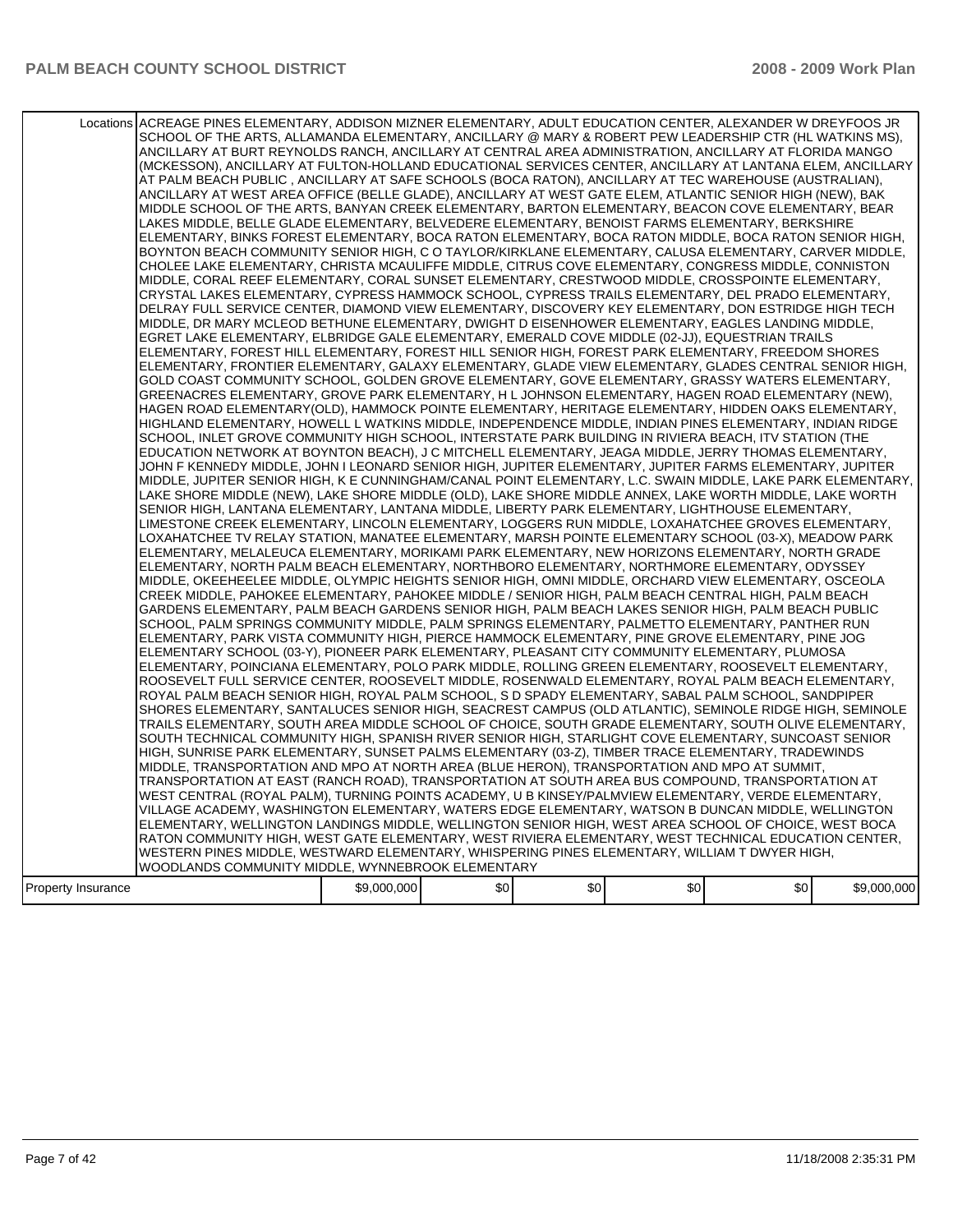| Locations | ACREAGE PINES ELEMENTARY, ADDISON MIZNER ELEMENTARY, ADULT EDUCATION CENTER, ALEXANDER W DREYFOOS JR                                                                                                               |               |               |              |              |              |               |
|-----------|--------------------------------------------------------------------------------------------------------------------------------------------------------------------------------------------------------------------|---------------|---------------|--------------|--------------|--------------|---------------|
|           | SCHOOL OF THE ARTS, ALLAMANDA ELEMENTARY, ANCILLARY @ MARY & ROBERT PEW LEADERSHIP CTR (HL WATKINS MS),                                                                                                            |               |               |              |              |              |               |
|           | ANCILLARY AT BURT REYNOLDS RANCH, ANCILLARY AT CENTRAL AREA ADMINISTRATION, ANCILLARY AT FLORIDA MANGO                                                                                                             |               |               |              |              |              |               |
|           | (MCKESSON), ANCILLARY AT FULTON-HOLLAND EDUCATIONAL SERVICES CENTER, ANCILLARY AT LANTANA ELEM, ANCILLARY                                                                                                          |               |               |              |              |              |               |
|           | AT PALM BEACH PUBLIC, ANCILLARY AT SAFE SCHOOLS (BOCA RATON), ANCILLARY AT TEC WAREHOUSE (AUSTRALIAN),                                                                                                             |               |               |              |              |              |               |
|           | ANCILLARY AT WEST AREA OFFICE (BELLE GLADE), ANCILLARY AT WEST GATE ELEM, ATLANTIC SENIOR HIGH (NEW), BAK                                                                                                          |               |               |              |              |              |               |
|           | MIDDLE SCHOOL OF THE ARTS, BANYAN CREEK ELEMENTARY, BARTON ELEMENTARY, BEACON COVE ELEMENTARY, BEAR                                                                                                                |               |               |              |              |              |               |
|           | LAKES MIDDLE, BELLE GLADE ELEMENTARY, BELVEDERE ELEMENTARY, BENOIST FARMS ELEMENTARY, BERKSHIRE                                                                                                                    |               |               |              |              |              |               |
|           | ELEMENTARY, BINKS FOREST ELEMENTARY, BOCA RATON ELEMENTARY, BOCA RATON MIDDLE, BOCA RATON SENIOR HIGH,                                                                                                             |               |               |              |              |              |               |
|           | BOYNTON BEACH COMMUNITY SENIOR HIGH, C O TAYLOR/KIRKLANE ELEMENTARY, CALUSA ELEMENTARY, CARVER MIDDLE,                                                                                                             |               |               |              |              |              |               |
|           | CHOLEE LAKE ELEMENTARY, CHRISTA MCAULIFFE MIDDLE, CITRUS COVE ELEMENTARY, CONGRESS MIDDLE, CONNISTON                                                                                                               |               |               |              |              |              |               |
|           | MIDDLE, CORAL REEF ELEMENTARY, CORAL SUNSET ELEMENTARY, CRESTWOOD MIDDLE, CROSSPOINTE ELEMENTARY,                                                                                                                  |               |               |              |              |              |               |
|           | CRYSTAL LAKES ELEMENTARY, CYPRESS HAMMOCK SCHOOL, CYPRESS TRAILS ELEMENTARY, DEL PRADO ELEMENTARY,                                                                                                                 |               |               |              |              |              |               |
|           | DELRAY FULL SERVICE CENTER, DIAMOND VIEW ELEMENTARY, DISCOVERY KEY ELEMENTARY, DON ESTRIDGE HIGH TECH                                                                                                              |               |               |              |              |              |               |
|           | MIDDLE, DR MARY MCLEOD BETHUNE ELEMENTARY, DWIGHT D EISENHOWER ELEMENTARY, EAGLES LANDING MIDDLE,                                                                                                                  |               |               |              |              |              |               |
|           | EGRET LAKE ELEMENTARY, ELBRIDGE GALE ELEMENTARY, EMERALD COVE MIDDLE (02-JJ), EQUESTRIAN TRAILS                                                                                                                    |               |               |              |              |              |               |
|           | ELEMENTARY, FOREST HILL ELEMENTARY, FOREST HILL SENIOR HIGH, FOREST PARK ELEMENTARY, FREEDOM SHORES                                                                                                                |               |               |              |              |              |               |
|           | ELEMENTARY, FRONTIER ELEMENTARY, GALAXY ELEMENTARY, GLADE VIEW ELEMENTARY, GLADES CENTRAL SENIOR HIGH.                                                                                                             |               |               |              |              |              |               |
|           | GOLD COAST COMMUNITY SCHOOL, GOLDEN GROVE ELEMENTARY, GOVE ELEMENTARY, GRASSY WATERS ELEMENTARY,                                                                                                                   |               |               |              |              |              |               |
|           | GREENACRES ELEMENTARY, GROVE PARK ELEMENTARY, H L JOHNSON ELEMENTARY, HAGEN ROAD ELEMENTARY (NEW),                                                                                                                 |               |               |              |              |              |               |
|           | HAGEN ROAD ELEMENTARY(OLD), HAMMOCK POINTE ELEMENTARY, HERITAGE ELEMENTARY, HIDDEN OAKS ELEMENTARY,                                                                                                                |               |               |              |              |              |               |
|           | HIGHLAND ELEMENTARY, HOWELL L WATKINS MIDDLE, INDEPENDENCE MIDDLE, INDIAN PINES ELEMENTARY, INDIAN RIDGE                                                                                                           |               |               |              |              |              |               |
|           | SCHOOL, INLET GROVE COMMUNITY HIGH SCHOOL, INTERSTATE PARK BUILDING IN RIVIERA BEACH, ITV STATION (THE                                                                                                             |               |               |              |              |              |               |
|           | EDUCATION NETWORK AT BOYNTON BEACH), J C MITCHELL ELEMENTARY, JEAGA MIDDLE, JERRY THOMAS ELEMENTARY,<br>JOHN F KENNEDY MIDDLE, JOHN I LEONARD SENIOR HIGH, JUPITER ELEMENTARY, JUPITER FARMS ELEMENTARY, JUPITER   |               |               |              |              |              |               |
|           | MIDDLE, JUPITER SENIOR HIGH, K E CUNNINGHAM/CANAL POINT ELEMENTARY, L.C. SWAIN MIDDLE, LAKE PARK ELEMENTARY,                                                                                                       |               |               |              |              |              |               |
|           | LAKE SHORE MIDDLE (NEW), LAKE SHORE MIDDLE (OLD), LAKE SHORE MIDDLE ANNEX, LAKE WORTH MIDDLE, LAKE WORTH                                                                                                           |               |               |              |              |              |               |
|           | SENIOR HIGH, LANTANA ELEMENTARY, LANTANA MIDDLE, LIBERTY PARK ELEMENTARY, LIGHTHOUSE ELEMENTARY,                                                                                                                   |               |               |              |              |              |               |
|           | LIMESTONE CREEK ELEMENTARY, LINCOLN ELEMENTARY, LOGGERS RUN MIDDLE, LOXAHATCHEE GROVES ELEMENTARY,                                                                                                                 |               |               |              |              |              |               |
|           | LOXAHATCHEE TV RELAY STATION, MANATEE ELEMENTARY, MARSH POINTE ELEMENTARY SCHOOL (03-X), MEADOW PARK                                                                                                               |               |               |              |              |              |               |
|           | ELEMENTARY, MELALEUCA ELEMENTARY, MORIKAMI PARK ELEMENTARY, NEW HORIZONS ELEMENTARY, NORTH GRADE                                                                                                                   |               |               |              |              |              |               |
|           | ELEMENTARY, NORTH PALM BEACH ELEMENTARY, NORTHBORO ELEMENTARY, NORTHMORE ELEMENTARY, ODYSSEY                                                                                                                       |               |               |              |              |              |               |
|           | MIDDLE, OKEEHEELEE MIDDLE, OLYMPIC HEIGHTS SENIOR HIGH, OMNI MIDDLE, ORCHARD VIEW ELEMENTARY, OSCEOLA                                                                                                              |               |               |              |              |              |               |
|           | CREEK MIDDLE, PAHOKEE ELEMENTARY, PAHOKEE MIDDLE / SENIOR HIGH, PALM BEACH CENTRAL HIGH, PALM BEACH                                                                                                                |               |               |              |              |              |               |
|           | GARDENS ELEMENTARY, PALM BEACH GARDENS SENIOR HIGH, PALM BEACH LAKES SENIOR HIGH, PALM BEACH PUBLIC                                                                                                                |               |               |              |              |              |               |
|           | SCHOOL, PALM SPRINGS COMMUNITY MIDDLE, PALM SPRINGS ELEMENTARY, PALMETTO ELEMENTARY, PANTHER RUN                                                                                                                   |               |               |              |              |              |               |
|           | ELEMENTARY, PARK VISTA COMMUNITY HIGH, PIERCE HAMMOCK ELEMENTARY, PINE GROVE ELEMENTARY, PINE JOG                                                                                                                  |               |               |              |              |              |               |
|           | ELEMENTARY SCHOOL (03-Y), PIONEER PARK ELEMENTARY, PLEASANT CITY COMMUNITY ELEMENTARY, PLUMOSA                                                                                                                     |               |               |              |              |              |               |
|           | ELEMENTARY, POINCIANA ELEMENTARY, POLO PARK MIDDLE, ROLLING GREEN ELEMENTARY, ROOSEVELT ELEMENTARY,                                                                                                                |               |               |              |              |              |               |
|           | ROOSEVELT FULL SERVICE CENTER, ROOSEVELT MIDDLE, ROSENWALD ELEMENTARY, ROYAL PALM BEACH ELEMENTARY,                                                                                                                |               |               |              |              |              |               |
|           | ROYAL PALM BEACH SENIOR HIGH, ROYAL PALM SCHOOL, S D SPADY ELEMENTARY, SABAL PALM SCHOOL, SANDPIPER                                                                                                                |               |               |              |              |              |               |
|           | SHORES ELEMENTARY, SANTALUCES SENIOR HIGH, SEACREST CAMPUS (OLD ATLANTIC), SEMINOLE RIDGE HIGH, SEMINOLE<br>TRAILS ELEMENTARY, SOUTH AREA MIDDLE SCHOOL OF CHOICE, SOUTH GRADE ELEMENTARY, SOUTH OLIVE ELEMENTARY, |               |               |              |              |              |               |
|           | SOUTH TECHNICAL COMMUNITY HIGH. SPANISH RIVER SENIOR HIGH. STARLIGHT COVE ELEMENTARY, SUNCOAST SENIOR                                                                                                              |               |               |              |              |              |               |
|           | HIGH, SUNRISE PARK ELEMENTARY, SUNSET PALMS ELEMENTARY (03-Z), TIMBER TRACE ELEMENTARY, TRADEWINDS                                                                                                                 |               |               |              |              |              |               |
|           | MIDDLE. TRANSPORTATION AND MPO AT NORTH AREA (BLUE HERON). TRANSPORTATION AND MPO AT SUMMIT.                                                                                                                       |               |               |              |              |              |               |
|           | TRANSPORTATION AT EAST (RANCH ROAD), TRANSPORTATION AT SOUTH AREA BUS COMPOUND, TRANSPORTATION AT                                                                                                                  |               |               |              |              |              |               |
|           | WEST CENTRAL (ROYAL PALM), TURNING POINTS ACADEMY, U B KINSEY/PALMVIEW ELEMENTARY, VERDE ELEMENTARY,                                                                                                               |               |               |              |              |              |               |
|           | VILLAGE ACADEMY, WASHINGTON ELEMENTARY, WATERS EDGE ELEMENTARY, WATSON B DUNCAN MIDDLE, WELLINGTON                                                                                                                 |               |               |              |              |              |               |
|           | ELEMENTARY, WELLINGTON LANDINGS MIDDLE, WELLINGTON SENIOR HIGH, WEST AREA SCHOOL OF CHOICE, WEST BOCA                                                                                                              |               |               |              |              |              |               |
|           | RATON COMMUNITY HIGH, WEST GATE ELEMENTARY, WEST RIVIERA ELEMENTARY, WEST TECHNICAL EDUCATION CENTER,                                                                                                              |               |               |              |              |              |               |
|           | WESTERN PINES MIDDLE, WESTWARD ELEMENTARY, WHISPERING PINES ELEMENTARY, WILLIAM T DWYER HIGH,                                                                                                                      |               |               |              |              |              |               |
|           | WOODLANDS COMMUNITY MIDDLE, WYNNEBROOK ELEMENTARY                                                                                                                                                                  |               |               |              |              |              |               |
|           | Total:                                                                                                                                                                                                             | \$217,564,679 | \$122,957,053 | \$78,991,519 | \$76,675,558 | \$81,338,211 | \$577,527,020 |
|           |                                                                                                                                                                                                                    |               |               |              |              |              |               |

## **Local Two Mill Expenditure For Maintenance, Repair and Renovation**

Anticipated expenditures expected from local funding sources over the years covered by the current work plan.

| Item                                    | $2008 - 2009$<br><b>Actual Budget</b> | $2009 - 2010$<br>Projected | $2010 - 2011$<br>Projected | $2011 - 2012$<br>Projected | $2012 - 2013$<br>Projected | Total         |
|-----------------------------------------|---------------------------------------|----------------------------|----------------------------|----------------------------|----------------------------|---------------|
| Remaining Maint and Repair from 2 Mills | \$212,206,073                         | \$116,412,741              | \$71,453,129               | \$69,151,385               | \$73,814,038               | \$543,037,366 |
| Maintenance/Repair Salaries             | \$0                                   | <b>\$01</b>                | \$0                        | \$0                        | \$0                        | \$0           |
| <b>I</b> School Bus Purchases           | \$5,751,373                           | \$5,061,208                | \$5,061,208                | \$5,213,044                | \$5,369,436                | \$26,456,269  |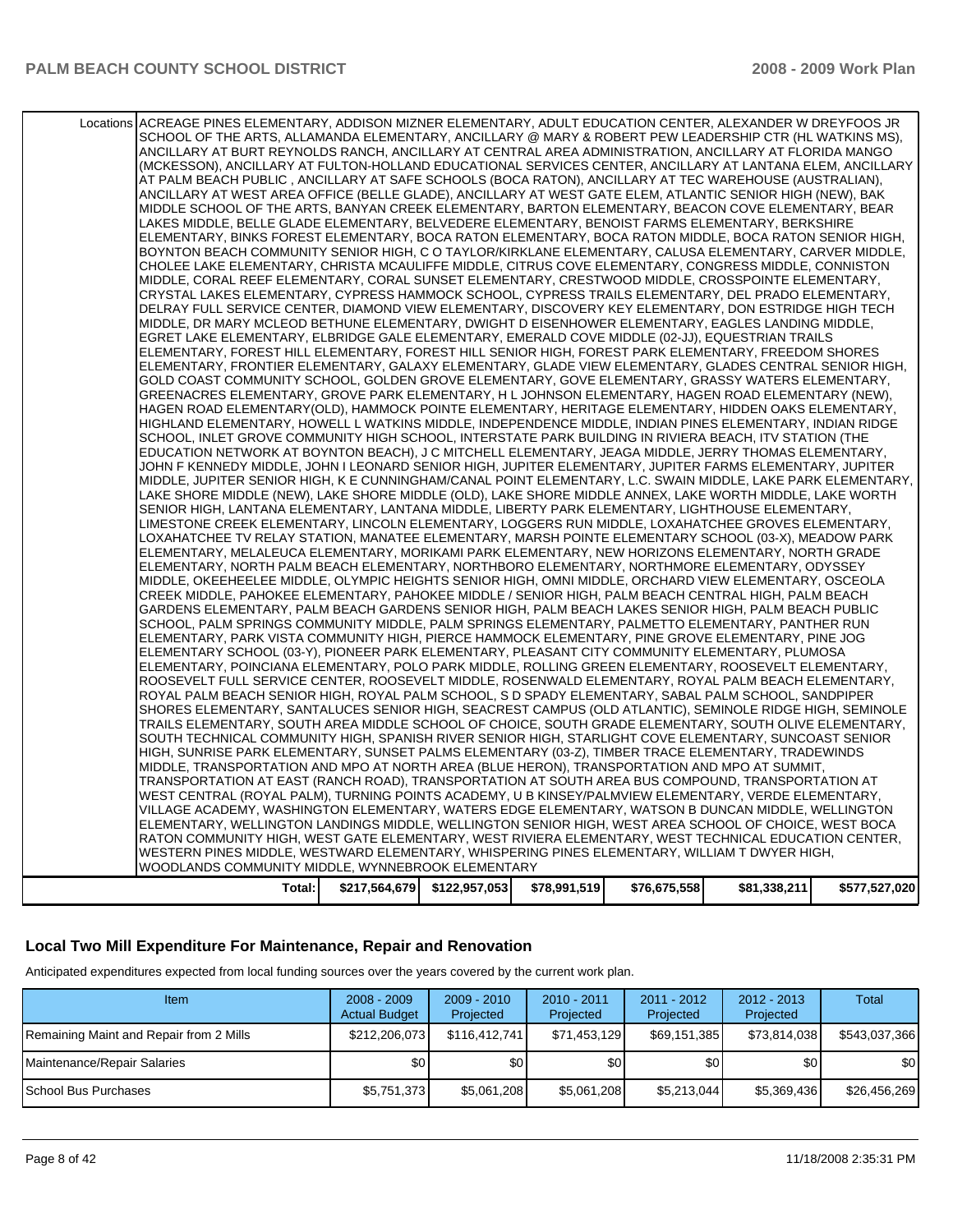| <b>IOther Vehicle Purchases</b>  | \$0           | \$0           | \$0           | \$0           | \$0           | \$0             |
|----------------------------------|---------------|---------------|---------------|---------------|---------------|-----------------|
| Capital Outlay Equipment         | \$13,204,825  | \$15,488,985  | \$16,483,063  | \$18,207,186  | \$19,997,676  | \$83,381,735    |
| Rent/Lease Payments              | \$2,563,261   | \$530,192     | \$551,400     | \$0           | \$0           | \$3,644,853     |
| ICOP Debt Service                | \$159,826,000 | \$159,826,000 | \$158,063,479 | \$162,161,756 | \$166,953,466 | \$806,830,701   |
| Rent/Lease Relocatables          | \$54,600      | \$0           | \$0           | \$0           | \$0           | \$54,600        |
| <b>IEnvironmental Problems</b>   | \$2,940,874   | \$0           | \$0           | \$0           | \$0           | \$2,940,874     |
| Is.1011.14 Debt Service          | \$0           | \$0           | \$0           | \$0           | \$0           | \$0             |
| Special Facilities Account       | \$0           | \$0           | \$0           | \$0           | \$0           | \$0             |
| Technology                       | \$50,003,316  | \$44,002,918  | \$44,002,918  | \$45,323,006  | \$46,682,695  | \$230,014,853   |
| Security                         | \$1,530,000   | \$1,346,400   | \$1,346,400   | \$1,386,792   | \$1,428,396   | \$7,037,988     |
| <b>Local Expenditure Totals:</b> | \$448,080,322 | \$342,668,444 | \$296,961,597 | \$301,443,169 | \$314,245,707 | \$1,703,399,239 |

## **Revenue**

#### **2 Mill Revenue Source**

Schedule of Estimated Capital Outlay Revenue from each currently approved source which is estimated to be available for expenditures on the projects included in the tentative district facilities work program. All amounts are NET after considering carryover balances, interest earned, new COP's, 1011.14 and 1011.15 loans, etc. Districts cannot use 2-Mill funds for salaries except for those explicitly associated with maintenance/repair projects. (1011.71 (5), F.S.)

| Item                                                                              | Fund | $2008 - 2009$<br><b>Actual Value</b> | $2009 - 2010$<br>Projected | $2010 - 2011$<br>Projected | $2011 - 2012$<br>Projected | $2012 - 2013$<br>Projected | Total             |
|-----------------------------------------------------------------------------------|------|--------------------------------------|----------------------------|----------------------------|----------------------------|----------------------------|-------------------|
| (1) Non-exempt property<br>lassessed valuation                                    |      | \$168,237,902,004                    | \$166,555,522,984          | \$166,555,522,984          | \$171,552,188,674          | \$176,698,754,334          | \$849,599,890,980 |
| $(2)$ The Millege projected for<br>discretionary capital outlay per<br>ls.1011.71 |      | 1.75                                 | 1.75                       | 1.75                       | 1.75                       | 1.75                       |                   |
| $(3)$ Full value of the 2-Mill<br>discretionary capital outlay per<br>ls.1011.71  |      | \$279,695,512                        | \$276.898.557              | \$276,898,557              | \$285,205,514              | \$293,761,679              | \$1,412,459,819   |
| (4) Value of the portion of the 2-<br>Mills ACTUALLY levied                       | 370  | \$279,695,512                        | \$276,898,557              | \$276,898,557              | \$285,205,514              | \$293,761,679              | \$1,412,459,819   |
| $(5)$ Difference of lines $(3)$ and $(4)$                                         |      | \$0                                  | \$0                        | \$0                        | \$0                        | \$0 <sub>1</sub>           | \$0               |

### **PECO Revenue Source**

The figure in the row designated "PECO Maintenance" will be subtracted from funds available for new construction because PECO maintenance dollars cannot be used for new construction.

| Item                          | Fund         | 2008 - 2009<br><b>Actual Budget</b> | $2009 - 2010$<br>Projected | $2010 - 2011$<br>Projected | $2011 - 2012$<br>Projected | $2012 - 2013$<br>Projected | Total        |
|-------------------------------|--------------|-------------------------------------|----------------------------|----------------------------|----------------------------|----------------------------|--------------|
| IPECO New Construction        | 340 <b>I</b> | \$3.794.778                         | \$1,104,263                | \$1,623,201                | \$1,736,107                | \$1,736,107                | \$9,994,456  |
| PECO Maintenance Expenditures |              | \$5,358,606                         | \$6,544,312                | \$7,538,390                | \$7,524,173                | \$7,524,173                | \$34,489,654 |
|                               |              | \$9,153,384                         | \$7,648,575                | \$9,161,591                | \$9,260,280                | \$9,260,280                | \$44,484,110 |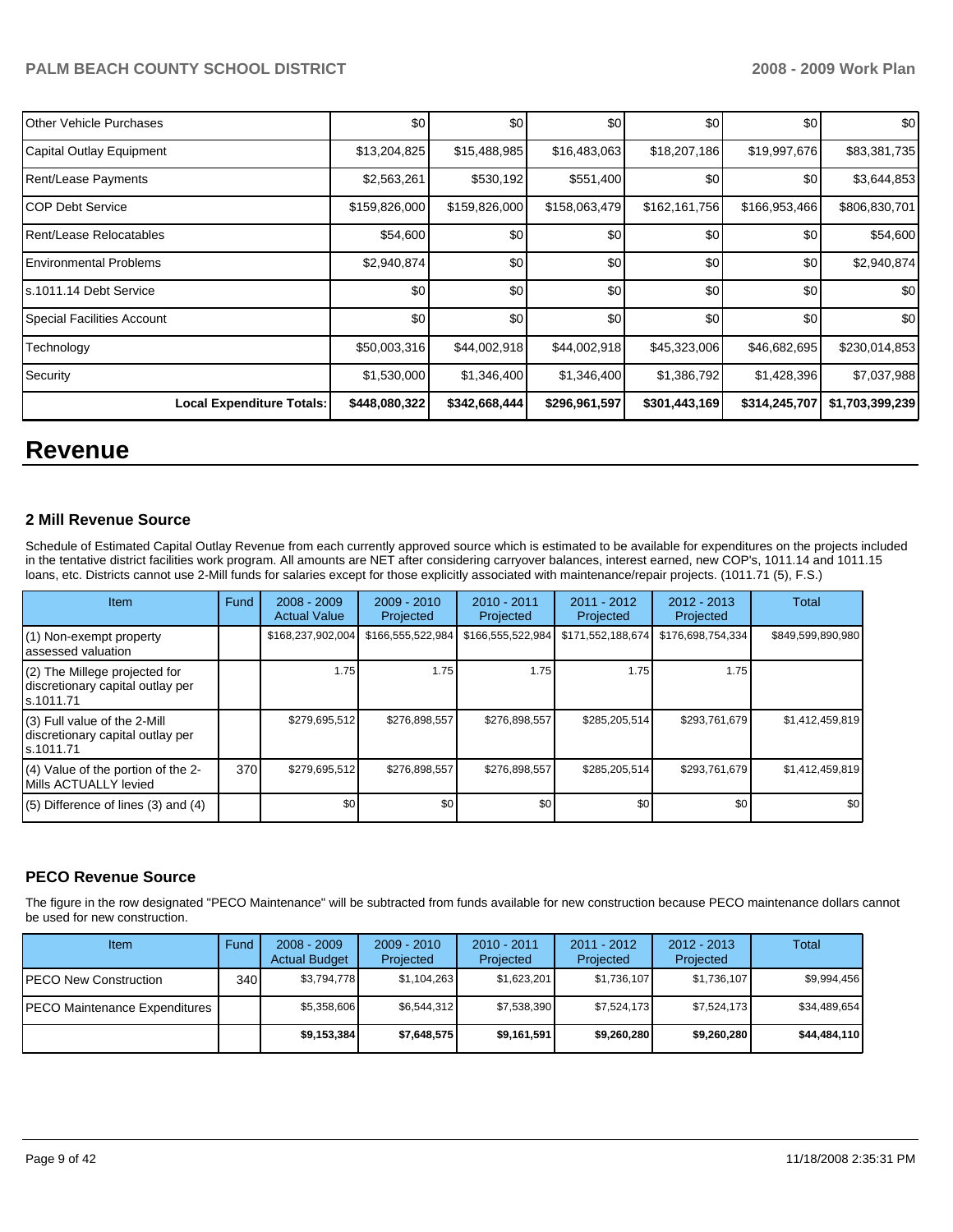### **CO & DS Revenue Source**

Revenue from Capital Outlay and Debt Service funds.

| <b>Item</b>                                        | Fund | $2008 - 2009$<br><b>Actual Budget</b> | $2009 - 2010$<br>Projected | $2010 - 2011$<br>Projected | 2011 - 2012<br>Projected | $2012 - 2013$<br>Projected | Total        |
|----------------------------------------------------|------|---------------------------------------|----------------------------|----------------------------|--------------------------|----------------------------|--------------|
| ICO & DS Cash Flow-through<br><b>I</b> Distributed | 360  | \$1,951,735                           | \$1,951,735                | \$1,951,735                | \$1,951,735              | \$1,951,735                | \$9,758,675  |
| ICO & DS Interest on<br>Undistributed CO           | 360  | \$151.927                             | \$151,927                  | \$151.927                  | \$151.927                | \$151,927                  | \$759,635    |
|                                                    |      | \$2,103,662                           | \$2,103,662                | \$2,103,662                | \$2,103,662              | \$2,103,662                | \$10,518,310 |

#### **Fair Share Revenue Source**

All legally binding commitments for proportionate fair-share mitigation for impacts on public school facilities must be included in the 5-year district work program.

Nothing reported for this section.

## **Sales Surtax Referendum**

Specific information about any referendum for a 1-cent or ½-cent surtax referendum during the previous year.

**Did the school district hold a surtax referendum during the past fiscal year 2007 - 2008?** No

## **Additional Revenue Source**

Any additional revenue sources

| Item                                                                                                   | $2008 - 2009$<br><b>Actual Value</b> | 2009 - 2010<br>Projected | 2010 - 2011<br>Projected | 2011 - 2012<br>Projected | 2012 - 2013<br>Projected | <b>Total</b>  |
|--------------------------------------------------------------------------------------------------------|--------------------------------------|--------------------------|--------------------------|--------------------------|--------------------------|---------------|
| Proceeds from a s.1011.14/15 F.S. Loans                                                                | \$0                                  | \$0 <sub>1</sub>         | \$0                      | \$0                      | \$0                      | \$0           |
| District Bonds - Voted local bond<br>referendum proceeds per s.9, Art VII<br><b>State Constitution</b> | \$0                                  | \$0                      | \$0                      | \$0                      | \$0                      | \$0           |
| Proceeds from Special Act Bonds                                                                        | \$0                                  | \$0                      | \$0                      | \$0                      | \$0                      | \$0           |
| Estimated Revenue from CO & DS Bond<br>Sale                                                            | \$0                                  | \$0 <sub>1</sub>         | \$0                      | \$0                      | \$0                      | \$0           |
| Proceeds from Voted Capital<br>Improvements millage                                                    | \$0                                  | \$0                      | \$0                      | \$0                      | \$0                      | \$0           |
| Other Revenue for Other Capital Projects                                                               | \$0                                  | \$0                      | \$0                      | \$0                      | \$0                      | \$0           |
| Proceeds from 1/2 cent sales surtax<br>authorized by school board                                      | \$121,000,000                        | \$46,000,000             | \$0                      | \$0                      | \$0                      | \$167,000,000 |
| Proceeds from local governmental<br>infrastructure sales surtax                                        | \$0                                  | \$0                      | \$0                      | \$0                      | \$0                      | \$0           |
| Proceeds from Certificates of<br>Participation (COP's) Sale                                            | \$106,231,892                        | \$0 <sub>1</sub>         | \$49,933,357             | \$44,490,117             | \$104,192,966            | \$304,848,332 |
| Classrooms First Bond proceeds amount<br>authorized in FY 1997-98                                      | \$0                                  | \$0                      | \$0                      | \$0                      | \$0                      | \$0           |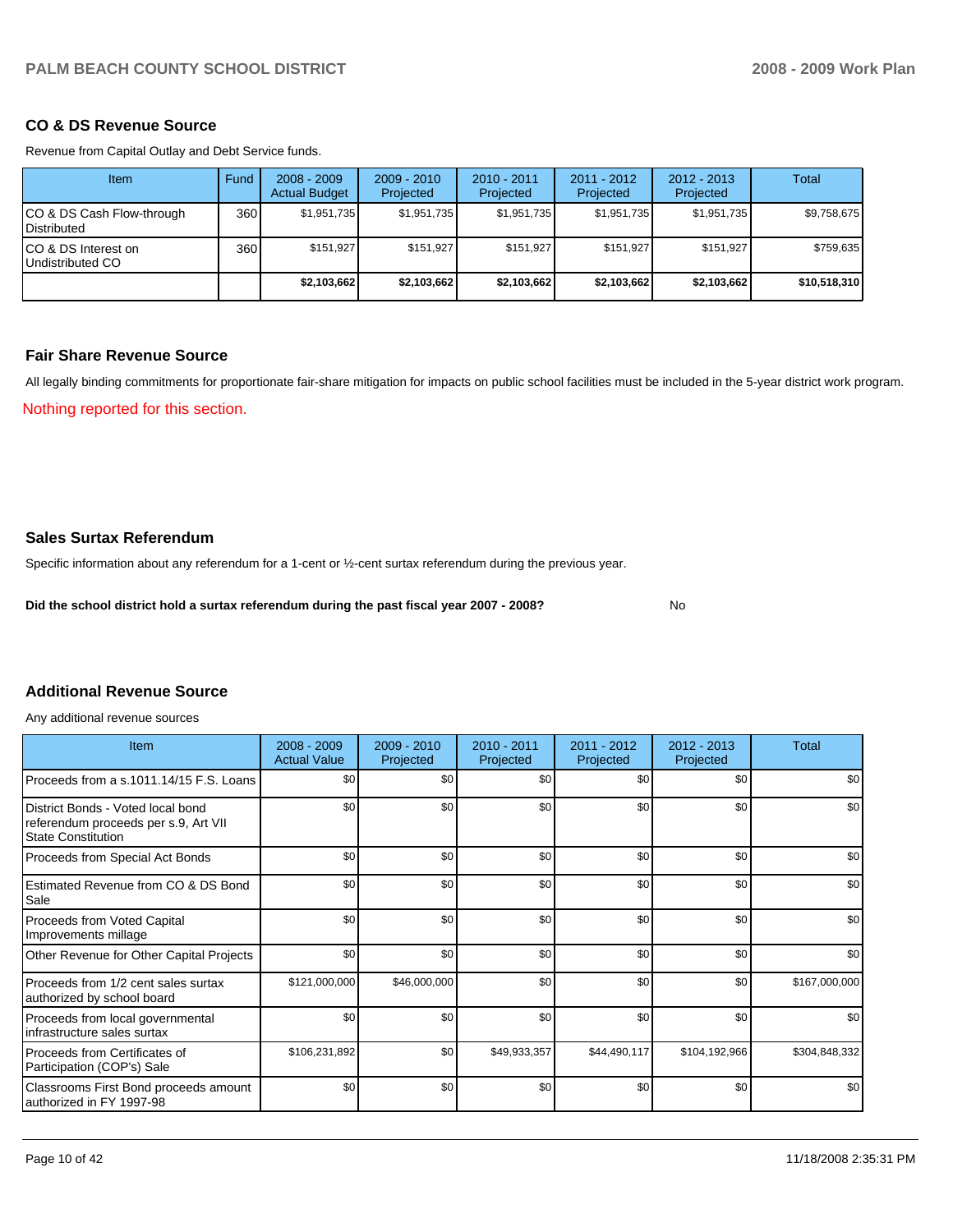| Classrooms for Kids                                                                 | \$0           | \$0          | \$0          | \$0          | \$0           | \$0           |
|-------------------------------------------------------------------------------------|---------------|--------------|--------------|--------------|---------------|---------------|
| <b>District Equity Recognition</b>                                                  | \$0           | \$0          | \$0          | \$0          | \$0           | \$0           |
| <b>Federal Grants</b>                                                               | \$0           | \$0          | \$0          | \$0          | \$0           | \$0           |
| Proportionate share mitigation (actual<br>cash revenue only, not in kind donations) | \$0           | \$0          | \$0          | \$0          | \$0           | \$0           |
| Impact fees received                                                                | \$2,739,310   | \$2,739,310  | \$2,739,310  | \$2,739,310  | \$2,739,310   | \$13,696,550  |
| <b>Private donations</b>                                                            | \$0           | \$0          | \$0          | \$0          | \$0           | \$0           |
| Grants from local governments or not-for-<br>profit organizations                   | \$0           | \$0          | \$0          | \$0          | \$0           | \$0           |
| Interest, Including Profit On Investment                                            | \$3,500,000   | \$2,500,000  | \$3,000,000  | \$3,500,000  | \$3,500,000   | \$16,000,000  |
| Revenue from Bonds pledging proceeds<br>from 1 cent or 1/2 cent Sales Surtax        | \$0           | \$0          | \$0          | \$0          | \$0           | \$0           |
| <b>Fund Balance Carried Forward</b>                                                 | \$119,821,454 | \$22,799,201 | \$17,581,394 | \$18,898,814 | \$17,556,563  | \$196,657,426 |
| Obligated Fund Balance Carried Forward                                              | \$0           | \$0          | \$0          | \$0          | \$0           | \$0           |
| <b>Special Facilities Account</b>                                                   | \$0           | \$0          | \$0          | \$0          | \$0           | \$0           |
| One Cent - 1/2 Cent Sales Surtax Debt<br>Service                                    | \$0           | \$0          | \$0          | \$0          | \$0           | \$0           |
| <b>Subtotal</b>                                                                     | \$353,292,656 | \$74,038,511 | \$73,254,061 | \$69,628,241 | \$127,988,839 | \$698,202,308 |

## **Total Revenue Summary**

| <b>Item Name</b>                                        | $2008 - 2009$<br><b>Budget</b> | $2009 - 2010$<br>Projected | $2010 - 2011$<br>Projected | $2011 - 2012$<br>Projected | $2012 - 2013$<br>Projected | <b>Five Year Total</b> |
|---------------------------------------------------------|--------------------------------|----------------------------|----------------------------|----------------------------|----------------------------|------------------------|
| Local Two Mill Discretionary Capital<br>Outlay Revenue  | \$279,695,512                  | \$276.898.557              | \$276,898,557              | \$285,205,514              | \$293,761,679              | \$1,412,459,819        |
| IPECO and 2 Mill Maint and Other 2 Mill<br>Expenditures | (\$448,080,322)                | (\$342,668,444)            | (\$296,961,597)            | $(\$301,443,169)$          | (\$314, 245, 707)          | (\$1,703,399,239)      |
| IPECO Maintenance Revenue                               | \$5,358,606                    | \$6,544,312                | \$7,538,390                | \$7.524.173                | \$7,524,173                | \$34,489,654           |
| <b>Available 2 Mill for New Construction</b>            | (\$168,384,810)                | $($ \$65,769,887)          | ( \$20,063,040]            | ( \$16, 237, 655)          | (\$20,484,028)             | (\$290,939,420)        |

| <b>Item Name</b>                      | $2008 - 2009$<br><b>Budget</b> | $2009 - 2010$<br>Projected | $2010 - 2011$<br>Projected | 2011 - 2012<br>Projected | $2012 - 2013$<br>Projected | <b>Five Year Total</b> |
|---------------------------------------|--------------------------------|----------------------------|----------------------------|--------------------------|----------------------------|------------------------|
| ICO & DS Revenue                      | \$2,103,662                    | \$2,103,662                | \$2,103,662                | \$2,103,662              | \$2,103,662                | \$10,518,310           |
| <b>IPECO New Construction Revenue</b> | \$3,794,778                    | \$1,104,263                | \$1,623,201                | \$1,736,107              | \$1,736,107                | \$9,994,456            |
| Other/Additional Revenue              | \$353,292,656                  | \$74,038,511               | \$73,254,061               | \$69,628,241             | \$127,988,839              | \$698,202,308          |
| <b>Total Additional Revenuel</b>      | \$359,191,096                  | \$77.246.436               | \$76,980,924               | \$73,468,010             | \$131,828,608              | \$718,715,074          |
| <b>Total Available Revenue</b>        | \$190,806,286                  | \$11,476,549               | \$56,917,884               | \$57,230,355             | \$111,344,580              | \$427,775,654          |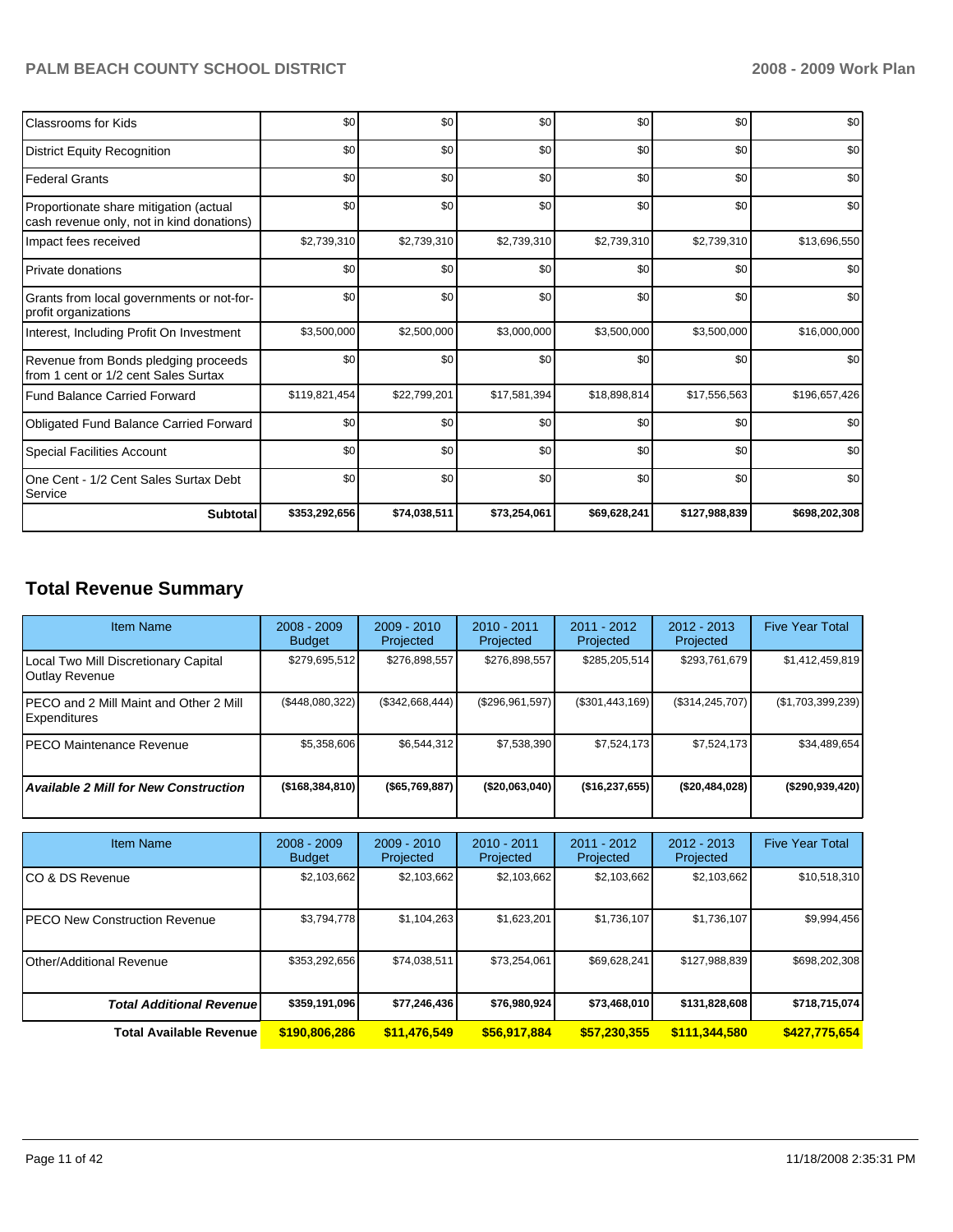# **Project Schedules**

## **Capacity Project Schedules**

A schedule of capital outlay projects necessary to ensure the availability of satisfactory classrooms for the projected student enrollment in K-12 programs.

| <b>Project Description</b>                                        | Location                                    |                          | 2008 - 2009  | 2009 - 2010 | 2010 - 2011  | 2011 - 2012  | 2012 - 2013                                 | <b>Total</b>     | Funded |
|-------------------------------------------------------------------|---------------------------------------------|--------------------------|--------------|-------------|--------------|--------------|---------------------------------------------|------------------|--------|
| Riviera Beach Area<br><b>HS (02-MMM)</b>                          | Location not<br>specified                   | Planned<br>Cost:         | \$0          | \$0         | \$0          |              | \$2,717,465 \$104,192,966 \$106,910,431 Yes |                  |        |
|                                                                   |                                             | <b>Student Stations:</b> | $\mathbf 0$  | $\mathbf 0$ | $\mathbf 0$  | $\mathbf 0$  | 1,790                                       | 1,790            |        |
|                                                                   |                                             | <b>Total Classrooms:</b> | $\mathbf 0$  | $\mathbf 0$ | $\mathbf 0$  | $\mathbf 0$  | 67                                          | 67               |        |
|                                                                   |                                             | Gross Sq Ft:             | $\mathbf 0$  | $\mathbf 0$ | $\mathbf 0$  | $\mathbf 0$  | 277,232                                     | 277,232          |        |
| Western Boca Raton<br>ES<br>(05-C) Ed. Specs.<br>approved 6/27/07 | Location not<br>specified                   | Planned<br>Cost:         | \$31,776,439 | \$0         | \$0          | \$0          | \$0                                         | \$31,776,439 Yes |        |
|                                                                   |                                             | <b>Student Stations:</b> | 695          | $\mathbf 0$ | 0            | $\mathbf 0$  | 0                                           | 695              |        |
|                                                                   |                                             | <b>Total Classrooms:</b> | 39           | $\mathbf 0$ | $\mathbf 0$  | 0            | 0                                           | 39               |        |
|                                                                   |                                             | Gross Sq Ft:             | 101,242      | $\mathbf 0$ | $\mathbf 0$  | 0            | 0                                           | 101,242          |        |
| Full Modernization.                                               | <b>GALAXY</b><br><b>ELEMENTARY</b>          | Planned<br>Cost:         | \$0          | \$0         | \$3,834,527  | \$39,800,152 | \$0                                         | \$43,634,679 Yes |        |
|                                                                   |                                             | <b>Student Stations:</b> | $\mathbf 0$  | $\mathbf 0$ | $\mathbf 0$  | 738          | 0                                           | 738              |        |
|                                                                   |                                             | <b>Total Classrooms:</b> | $\mathbf 0$  | $\mathbf 0$ | $\mathbf 0$  | 41           | 0                                           | 41               |        |
|                                                                   |                                             | Gross Sq Ft:             | $\mathbf 0$  | $\mathbf 0$ | $\mathbf 0$  | 86,942       | 0                                           | 86,942           |        |
| Addition (program),<br>Ed. Specs.approved<br>7/18/07              | <b>MANATEE</b><br><b>ELEMENTARY</b>         | Planned<br>Cost:         | \$0          | \$0         | \$20,353,493 | \$0          | \$0                                         | \$20,353,493 Yes |        |
|                                                                   |                                             | <b>Student Stations:</b> | $\mathbf 0$  | $\mathbf 0$ | 681          | $\mathbf 0$  | 0                                           | 681              |        |
|                                                                   |                                             | <b>Total Classrooms:</b> | $\mathbf 0$  | $\mathbf 0$ | 34           | $\mathbf 0$  | 0                                           | 34               |        |
|                                                                   |                                             | Gross Sq Ft:             | $\mathbf 0$  | $\mathbf 0$ | 56,567       | $\mathbf 0$  | 0                                           | 56,567           |        |
| Addition (program),<br>Ed. Specs. approved<br>2/21/07             | <b>SEMINOLE TRAILS</b><br><b>ELEMENTARY</b> | Planned<br>Cost:         | \$13,012,037 | \$0         | \$0          | \$0          | \$0                                         | \$13,012,037 Yes |        |
|                                                                   |                                             | <b>Student Stations:</b> | 452          | $\mathbf 0$ | $\mathbf 0$  | $\mathbf 0$  | $\mathbf 0$                                 | 452              |        |
|                                                                   |                                             | <b>Total Classrooms:</b> | 28           | $\mathbf 0$ | $\mathbf 0$  | $\mathbf 0$  | 0                                           | 28               |        |
|                                                                   |                                             | Gross Sq Ft:             | 46,095       | $\mathbf 0$ | $\mathbf 0$  | $\mathbf 0$  | 0                                           | 46,095           |        |
| Pre-K & Addition<br>Ed Specs approved<br>10/24/07                 | <b>BELLE GLADE</b><br><b>ELEMENTARY</b>     | Planned<br>Cost:         | \$6,496,924  | \$0         | \$0          | \$0          | \$0                                         | \$6,496,924 Yes  |        |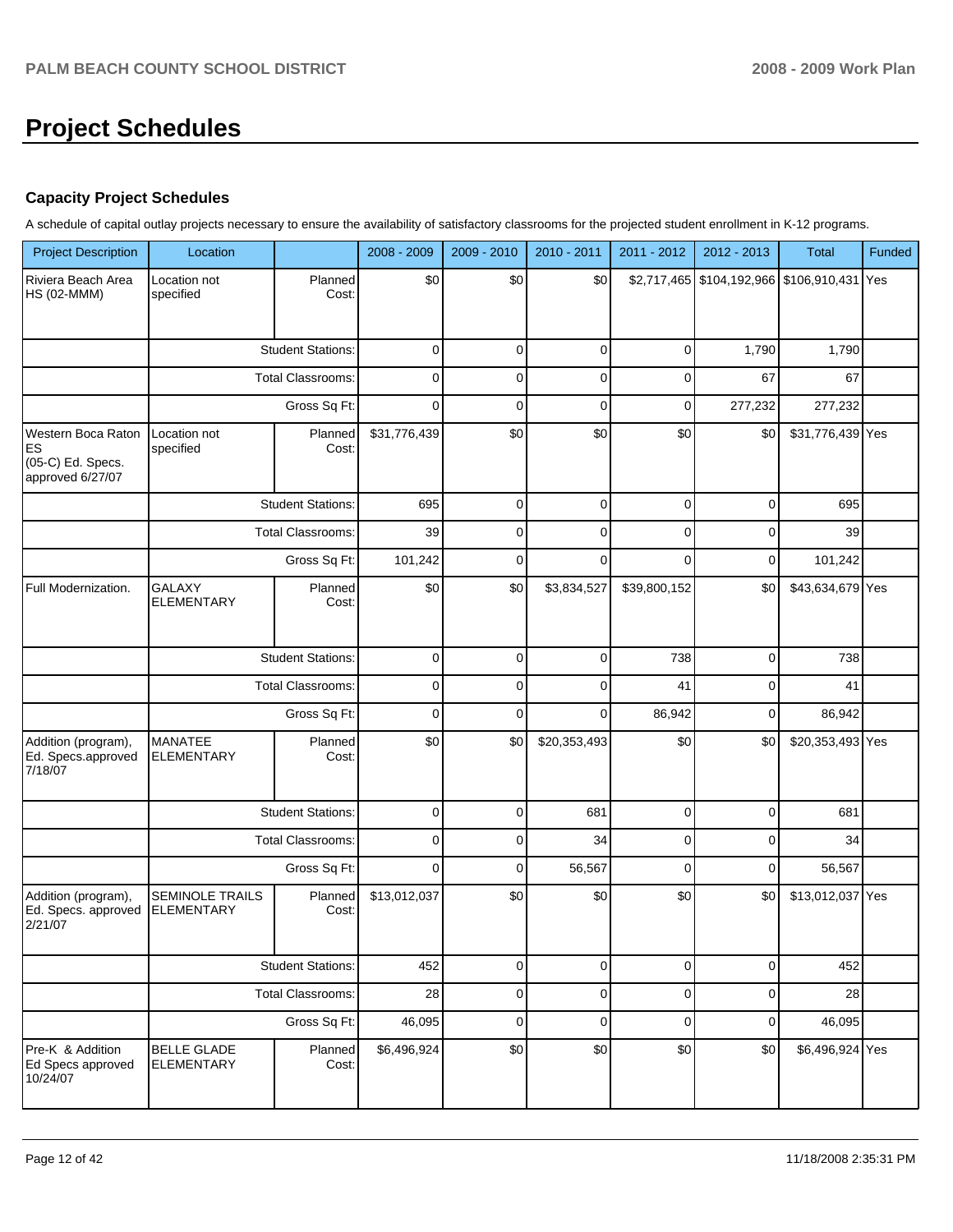|                                                                                                 |                                       | <b>Student Stations:</b> | 196          | 0         | 0            | 0           | 0           | 196              |  |
|-------------------------------------------------------------------------------------------------|---------------------------------------|--------------------------|--------------|-----------|--------------|-------------|-------------|------------------|--|
|                                                                                                 |                                       | <b>Total Classrooms:</b> | 10           | 0         | 0            | 0           | 0           | 10               |  |
|                                                                                                 |                                       | Gross Sq Ft:             | 19,583       | 0         | 0            | 0           | 0           | 19,583           |  |
| Modernization<br>Ed Specs approved<br>3/21/07                                                   | <b>NORTHBORO</b><br><b>ELEMENTARY</b> | Planned<br>Cost:         | \$28,749,563 | \$0       | \$0          | \$0         | \$0         | \$28,749,563 Yes |  |
|                                                                                                 |                                       | <b>Student Stations:</b> | 952          | 0         | $\mathbf 0$  | 0           | $\mathbf 0$ | 952              |  |
|                                                                                                 |                                       | <b>Total Classrooms:</b> | 37           | 0         | 0            | 0           | 0           | 37               |  |
|                                                                                                 | Gross Sq Ft:                          |                          | 118,011      | 0         | 0            | 0           | $\mathbf 0$ | 118,011          |  |
| K-5 Modernization                                                                               | <b>PLUMOSA</b><br><b>ELEMENTARY</b>   | Planned<br>Cost:         | \$28,294,290 | \$0       | \$0          | \$0         | \$0         | \$28,294,290 Yes |  |
|                                                                                                 |                                       | <b>Student Stations:</b> | 670          | 0         | 0            | 0           | 0           | 670              |  |
|                                                                                                 |                                       | <b>Total Classrooms:</b> | 38           | 0         | 0            | 0           | 0           | 38               |  |
|                                                                                                 |                                       | Gross Sq Ft:             | 87,403       | 0         | 0            | 0           | 0           | 87,403           |  |
| <b>West Central</b><br>Communities ES (03-<br>W) Approved Ed<br>Specs 12/5/07                   | Location not<br>specified             | Planned<br>Cost:         | \$37,227,714 | \$0       | \$0          | \$0         | \$0         | \$37,227,714 Yes |  |
|                                                                                                 | <b>Student Stations:</b>              |                          | 960          | 0         | $\mathbf 0$  | 0           | $\mathbf 0$ | 960              |  |
|                                                                                                 |                                       | <b>Total Classrooms:</b> | 53           | 0         | 0            | 0           | 0           | 53               |  |
|                                                                                                 |                                       | Gross Sq Ft:             | 120,671      | 0         | 0            | 0           | $\mathbf 0$ | 120,671          |  |
| Pahokee Area MS<br>$(03-MM)$<br>Approved Ed Specs<br>10/19/05                                   | Location not<br>specified             | Planned<br>Cost:         | \$34,775,056 | \$0       | \$0          | \$0         | \$0         | \$34,775,056 Yes |  |
|                                                                                                 |                                       | <b>Student Stations:</b> | 736          | 0         | 0            | 0           | 0           | 736              |  |
|                                                                                                 |                                       | <b>Total Classrooms:</b> | 30           | 0         | 0            | 0           | 0           | 30               |  |
|                                                                                                 |                                       | Gross Sq Ft:             | 119,104      | 0         | 0            | 0           | 0           | 119,104          |  |
| <b>West Area</b><br><b>Educational Complex</b><br>Modernization<br>Approved Ed Specs<br>1/19/05 | Location not<br>specified             | Planned<br>Cost:         | \$0          | \$0       | \$23,761,876 | \$0         | \$0         | \$23,761,876 Yes |  |
|                                                                                                 |                                       | <b>Student Stations:</b> | $\mathbf 0$  | 0         | 778          | $\mathbf 0$ | $\mathbf 0$ | 778              |  |
|                                                                                                 |                                       | Total Classrooms:        | 0            | 0         | 29           | 0           | 0           | 29               |  |
|                                                                                                 |                                       | Gross Sq Ft:             | $\mathbf 0$  | 0         | 137,565      | $\mathbf 0$ | $\mathbf 0$ | 137,565          |  |
| Pahokee ES Pre-K<br>Addition<br>Approved Ed Specs<br>10/19/05                                   | Location not<br>specified             | Planned<br>Cost:         | \$2,452,683  | \$0       | \$0          | \$0         | \$0         | \$2,452,683 Yes  |  |
|                                                                                                 |                                       | <b>Student Stations:</b> | 72           | $\pmb{0}$ | $\pmb{0}$    | $\pmb{0}$   | $\pmb{0}$   | 72               |  |
|                                                                                                 |                                       | Total Classrooms:        | 4            | 0         | $\mathbf 0$  | 0           | $\mathbf 0$ | 4                |  |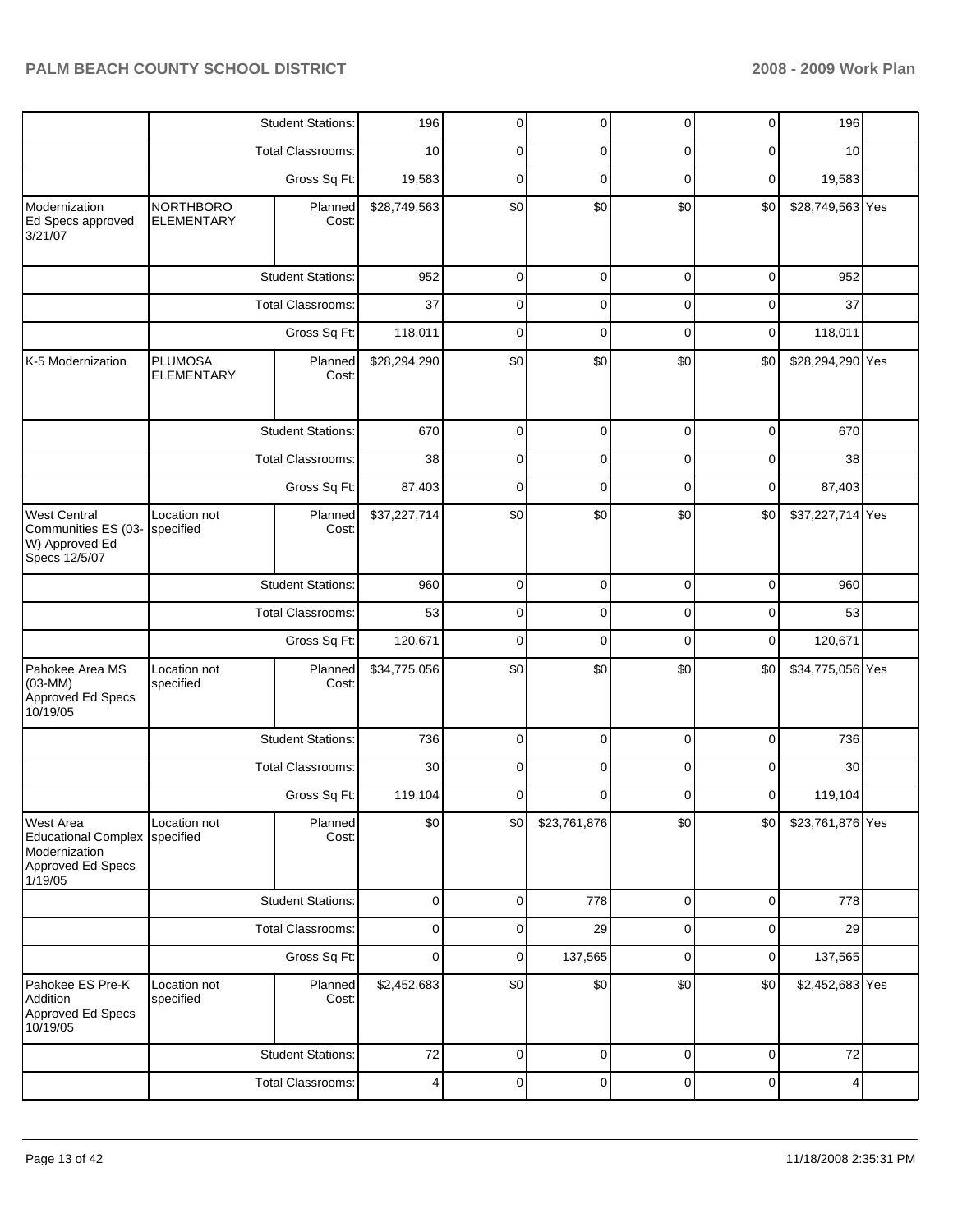|                                            |                           | Gross Sq Ft:             | 6,744       |             |             |             |             | 6.744            |  |
|--------------------------------------------|---------------------------|--------------------------|-------------|-------------|-------------|-------------|-------------|------------------|--|
| Relocatables &<br><b>Modulars Purchase</b> | Location not<br>specified | Planned<br>Cost:         | \$2,500,000 | \$2,750,000 | \$3,000,000 | \$2,999,730 | \$3,000,000 | \$14,249,730 Yes |  |
|                                            |                           | <b>Student Stations:</b> | 306         | 324         | 360         | 360         | 360         | 1,710            |  |
|                                            |                           | Total Classrooms:        | 17          | 18          | 20          | 20          | 20          | 95               |  |
|                                            |                           | Gross Sq Ft:             | 17,000      | 18,000      | 20,000      | 20,000      | 20,000      | 95,000           |  |

| Planned Cost:   \$185,284,706 |         | \$2,750,000 | \$50,949,896 |         |         | \$45,517,347   \$107,192,966   \$391,694,915 |
|-------------------------------|---------|-------------|--------------|---------|---------|----------------------------------------------|
| <b>Student Stations:</b>      | 5,039   | 324         | 1,819        | 1,098   | 2,150   | 10,430                                       |
| <b>Total Classrooms:</b>      | 256     | 18          | 83           | 61      | 87      | 505                                          |
| Gross Sq Ft:                  | 635,853 | 18,000      | 214,132      | 106.942 | 297,232 | 1,272,159                                    |

## **Other Project Schedules**

Major renovations, remodeling, and additions of capital outlay projects that do not add capacity to schools.

| <b>Project Description</b>                      | Location                                     | 2008 - 2009<br><b>Actual Budget</b> | 2009 - 2010<br>Projected | 2010 - 2011<br>Projected | 2011 - 2012<br>Projected | 2012 - 2013<br>Projected | <b>Total</b>    | Funded |
|-------------------------------------------------|----------------------------------------------|-------------------------------------|--------------------------|--------------------------|--------------------------|--------------------------|-----------------|--------|
| Core                                            | <b>BANYAN CREEK</b><br><b>ELEMENTARY</b>     | \$0                                 | \$0                      | \$0                      | \$4,689,965              | \$0                      | \$4,689,965 Yes |        |
| Swimming Pool                                   | <b>BOCA RATON SENIOR</b><br><b>HIGH</b>      | \$0                                 | \$1,711,549              | \$0                      | \$0                      | \$0                      | \$1,711,549 Yes |        |
| Core                                            | <b>CARVER MIDDLE</b>                         | \$0                                 | \$1,312,500              | \$0                      | \$0                      | \$0                      | \$1,312,500 Yes |        |
| Core                                            | LAKE WORTH MIDDLE                            | \$0                                 | \$1,312,500              | \$0                      | \$0                      | \$0                      | \$1,312,500 Yes |        |
| Remodeling                                      | PAHOKEE MIDDLE /<br><b>SENIOR HIGH</b>       | \$0                                 | \$0                      | \$5,817,988              | \$0                      | \$0                      | \$5,817,988 Yes |        |
| <b>Athletic Fields</b>                          | <b>JOHN F KENNEDY</b><br><b>MIDDLE</b>       | \$0                                 | \$2,310,000              | \$0                      | \$0                      | \$0                      | \$2,310,000 Yes |        |
| Modernization                                   | <b>BERKSHIRE</b><br><b>ELEMENTARY</b>        | \$194,842                           | \$0                      | \$0                      | \$0                      | \$0                      | \$194,842 Yes   |        |
| Future school Modernizations                    | Location not specified                       | \$150,000                           | \$150,000                | \$150,000                | \$150,000                | \$150,000                | \$750,000 Yes   |        |
| <b>Buildout</b>                                 | <b>VILLAGE ACADEMY</b>                       | \$1,700,000                         | \$0                      | \$0                      | \$0                      | \$0                      | \$1,700,000 Yes |        |
| Core                                            | <b>WHISPERING PINES</b><br><b>ELEMENTARY</b> | \$0                                 | \$0                      | \$0                      | \$0                      | \$4,001,614              | \$4,001,614 Yes |        |
| <b>Educational Plant Survey</b>                 | Location not specified                       | \$0                                 | \$1,930,000              | \$0                      | \$0                      | \$0                      | \$1,930,000 Yes |        |
| Demolition                                      | <b>SUNCOAST SENIOR</b><br><b>HIGH</b>        | \$2,437,194                         | \$0                      | \$0                      | \$0                      | \$0                      | \$2,437,194 Yes |        |
| Modernization - Planning Funds                  | <b>GOVE ELEMENTARY</b>                       | \$0                                 | \$0                      | \$0                      | \$3,801,511              | \$0                      | \$3,801,511 Yes |        |
| Modernization - Planning Funds NORTH PALM BEACH | <b>ELEMENTARY</b>                            | \$0                                 | \$0                      | \$0                      | \$3,071,532              | \$0                      | \$3,071,532 Yes |        |
| Covered Play Area                               | <b>WHISPERING PINES</b><br><b>ELEMENTARY</b> | \$350,000                           | \$0                      | \$0                      | \$0                      | \$0                      | \$350,000 Yes   |        |
| Modernization                                   | <b>HAGEN ROAD</b><br>ELEMENTARY (NEW)        | \$689,544                           | \$0                      | \$0                      | \$0                      | \$0                      | \$689,544 Yes   |        |
|                                                 |                                              | \$5,521,580                         | \$8,726,549              | \$5,967,988              | \$11,713,008             | \$4,151,614              | \$36,080,739    |        |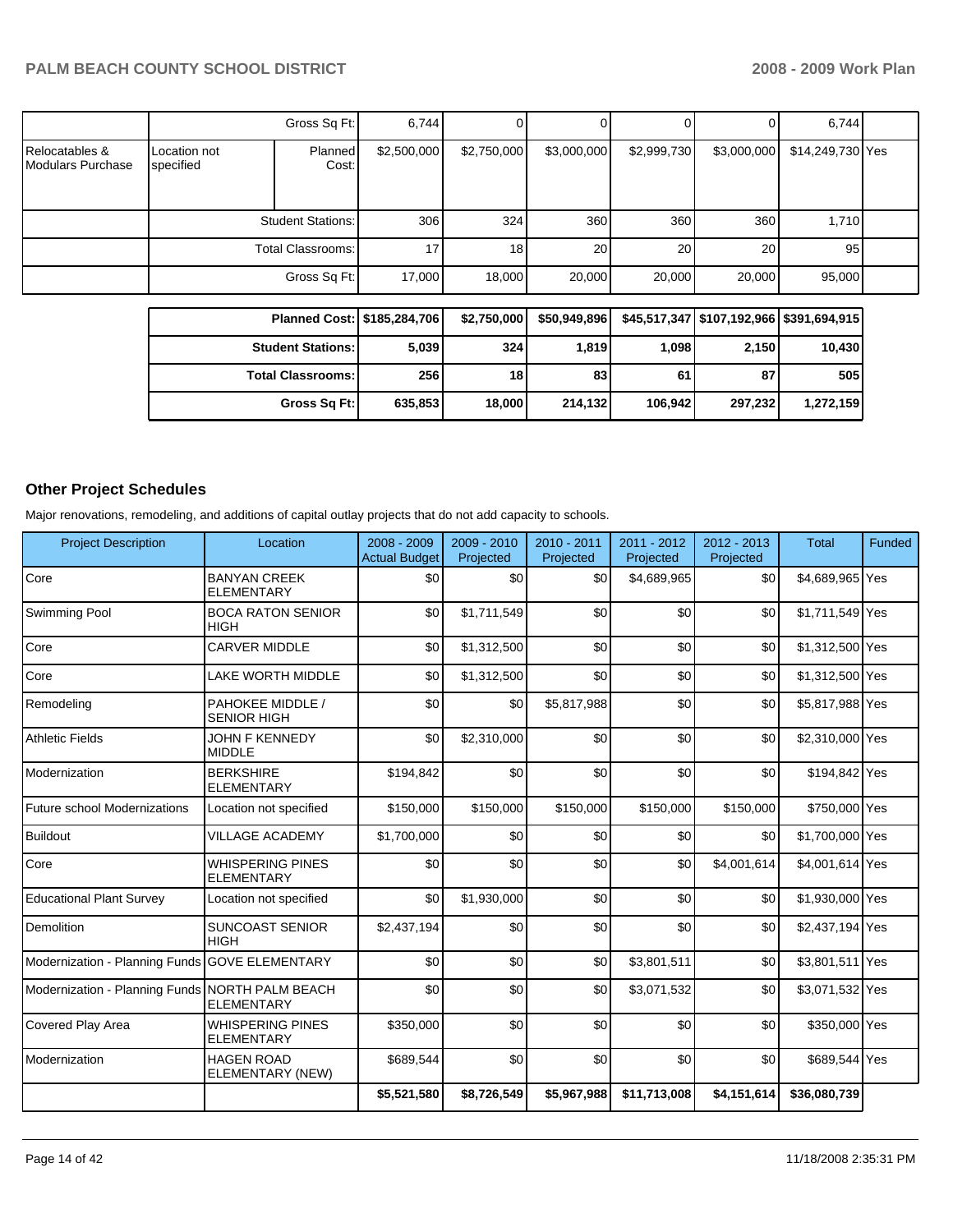## **Additional Project Schedules**

Any projects that are not identified in the last approved educational plant survey.

Nothing reported for this section.

## **Non Funded Growth Management Project Schedules**

Schedule indicating which projects, due to planned development, that CANNOT be funded from current revenues projected over the next five years.

| <b>Project Description</b>        | $2008 - 2009$<br>Actual Budget | $2009 - 2010$<br>Projected | $2010 - 2011$<br>Projected | $2011 - 2012$<br>Projected | 2012 - 2013<br>Projected | Total | Funded  |
|-----------------------------------|--------------------------------|----------------------------|----------------------------|----------------------------|--------------------------|-------|---------|
| Project description not specified | \$0                            | \$0                        | \$0 <sub>1</sub>           | \$0                        | \$0                      |       | $$0$ No |
|                                   | \$0                            | \$0                        | \$0 I                      | \$0                        | \$0                      | \$0   |         |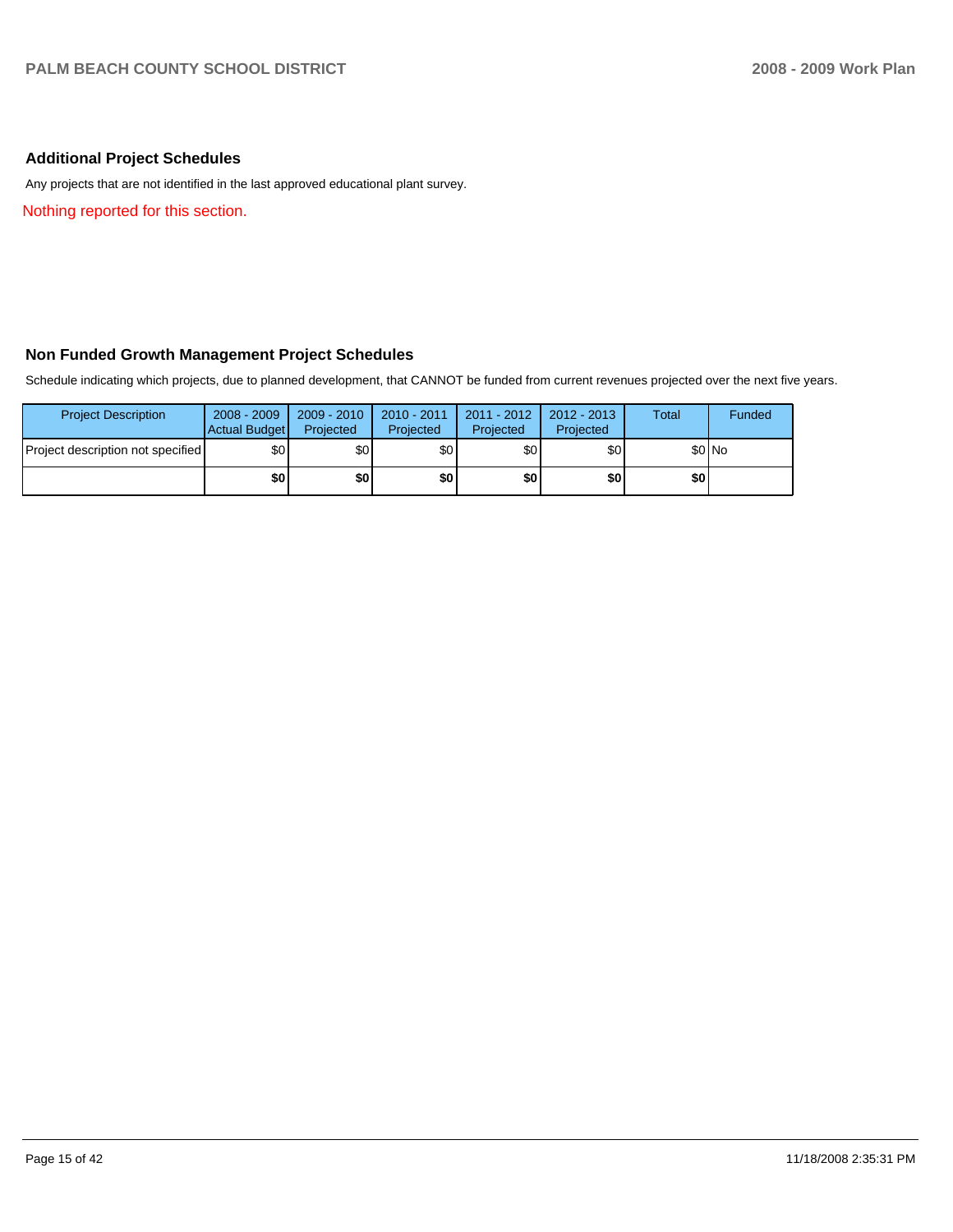# **Tracking**

## **Capacity Tracking**

| Location                                                             | $2008 -$<br><b>2009 Satis.</b><br>Stu. Sta. | Actual<br>$2008 -$<br><b>2009 FISH</b><br>Capacity | Actual<br>$2007 -$<br>2008<br><b>COFTE</b> | # Class<br>Rooms | Actual<br>Average<br>$2008 -$<br>2009 Class<br><b>Size</b> | Actual<br>$2008 -$<br>2009<br><b>Utilization</b> | <b>New</b><br>Stu.<br>Capacity | <b>New</b><br>Rooms to<br>be<br>Added/Re<br>moved | Projected<br>$2012 -$<br>2013<br><b>COFTE</b> | Projected<br>$2012 -$<br>2013<br><b>Utilization</b> | Projected<br>$2012 -$<br>2013 Class<br><b>Size</b> |
|----------------------------------------------------------------------|---------------------------------------------|----------------------------------------------------|--------------------------------------------|------------------|------------------------------------------------------------|--------------------------------------------------|--------------------------------|---------------------------------------------------|-----------------------------------------------|-----------------------------------------------------|----------------------------------------------------|
| PIERCE HAMMOCK<br><b>ELEMENTARY</b>                                  | 790                                         | 790                                                | 710                                        | 43               | 17                                                         | 90.00 %                                          | $\Omega$                       | $\mathbf 0$                                       | 775                                           | 98.00 %                                             | 18                                                 |
| <b>GRASSY WATERS</b><br><b>ELEMENTARY</b>                            | 939                                         | 939                                                | 926                                        | 51               | 18                                                         | 99.00 %                                          | $\Omega$                       | $\Omega$                                          | 763                                           | 81.00 %                                             | 15                                                 |
| <b>ATLANTIC SENIOR HIGH</b><br>(NEW)                                 | 2,489                                       | 2,365                                              | 2,420                                      | 106              | 23                                                         | 102.00 %                                         | $\mathbf 0$                    | $\Omega$                                          | 2,132                                         | 90.00 %                                             | 20                                                 |
| SEMINOLE RIDGE HIGH                                                  | 2,536                                       | 2,409                                              | 2,315                                      | 107              | 22                                                         | 96.00 %                                          | 0                              | $\Omega$                                          | 2,160                                         | 90.00 %                                             | 20                                                 |
| L.C. SWAIN MIDDLE                                                    | 1,614                                       | 1,453                                              | 1,068                                      | 68               | 16                                                         | 73.00 %                                          | 0                              | $\Omega$                                          | 1,078                                         | 74.00 %                                             | 16                                                 |
| HIDDEN OAKS<br><b>ELEMENTARY</b>                                     | 1,122                                       | 1,122                                              | 998                                        | 60               | 17                                                         | 89.00 %                                          | 0                              | $\Omega$                                          | 875                                           | 78.00 %                                             | 15                                                 |
| ANCILLARY AT PALM<br><b>BEACH PUBLIC</b>                             | 180                                         | $\Omega$                                           | $\Omega$                                   | 10               | $\Omega$                                                   | 0.00%                                            | $\Omega$                       | $\mathbf{0}$                                      | $\mathbf 0$                                   | 0.00%                                               | $\mathbf 0$                                        |
| <b>EMERALD COVE</b><br>MIDDLE (02-JJ)                                | 1,590                                       | 0                                                  | 1,072                                      | 73               | 15                                                         | 0.00%                                            | $\overline{0}$                 | 0                                                 | 1,254                                         | 0.00%                                               | 17                                                 |
| <b>ELBRIDGE GALE</b><br><b>ELEMENTARY</b>                            | 1,056                                       | 1,056                                              | 888                                        | 55               | 16                                                         | 84.00 %                                          | 0                              | $\mathbf 0$                                       | 1,019                                         | 96.00 %                                             | 19                                                 |
| <b>INTERSTATE PARK</b><br><b>BUILDING IN RIVIERA</b><br><b>BEACH</b> | 0                                           | $\Omega$                                           | $\Omega$                                   | 0                | $\Omega$                                                   | 0.00%                                            | 0                              | $\Omega$                                          | $\mathbf 0$                                   | 0.00%                                               | $\mathbf 0$                                        |
| <b>TURNING POINTS</b><br>ACADEMY                                     | 818                                         | 0                                                  | 214                                        | 36               | 6                                                          | 0.00%                                            | $\mathbf 0$                    | $\overline{0}$                                    | 214                                           | 0.00%                                               | 6                                                  |
| <b>MARSH POINTE</b><br>ELEMENTARY SCHOOL<br>$(03-X)$                 | 1,030                                       | $\Omega$                                           | 518                                        | 58               | 9                                                          | 0.00%                                            | 0                              | $\Omega$                                          | 880                                           | 0.00%                                               | 15                                                 |
| <b>HAGEN ROAD</b><br>ELEMENTARY (NEW)                                | 862                                         | 0                                                  | $\Omega$                                   | 53               | 0                                                          | 0.00%                                            | 0                              | $\Omega$                                          | 748                                           | 0.00%                                               | 14                                                 |
| <b>SUNSET PALMS</b><br>ELEMENTARY (03-Z)                             | 1,022                                       | $\Omega$                                           | $\Omega$                                   | 57               | $\overline{0}$                                             | 0.00%                                            | 960                            | 52                                                | 1,014                                         | 106.00 %                                            | 9                                                  |
| PINE JOG ELEMENTARY<br>SCHOOL (03-Y)                                 | 1,034                                       | 0                                                  | $\Omega$                                   | 63               | $\overline{0}$                                             | 0.00%                                            | 960                            | 53                                                | 753                                           | 78.00 %                                             | 6                                                  |
| <b>JUPITER ELEMENTARY</b>                                            | 820                                         | 820                                                | 636                                        | 44               | 14                                                         | 78.00 %                                          | $\mathbf 0$                    | $\mathbf 0$                                       | 679                                           | 83.00 %                                             | 15                                                 |
| <b>JUPITER SENIOR HIGH</b>                                           | 2,782                                       | 2,643                                              | 2,894                                      | 117              | 25                                                         | 109.00 %                                         | $\Omega$                       | $\Omega$                                          | 2,545                                         | 96.00 %                                             | 22                                                 |
| ALLAMANDA<br>ELEMENTARY                                              | 834                                         | 834                                                | $\overline{0}$                             | 44               | $\overline{0}$                                             | 0.00%                                            | 51                             | 3                                                 | 517                                           | 58.00 %                                             | 11                                                 |
| PALM BEACH GARDENS<br>ELEMENTARY                                     | 770                                         | 770                                                | $\mathbf 0$                                | 40               | $\overline{0}$                                             | 0.00%                                            | 186                            | 10                                                | 490                                           | 51.00 %                                             | 10                                                 |
| <b>HOWELL L WATKINS</b><br><b>MIDDLE</b>                             | 1,500                                       | 1,350                                              | 827                                        | 63               | 13                                                         | 61.00%                                           | $\Omega$                       | $\mathbf 0$                                       | 758                                           | 56.00 %                                             | 12                                                 |
| <b>NORTH PALM BEACH</b><br><b>ELEMENTARY</b>                         | 734                                         | 734                                                | 532                                        | 37               | 14                                                         | 72.00 %                                          | 124                            | $\overline{7}$                                    | 596                                           | 69.00 %                                             | 14                                                 |
| <b>LAKE PARK</b><br><b>ELEMENTARY</b>                                | 455                                         | 455                                                | 393                                        | 25               | 16                                                         | 86.00 %                                          | $\mathbf 0$                    | 0                                                 | 382                                           | 84.00 %                                             | 15                                                 |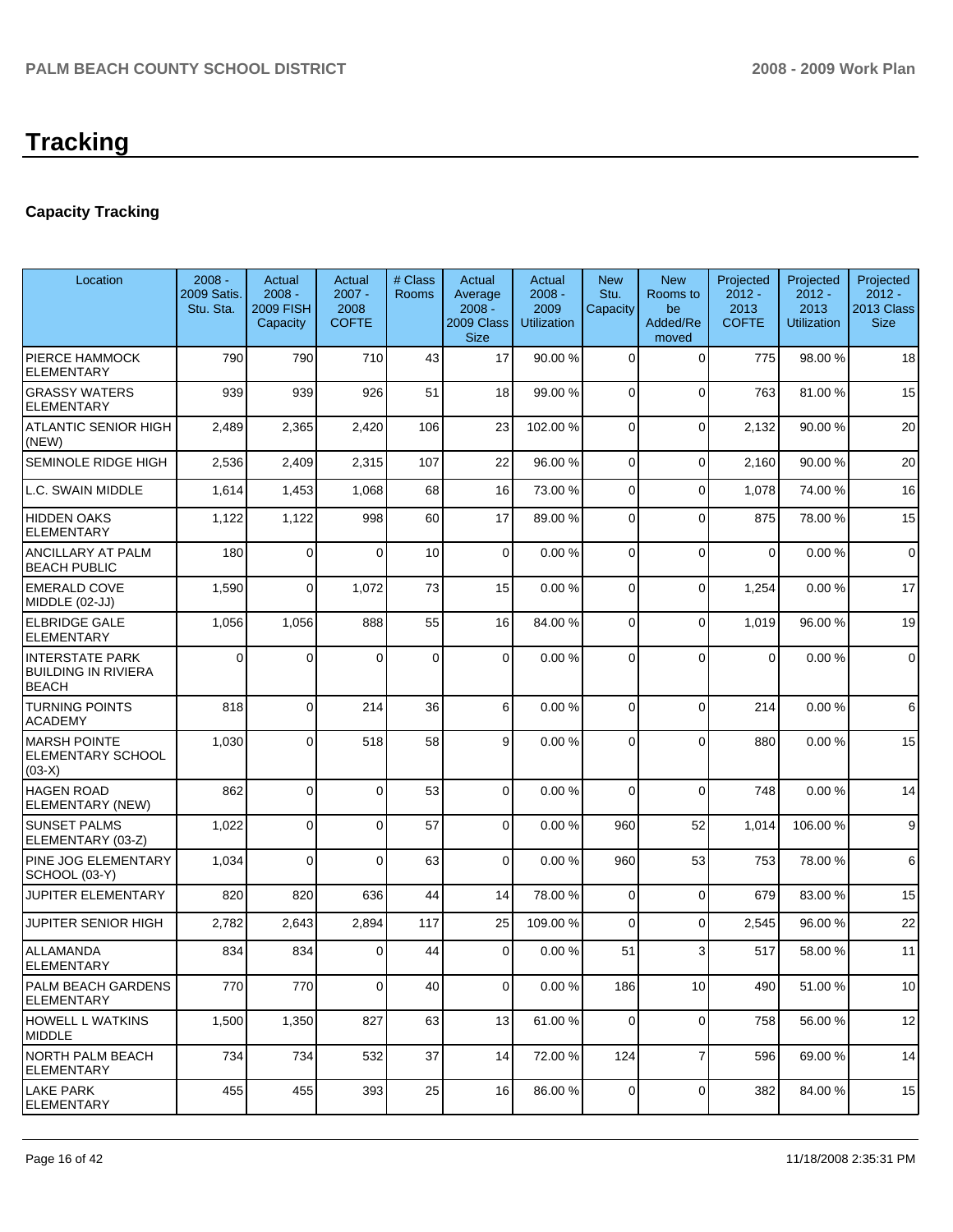| <b>SUNCOAST SENIOR</b><br><b>HIGH</b>                   | 1,585 | 1,506          | 1,314    | 63 | 21             | 87.00 %  | 613            | 25             | 1,330       | 63.00 %  | 15             |
|---------------------------------------------------------|-------|----------------|----------|----|----------------|----------|----------------|----------------|-------------|----------|----------------|
| <b>WASHINGTON</b><br><b>ELEMENTARY</b>                  | 586   | 586            | 402      | 31 | 13             | 69.00 %  | 0              | $\Omega$       | 442         | 75.00 %  | 14             |
| JOHN F KENNEDY<br><b>MIDDLE</b>                         | 1,670 | 1,503          | 942      | 70 | 13             | 63.00 %  | $\mathbf 0$    | $\Omega$       | 922         | 61.00 %  | 13             |
| <b>LINCOLN ELEMENTARY</b>                               | 1,218 | 1,218          | 400      | 66 | 6              | 33.00 %  | $\mathbf 0$    | $\Omega$       | 444         | 36.00 %  | $\overline{7}$ |
| SABAL PALM SCHOOL                                       | 74    | $\Omega$       | $\Omega$ | 6  | 0              | 0.00%    | 0              | $\Omega$       | $\Omega$    | 0.00%    | $\mathbf 0$    |
| <b>NORTHMORE</b><br><b>ELEMENTARY</b>                   | 799   | 799            | 523      | 43 | 12             | 65.00 %  | 0              | $\Omega$       | 478         | 60.00 %  | 11             |
| <b>NORTHBORO</b><br><b>ELEMENTARY</b>                   | 338   | 338            | 658      | 17 | 39             | 195.00 % | 244            | 14             | 628         | 108.00 % | 20             |
| <b>ROOSEVELT FULL</b><br><b>SERVICE CENTER</b>          | 643   | 643            | 206      | 29 | $\overline{7}$ | 32.00 %  | 0              | $\mathbf 0$    | 206         | 32.00 %  | $\overline{7}$ |
| <b>ADULT EDUCATION</b><br><b>CENTER</b>                 | 685   | 1,028          | 0        | 29 | $\overline{0}$ | 0.00%    | 0              | $\Omega$       | $\mathbf 0$ | 0.00%    | $\mathbf 0$    |
| <b>ROOSEVELT</b><br><b>ELEMENTARY</b>                   | 822   | 822            | 470      | 45 | 10             | 57.00 %  | 0              | $\mathbf 0$    | 456         | 55.00 %  | 10             |
| <b>WESTWARD</b><br><b>ELEMENTARY</b>                    | 1,040 | 1,040          | 567      | 53 | 11             | 54.00 %  | 345            | 10             | 576         | 42.00 %  | 9              |
| U B KINSEY/PALMVIEW<br><b>ELEMENTARY</b>                | 695   | 695            | 538      | 36 | 15             | 77.00 %  | $\mathbf 0$    | $\mathbf 0$    | 548         | 79.00 %  | 15             |
| <b>ALEXANDER W</b><br>DREYFOOS JR SCHOOL<br>OF THE ARTS | 1,306 | 1,175          | 1,338    | 52 | 26             | 114.00 % | $\Omega$       | $\Omega$       | 1,229       | 105.00 % | 24             |
| <b>BAK MIDDLE SCHOOL</b><br>OF THE ARTS                 | 1,483 | 1,335          | 1,363    | 64 | 21             | 102.00 % | $\Omega$       | $\Omega$       | 1,334       | 100.00 % | 21             |
| <b>PALM BEACH PUBLIC</b><br><b>SCHOOL</b>               | 383   | 383            | 469      | 21 | 22             | 122.00 % | $\mathbf 0$    | $\Omega$       | 421         | 110.00 % | 20             |
| <b>WEST GATE</b><br><b>ELEMENTARY</b>                   | 1,220 | 1,220          | 1,028    | 67 | 15             | 84.00 %  | 0              | $\mathbf 0$    | 713         | 58.00 %  | 11             |
| <b>BELVEDERE</b><br><b>ELEMENTARY</b>                   | 648   | 648            | 573      | 34 | 17             | 88.00 %  | $\Omega$       | $\Omega$       | 571         | 88.00 %  | 17             |
| <b>CONNISTON MIDDLE</b>                                 | 1,262 | 1,136          | 929      | 53 | 18             | 82.00 %  | $\mathbf 0$    | $\mathbf 0$    | 948         | 83.00 %  | 18             |
| PALMETTO<br><b>ELEMENTARY</b>                           | 864   | 864            | 603      | 47 | 13             | 70.00 %  | 0              | $\Omega$       | 582         | 67.00 %  | 12             |
| <b>SOUTH OLIVE</b><br><b>ELEMENTARY</b>                 | 698   | 698            | 629      | 37 | 17             | 90.00 %  | 0              | $\Omega$       | 640         | 92.00 %  | 17             |
| <b>FOREST HILL SENIOR</b><br><b>HIGH</b>                | 1,909 | 1,814          | 1,881    | 79 | 24             | 104.00 % | $\overline{0}$ | $\overline{0}$ | 1,933       | 107.00 % | 24             |
| <b>IMEADOW PARK</b><br><b>ELEMENTARY</b>                | 878   | 878            | 615      | 48 | 13             | 70.00 %  | $\overline{0}$ | $\Omega$       | 567         | 65.00 %  | 12             |
| <b>BERKSHIRE</b><br>ELEMENTARY                          | 1,318 | $\overline{0}$ | 862      | 75 | 11             | 0.00%    | $\overline{0}$ | $\mathbf 0$    | 1,030       | 0.00%    | 14             |
| <b>PALM SPRINGS</b><br><b>COMMUNITY MIDDLE</b>          | 1,883 | 1,695          | 1,563    | 79 | 20             | 92.00 %  | $\mathbf 0$    | $\mathbf 0$    | 1,401       | 83.00 %  | 18             |
| <b>FOREST HILL</b><br><b>ELEMENTARY</b>                 | 1,384 | 1,384          | 1,169    | 73 | 16             | 84.00 %  | 0              | $\mathbf 0$    | 770         | 56.00 %  | 11             |
| <b>GREENACRES</b><br>ELEMENTARY                         | 768   | 768            | 630      | 42 | 15             | 82.00 %  | $\overline{0}$ | $\mathbf 0$    | 629         | 82.00 %  | 15             |
| <b>PALM SPRINGS</b><br>ELEMENTARY                       | 1,013 | 1,013          | 829      | 56 | 15             | 82.00 %  | $\mathbf 0$    | $\mathbf 0$    | 869         | 86.00 %  | 16             |
| HIGHLAND<br><b>ELEMENTARY</b>                           | 1,120 | 1,120          | 676      | 61 | 11             | 60.00 %  | 0              | $\mathbf 0$    | 669         | 60.00 %  | 11             |
| NORTH GRADE<br>ELEMENTARY                               | 849   | 849            | 753      | 46 | 16             | 89.00 %  | 0              | $\mathbf 0$    | 732         | 86.00 %  | 16             |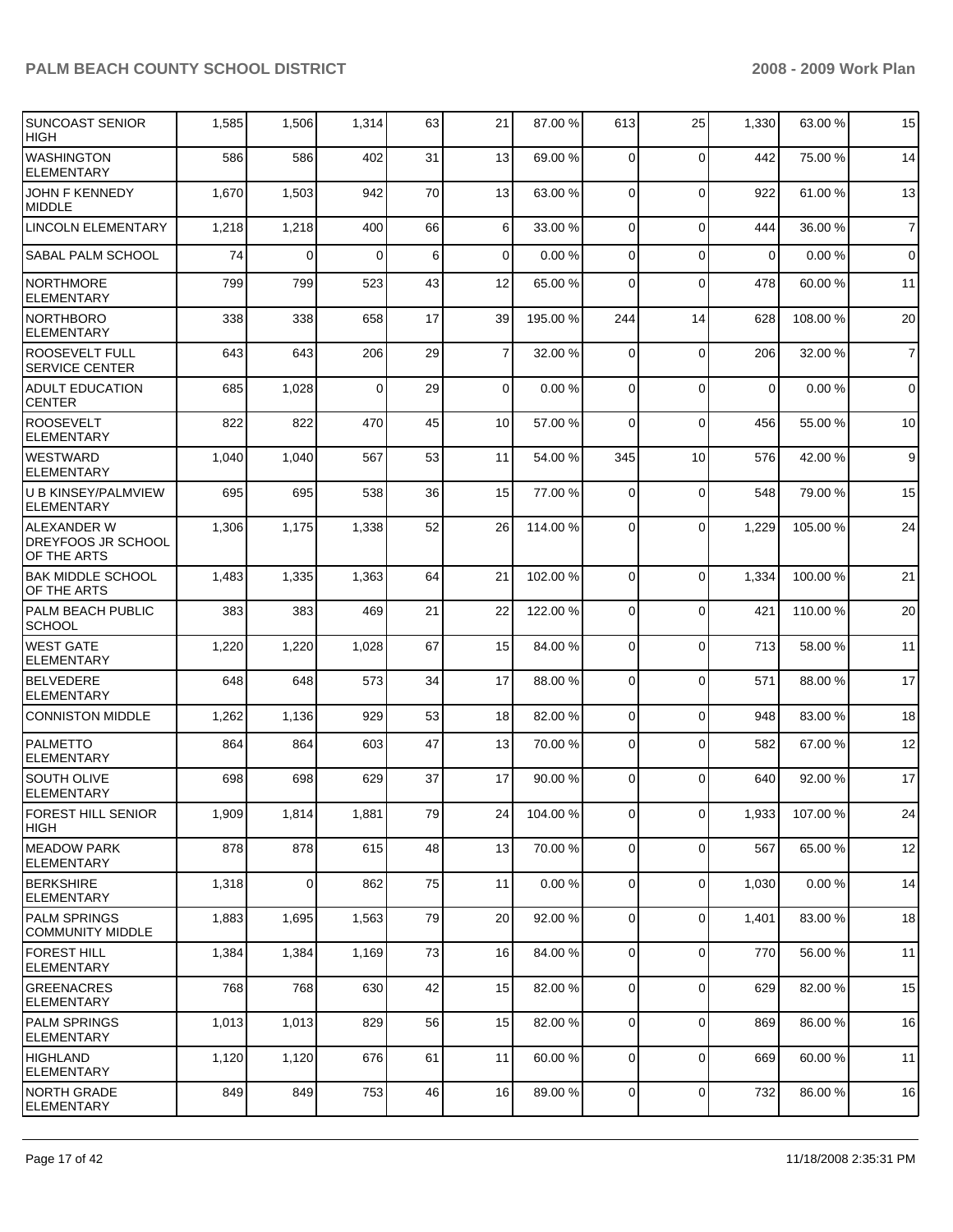| LAKE WORTH SENIOR<br><b>HIGH</b>            | 2,995       | 2,845    | 2,136       | 125            | 17             | 75.00 %  | 0              | $\Omega$       | 2,122       | 75.00 %  | 17               |
|---------------------------------------------|-------------|----------|-------------|----------------|----------------|----------|----------------|----------------|-------------|----------|------------------|
| <b>SOUTH GRADE</b><br><b>ELEMENTARY</b>     | 807         | 807      | 750         | 43             | 17             | 93.00 %  | 0              | $\Omega$       | 561         | 70.00 %  | 13               |
| <b>BARTON ELEMENTARY</b>                    | 1,456       | 1,456    | 604         | 76             | 8              | 41.00 %  | 0              | $\Omega$       | 815         | 56.00 %  | 11               |
| <b>LANTANA ELEMENTARY</b>                   | 647         | 647      | 506         | 35             | 14             | 78.00 %  | 0              | $\mathbf 0$    | 511         | 79.00 %  | 15               |
| <b>LANTANA MIDDLE</b>                       | 1,112       | 1,001    | 807         | 48             | 17             | 81.00 %  | 0              | $\Omega$       | 787         | 79.00 %  | 16               |
| <b>ROLLING GREEN</b><br><b>ELEMENTARY</b>   | 1,152       | 0        | 722         | 66             | 11             | 0.00%    | 0              | $\Omega$       | 692         | 0.00%    | 10               |
| POINCIANA<br><b>ELEMENTARY</b>              | 685         | 685      | 555         | 35             | 16             | 81.00%   | 0              | $\mathbf 0$    | 560         | 82.00 %  | 16               |
| <b>GALAXY ELEMENTARY</b>                    | 711         | 711      | 475         | 37             | 13             | 67.00 %  | 65             | $\overline{4}$ | 448         | 58.00 %  | 11               |
| <b>FOREST PARK</b><br><b>ELEMENTARY</b>     | 793         | 793      | 0           | 42             | 0              | 0.00%    | 166            | 9              | 530         | 55.00 %  | 10               |
| <b>SEACREST CAMPUS</b><br>(OLD ATLANTIC)    | 1,649       | 1,484    | 433         | 75             | 6              | 29.00 %  | $\mathbf 0$    | $\Omega$       | $\mathbf 0$ | 0.00%    | $\mathbf 0$      |
| PLUMOSA<br><b>ELEMENTARY</b>                | 621         | 621      | 388         | 32             | 12             | 62.00 %  | 69             | 5              | 912         | 132.00 % | 25               |
| <b>S D SPADY</b><br><b>ELEMENTARY</b>       | 697         | 697      | 545         | 38             | 14             | 78.00 %  | $\mathbf 0$    | $\Omega$       | 565         | 81.00%   | 15               |
| <b>DELRAY FULL SERVICE</b><br><b>CENTER</b> | 1,092       | $\Omega$ | 15          | 50             | $\mathbf 0$    | 0.00%    | $\Omega$       | $\Omega$       | $\mathbf 0$ | 0.00%    | $\mathbf 0$      |
| <b>PINE GROVE</b><br><b>ELEMENTARY</b>      | 852         | 852      | 464         | 45             | 10             | 54.00 %  | $\mathbf 0$    | $\Omega$       | 411         | 48.00 %  | 9                |
| J C MITCHELL<br><b>ELEMENTARY</b>           | 1,122       | 1,122    | 695         | 60             | 12             | 62.00 %  | $\mathbf 0$    | $\Omega$       | 777         | 69.00 %  | 13               |
| <b>BOCA RATON</b><br><b>ELEMENTARY</b>      | 401         | 401      | 388         | 22             | 18             | 97.00 %  | 0              | $\Omega$       | 358         | 89.00 %  | 16               |
| <b>BOCA RATON SENIOR</b><br><b>HIGH</b>     | 2,953       | 2,758    | 2,251       | 127            | 18             | 82.00 %  | 0              | $\Omega$       | 2,275       | 82.00 %  | 18               |
| <b>CYPRESS HAMMOCK</b><br>SCHOOL            | $\Omega$    | $\Omega$ | $\Omega$    | 0              | $\overline{0}$ | 0.00%    | 0              | $\Omega$       | $\mathbf 0$ | 0.00%    | $\mathbf 0$      |
| <b>PAHOKEE</b><br><b>ELEMENTARY</b>         | 761         | 761      | 500         | 40             | 12             | 66.00 %  | 0              | $\Omega$       | 450         | 59.00 %  | 11               |
| WEST AREA SCHOOL<br>OF CHOICE               | $\Omega$    | 0        | $\Omega$    | $\mathbf 0$    | 0              | 0.00%    | 0              | $\Omega$       | 0           | 0.00%    | $\mathbf 0$      |
| LAKE SHORE MIDDLE<br>ANNEX                  | 44          | 44       | 189         | $\overline{2}$ | 94             | 430.00 % | 0              | $\Omega$       | 189         | 430.00%  | 95               |
| <b>LAKE SHORE MIDDLE</b><br>(OLD)           | $\mathbf 0$ | 0        | $\mathbf 0$ | 0              | $\overline{0}$ | 0.00%    | $\mathbf 0$    | $\mathbf 0$    | 0           | 0.00%    | $\mathbf 0$      |
| <b>GOVE ELEMENTARY</b>                      | 1,136       | 1,136    | 898         | 58             | 15             | 79.00 %  | 184            | 10             | 881         | 67.00 %  | 13               |
| <b>GLADE VIEW</b><br>ELEMENTARY             | 634         | 634      | 409         | 33             | 12             | 64.00 %  | 0              | $\mathbf 0$    | 445         | 70.00 %  | 13               |
| <b>ROSENWALD</b><br>ELEMENTARY              | 561         | 561      | 295         | 30             | 10             | 53.00 %  | 0              | $\mathbf 0$    | 272         | 48.00 %  | $\boldsymbol{9}$ |
| JOHN I LEONARD<br><b>SENIOR HIGH</b>        | 3,055       | 2,902    | 2,049       | 127            | 16             | 71.00 %  | $\overline{0}$ | $\mathbf 0$    | 2,497       | 86.00 %  | 20               |
| PALM BEACH GARDENS<br><b>SENIOR HIGH</b>    | 3,272       | 3,108    | 2,461       | 133            | 19             | 79.00 %  | 125            | 5              | 1,701       | 53.00 %  | 12               |
| <b>WYNNEBROOK</b><br>ELEMENTARY             | 963         | 963      | 847         | 51             | 17             | 88.00 %  | 0              | $\mathbf 0$    | 703         | 73.00 %  | 14               |
| <b>WEST RIVIERA</b><br><b>ELEMENTARY</b>    | 836         | 836      | 600         | 43             | 14             | 72.00 %  | $\mathbf 0$    | $\Omega$       | 662         | 79.00 %  | 15               |
| <b>GROVE PARK</b><br><b>ELEMENTARY</b>      | 1,045       | 1,045    | 691         | 56             | 12             | 66.00 %  | $\mathbf 0$    | 0              | 735         | 70.00 %  | 13               |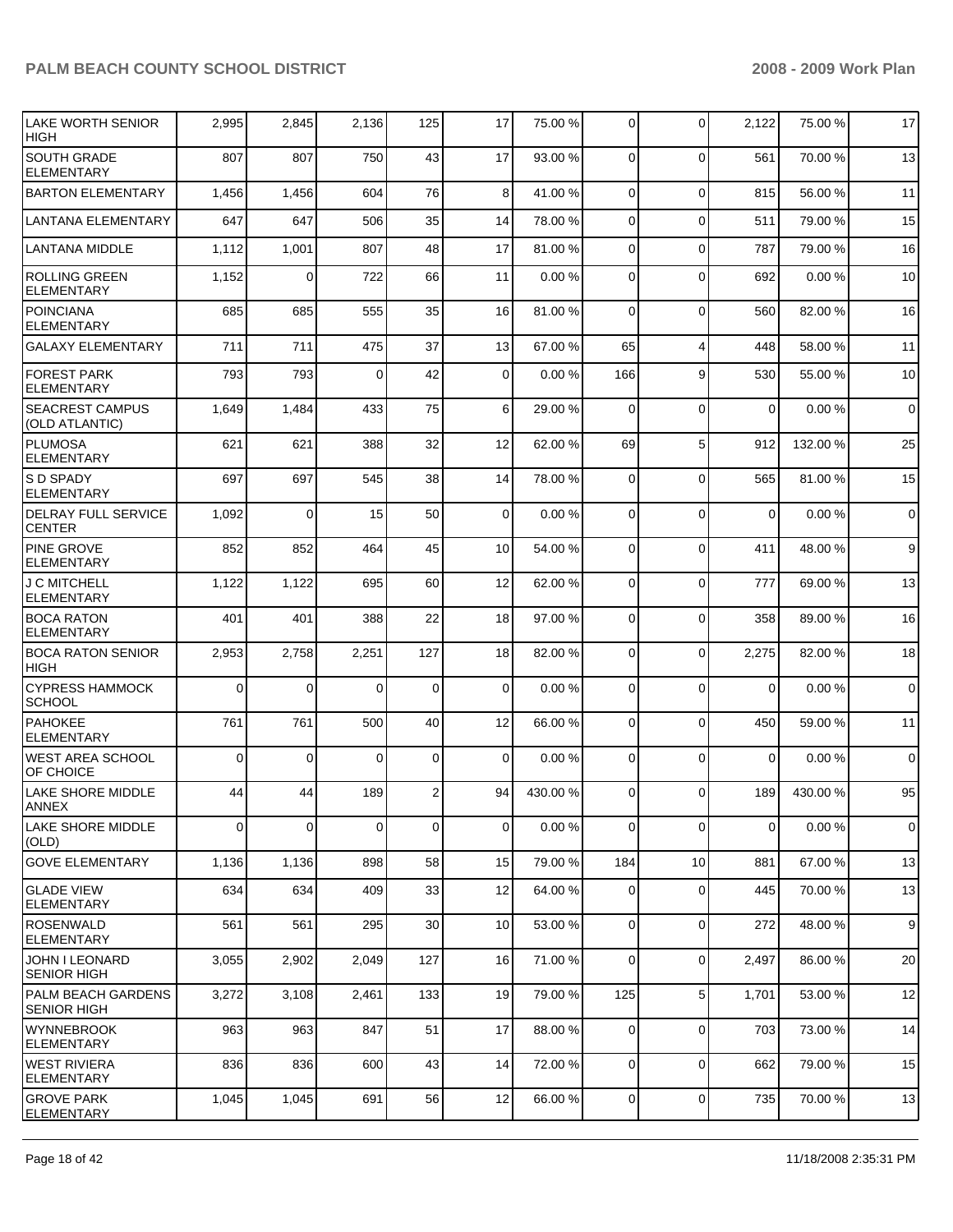| HAGEN ROAD<br>ELEMENTARY(OLD)                                | 746   | 746   | 732   | 27  | 27           | 98.00 %  | 381            | 21             | 0        | 0.00%   | $\mathbf 0$ |
|--------------------------------------------------------------|-------|-------|-------|-----|--------------|----------|----------------|----------------|----------|---------|-------------|
| <b>MELALEUCA</b><br><b>ELEMENTARY</b>                        | 1,004 | 1,004 | 810   | 52  | 16           | 81.00 %  | $\mathbf 0$    | $\Omega$       | 740      | 74.00 % | 14          |
| <b>ADDISON MIZNER</b><br><b>ELEMENTARY</b>                   | 924   | 924   | 856   | 48  | 18           | 93.00 %  | $\mathbf 0$    | $\Omega$       | 877      | 95.00 % | 18          |
| <b>INLET GROVE</b><br><b>COMMUNITY HIGH</b><br><b>SCHOOL</b> | 617   | 740   | 659   | 36  | 18           | 89.00 %  | $\Omega$       | $\Omega$       | 658      | 89.00 % | 18          |
| <b>BOCA RATON MIDDLE</b>                                     | 1,573 | 1,416 | 1,172 | 66  | 18           | 83.00 %  | $\mathbf 0$    | $\Omega$       | 1,267    | 89.00 % | 19          |
| C O TAYLOR/KIRKLANE<br><b>ELEMENTARY</b>                     | 1,039 | 1,039 | 1,071 | 38  | 28           | 103.00 % | 624            | 35             | 1,018    | 61.00 % | 14          |
| <b>DWIGHT D</b><br><b>EISENHOWER</b><br><b>ELEMENTARY</b>    | 1,767 | 1,767 | 925   | 72  | 13           | 52.00 %  | $\Omega$       | $\Omega$       | 404      | 23.00 % | $\,6\,$     |
| <b>SOUTH TECHNICAL</b><br><b>COMMUNITY HIGH</b>              | 1,248 | 1,498 | 1,132 | 58  | 20           | 76.00 %  | $\mathbf 0$    | $\Omega$       | 1,132    | 76.00 % | 20          |
| <b>CONGRESS MIDDLE</b>                                       | 1,591 | 1,432 | 944   | 67  | 14           | 66.00 %  | $\mathbf 0$    | $\Omega$       | 948      | 66.00 % | 14          |
| <b>WEST TECHNICAL</b><br><b>EDUCATION CENTER</b>             | 507   | 507   | 61    | 27  | $\mathbf{2}$ | 12.00 %  | $\mathbf 0$    | $\Omega$       | $\Omega$ | 0.00%   | $\mathbf 0$ |
| <b>SANTALUCES SENIOR</b><br><b>HIGH</b>                      | 2,611 | 2,480 | 2,283 | 106 | 22           | 92.00 %  | 0              | $\mathbf 0$    | 2,228    | 90.00 % | 21          |
| <b>GOLD COAST</b><br><b>COMMUNITY SCHOOL</b>                 | 671   | 671   | 164   | 32  | 5            | 24.00 %  | $\Omega$       | $\Omega$       | 164      | 24.00 % | $\,$ 5 $\,$ |
| <b>JERRY THOMAS</b><br><b>ELEMENTARY</b>                     | 1,100 | 1,100 | 822   | 57  | 14           | 75.00 %  | $\mathbf 0$    | $\Omega$       | 825      | 75.00 % | 14          |
| <b>VERDE ELEMENTARY</b>                                      | 816   | 816   | 769   | 44  | 17           | 94.00 %  | $\Omega$       | $\Omega$       | 774      | 95.00 % | 18          |
| <b>WELLINGTON</b><br><b>ELEMENTARY</b>                       | 952   | 952   | 902   | 52  | 17           | 95.00 %  | 262            | 15             | 852      | 70.00 % | 13          |
| <b>SPANISH RIVER SENIOR</b><br><b>HIGH</b>                   | 2,532 | 2,405 | 2,090 | 106 | 20           | 87.00 %  | 0              | $\Omega$       | 1,855    | 77.00 % | 18          |
| <b>CRESTWOOD MIDDLE</b>                                      | 1,659 | 1,493 | 1,276 | 69  | 18           | 85.00 %  | $\mathbf{0}$   | $\Omega$       | 1,204    | 81.00 % | 17          |
| <b>WELLINGTON</b><br><b>LANDINGS MIDDLE</b>                  | 1,678 | 1,510 | 1,096 | 71  | 15           | 73.00 %  | 0              | $\Omega$       | 969      | 64.00 % | 14          |
| <b>SEMINOLE TRAILS</b><br><b>ELEMENTARY</b>                  | 940   | 940   | 819   | 50  | 16           | 87.00 %  | 452            | 25             | 858      | 62.00 % | 11          |
| <b>JUPITER MIDDLE</b>                                        | 1,642 | 1,478 | 1,224 | 67  | 18           | 83.00 %  | $\mathbf 0$    | $\Omega$       | 1,130    | 76.00 % | 17          |
| <b>DEL PRADO</b><br><b>ELEMENTARY</b>                        | 829   | 829   | 894   | 44  | 20           | 108.00 % | $\overline{0}$ | $\overline{0}$ | 691      | 83.00 % | 16          |
| <b>LOGGERS RUN MIDDLE</b>                                    | 1,343 | 1,209 | 1,058 | 58  | 18           | 88.00 %  | 0              | $\Omega$       | 781      | 65.00 % | 13          |
| H L JOHNSON<br><b>ELEMENTARY</b>                             | 595   | 595   | 928   | 31  | 30           | 156.00 % | 405            | 23             | 957      | 96.00 % | 18          |
| <b>PAHOKEE MIDDLE /</b><br><b>SENIOR HIGH</b>                | 1,348 | 1,213 | 946   | 60  | 16           | 78.00 %  | $\mathbf 0$    | $\mathbf 0$    | 554      | 46.00 % | 9           |
| <b>WHISPERING PINES</b><br><b>ELEMENTARY</b>                 | 839   | 839   | 575   | 45  | 13           | 68.00 %  | 58             | 3              | 643      | 72.00 % | 13          |
| ROYAL PALM SCHOOL                                            | 611   | 611   | 423   | 60  | 7            | 69.00 %  | 257            | 14             | 423      | 49.00 % | 6           |
| <b>CORAL SUNSET</b><br><b>ELEMENTARY</b>                     | 990   | 990   | 756   | 51  | 15           | 76.00 %  | 0              | $\mathbf 0$    | 704      | 71.00 % | 14          |
| <b>CHRISTA MCAULIFFE</b><br><b>MIDDLE</b>                    | 1,434 | 1,291 | 1,275 | 60  | 21           | 99.00 %  | 0              | $\mathbf 0$    | 1,116    | 86.00 % | 19          |
| K E<br>CUNNINGHAM/CANAL<br>POINT ELEMENTARY                  | 707   | 707   | 496   | 37  | 13           | 70.00 %  | $\overline{0}$ | $\mathbf 0$    | 480      | 68.00 % | 13          |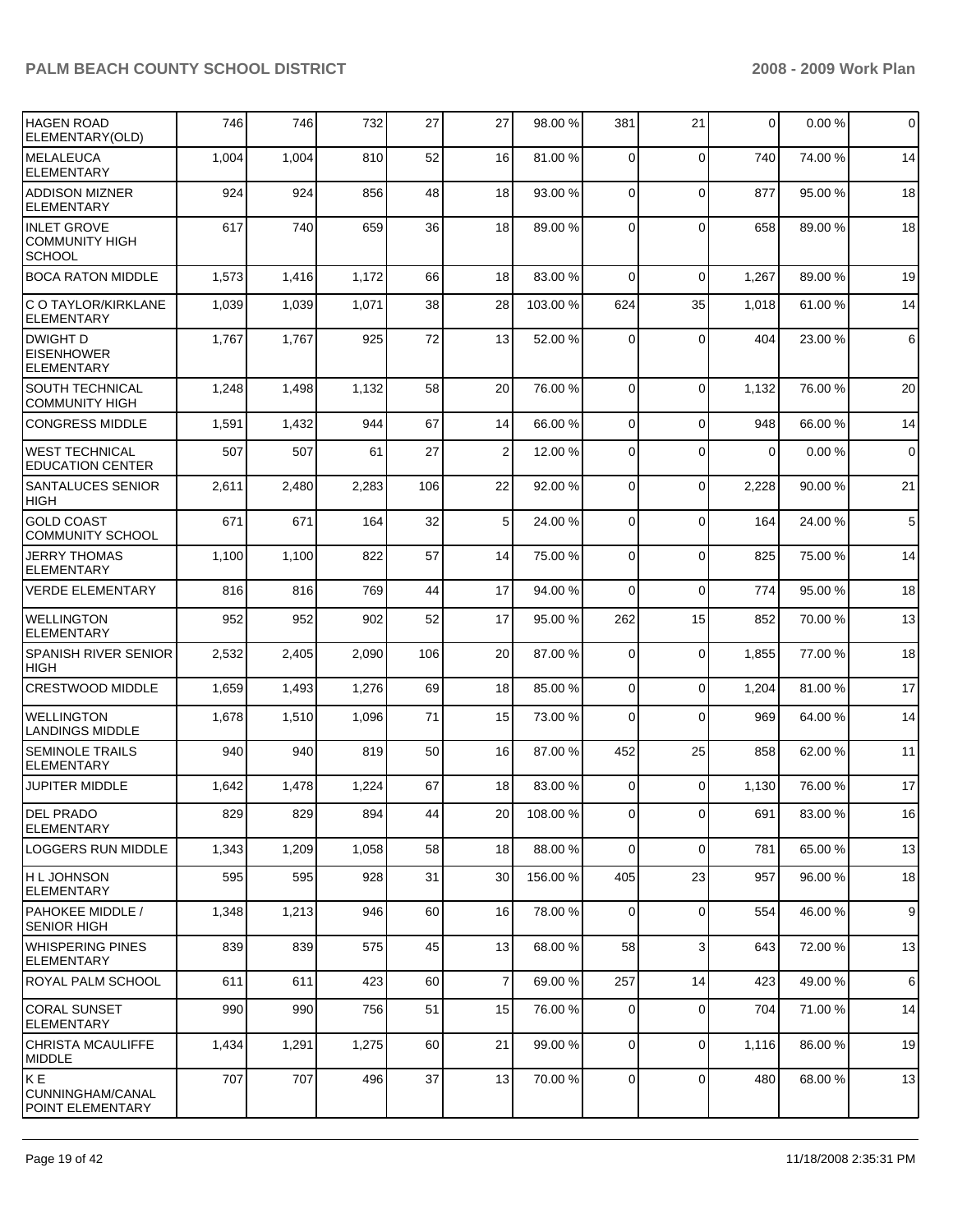| <b>PALM BEACH LAKES</b><br><b>SENIOR HIGH</b>  | 2,904 | 2,759 | 2,066 | 120 | 17 | 75.00 %  | 242         | 10             | 1,570 | 52.00 %  | 12               |
|------------------------------------------------|-------|-------|-------|-----|----|----------|-------------|----------------|-------|----------|------------------|
| <b>INDIAN PINES</b><br><b>ELEMENTARY</b>       | 1,152 | 1,152 | 888   | 61  | 15 | 77.00 %  | 36          | $\overline{2}$ | 909   | 77.00 %  | 14               |
| <b>LIBERTY PARK</b><br><b>ELEMENTARY</b>       | 966   | 966   | 837   | 50  | 17 | 87.00 %  | $\Omega$    | $\mathbf 0$    | 799   | 83.00 %  | 16               |
| <b>BANYAN CREEK</b><br><b>ELEMENTARY</b>       | 1,204 | 1,204 | 906   | 61  | 15 | 75.00 %  | 500         | 28             | 923   | 54.00 %  | 10               |
| <b>LOXAHATCHEE</b><br><b>GROVES ELEMENTARY</b> | 792   | 792   | 704   | 42  | 17 | 89.00 %  | $\Omega$    | $\mathbf 0$    | 705   | 89.00 %  | 17               |
| <b>CALUSA ELEMENTARY</b>                       | 800   | 800   | 742   | 43  | 17 | 93.00 %  | $\Omega$    | 0              | 771   | 96.00 %  | 18               |
| <b>LIGHTHOUSE</b><br><b>ELEMENTARY</b>         | 907   | 907   | 884   | 47  | 19 | 97.00 %  | $\Omega$    | $\Omega$       | 755   | 83.00 %  | 16               |
| <b>CYPRESS TRAILS</b><br><b>ELEMENTARY</b>     | 911   | 911   | 862   | 49  | 18 | 95.00 %  | $\Omega$    | $\Omega$       | 695   | 76.00 %  | 14               |
| <b>SANDPIPER SHORES</b><br><b>ELEMENTARY</b>   | 1,168 | 1,168 | 710   | 60  | 12 | 61.00 %  | $\Omega$    | $\Omega$       | 651   | 56.00 %  | 11               |
| <b>WATSON B DUNCAN</b><br><b>MIDDLE</b>        | 1,447 | 1,302 | 1,170 | 61  | 19 | 90.00 %  | $\Omega$    | $\Omega$       | 1,084 | 83.00 %  | 18               |
| <b>BEAR LAKES MIDDLE</b>                       | 1,777 | 1,599 | 855   | 75  | 11 | 53.00 %  | $\Omega$    | 0              | 838   | 52.00 %  | 11               |
| <b>OMNI MIDDLE</b>                             | 1,551 | 1,396 | 1,253 | 64  | 20 | 90.00 %  | $\Omega$    | 0              | 1,224 | 88.00 %  | 19               |
| <b>TIMBER TRACE</b><br><b>ELEMENTARY</b>       | 1,001 | 1,001 | 968   | 54  | 18 | 97.00 %  | $\Omega$    | $\Omega$       | 847   | 85.00 %  | 16               |
| <b>LIMESTONE CREEK</b><br><b>ELEMENTARY</b>    | 1,124 | 1,124 | 841   | 59  | 14 | 75.00 %  | 0           | $\Omega$       | 1,018 | 91.00 %  | 17               |
| <b>NEW HORIZONS</b><br><b>ELEMENTARY</b>       | 893   | 893   | 709   | 48  | 15 | 79.00 %  | $\Omega$    | $\Omega$       | 647   | 72.00 %  | 13               |
| <b>CITRUS COVE</b><br><b>ELEMENTARY</b>        | 1,263 | 1,263 | 842   | 65  | 13 | 67.00 %  | 273         | 15             | 845   | 55.00 %  | 11               |
| <b>HAMMOCK POINTE</b><br><b>ELEMENTARY</b>     | 980   | 980   | 799   | 51  | 16 | 81.00 %  | 0           | $\overline{0}$ | 846   | 86.00 %  | 17               |
| <b>JUPITER FARMS</b><br><b>ELEMENTARY</b>      | 713   | 713   | 669   | 38  | 18 | 94.00 %  | $\mathbf 0$ | $\Omega$       | 650   | 91.00 %  | 17               |
| <b>CRYSTAL LAKES</b><br><b>ELEMENTARY</b>      | 927   | 927   | 672   | 47  | 14 | 72.00 %  | 0           | $\mathbf 0$    | 633   | 68.00 %  | 13               |
| <b>LAKE WORTH MIDDLE</b>                       | 1,866 | 1,679 | 779   | 78  | 10 | 46.00 %  | 326         | 15             | 858   | 43.00 %  | $\boldsymbol{9}$ |
| <b>ACREAGE PINES</b><br><b>ELEMENTARY</b>      | 637   | 637   | 535   | 34  | 16 | 84.00 %  | $\Omega$    | $\Omega$       | 529   | 83.00 %  | 16               |
| <b>PANTHER RUN</b><br><b>ELEMENTARY</b>        | 978   | 978   | 789   | 50  | 16 | 81.00 %  | $\mathbf 0$ | 0              | 762   | 78.00 %  | 15               |
| OLYMPIC HEIGHTS<br><b>SENIOR HIGH</b>          | 2,429 | 2,308 | 1,453 | 102 | 14 | 63.00 %  | $\mathbf 0$ | 0              | 1,783 | 77.00 %  | 17               |
| <b>WELLINGTON SENIOR</b><br>HIGH               | 2,783 | 2,644 | 2,086 | 115 | 18 | 79.00 %  | $\mathbf 0$ | 0              | 1,841 | 70.00 %  | 16               |
| WILLIAM T DWYER HIGH                           | 2,662 | 2,529 | 1,675 | 109 | 15 | 66.00 %  | $\mathbf 0$ | 0              | 1,440 | 57.00 %  | 13               |
| <b>WOODLANDS</b><br><b>COMMUNITY MIDDLE</b>    | 1,764 | 1,588 | 1,250 | 74  | 17 | 79.00 %  | $\Omega$    | 0              | 1,327 | 84.00 %  | 18               |
| IMORIKAMI PARK<br><b>ELEMENTARY</b>            | 844   | 844   | 919   | 45  | 20 | 109.00 % | $\Omega$    | 0              | 844   | 100.00 % | 19               |
| <b>CARVER MIDDLE</b>                           | 1,670 | 1,503 | 931   | 70  | 13 | 62.00 %  | 317         | 14             | 904   | 50.00 %  | 11               |
| <b>GLADES CENTRAL</b><br><b>SENIOR HIGH</b>    | 2,254 | 2,141 | 1,167 | 96  | 12 | 55.00 %  | 104         | 9              | 1,058 | 47.00 %  | 10               |
| <b>STARLIGHT COVE</b><br><b>ELEMENTARY</b>     | 1,112 | 1,112 | 773   | 59  | 13 | 69.00 %  | 0           | 0              | 859   | 77.00 %  | 15               |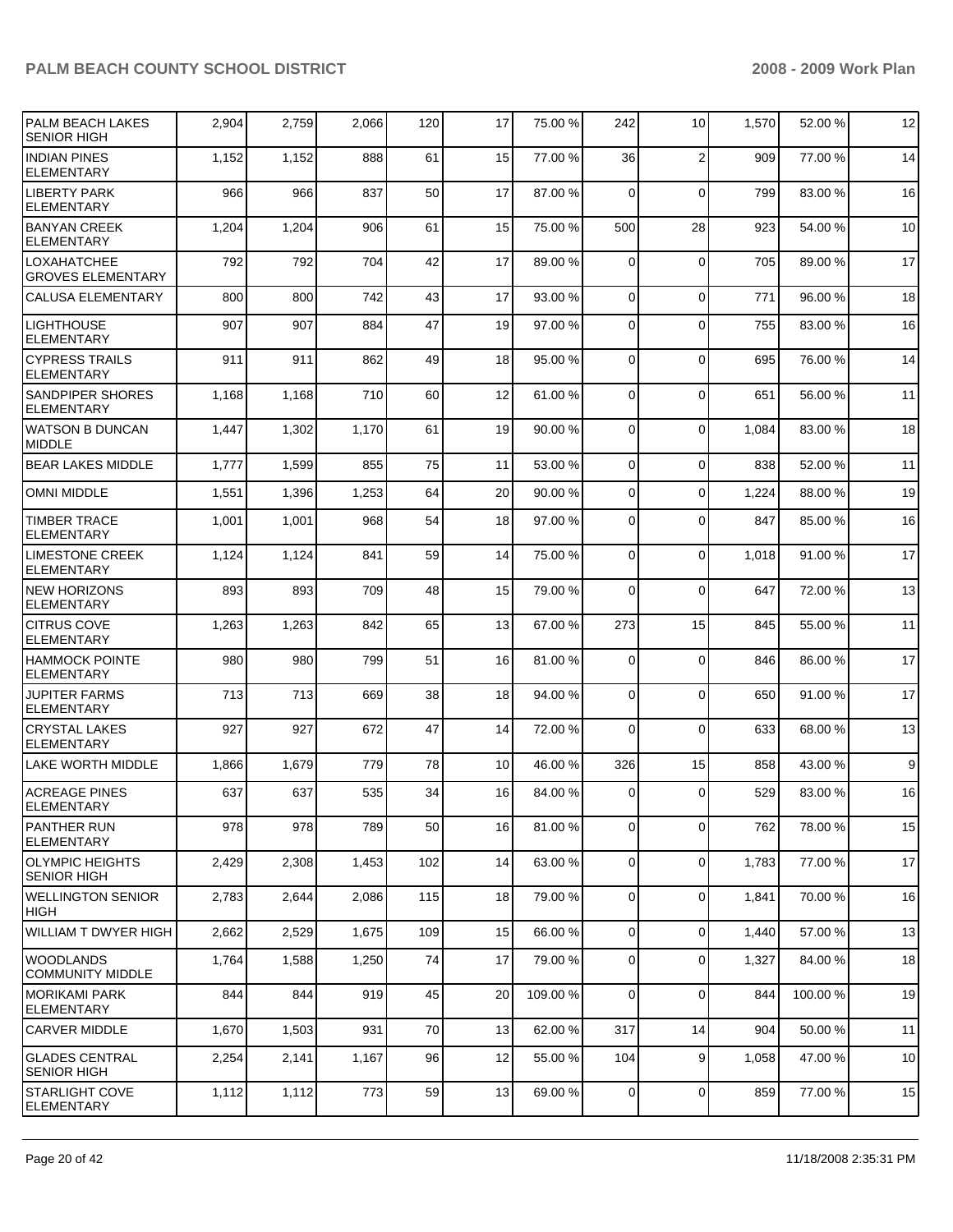| <b>IMANATEE</b><br><b>ELEMENTARY</b>                           | 1,170 | 1,170 | 1,177 | 64  | 18 | 101.00 % | 501            | 28             | 1,130 | 68.00 % | 12 |
|----------------------------------------------------------------|-------|-------|-------|-----|----|----------|----------------|----------------|-------|---------|----|
| <b>EGRET LAKE</b><br><b>ELEMENTARY</b>                         | 868   | 868   | 568   | 47  | 12 | 65.00 %  | 0              | $\mathbf 0$    | 595   | 69.00 % | 13 |
| <b>BOYNTON BEACH</b><br><b>COMMUNITY SENIOR</b><br><b>HIGH</b> | 2,710 | 2,575 | 1,394 | 113 | 12 | 54.00 %  | 0              | $\mathbf 0$    | 1,631 | 63.00 % | 14 |
| <b>ORCHARD VIEW</b><br><b>ELEMENTARY</b>                       | 818   | 818   | 624   | 44  | 14 | 76.00 %  | $\Omega$       | $\Omega$       | 650   | 79.00 % | 15 |
| <b>INDIAN RIDGE SCHOOL</b>                                     | 269   | 269   | 91    | 26  | 3  | 34.00 %  | 0              | $\mathbf 0$    | 90    | 33.00 % | 3  |
| <b>PIONEER PARK</b><br>ELEMENTARY                              | 800   | 800   | 455   | 43  | 11 | 57.00 %  | 0              | $\Omega$       | 457   | 57.00 % | 11 |
| <b>BELLE GLADE</b><br><b>ELEMENTARY</b>                        | 972   | 972   | 559   | 53  | 11 | 57.00 %  | 196            | 11             | 534   | 46.00 % | 8  |
| ROYAL PALM BEACH<br><b>SENIOR HIGH</b>                         | 2,788 | 2,649 | 2,171 | 116 | 19 | 82.00 %  | $\mathbf 0$    | $\mathbf 0$    | 2,114 | 80.00 % | 18 |
| <b>WATERS EDGE</b><br><b>ELEMENTARY</b>                        | 926   | 926   | 877   | 50  | 18 | 95.00 %  | $\Omega$       | $\Omega$       | 686   | 74.00 % | 14 |
| ROOSEVELT MIDDLE                                               | 1,607 | 1,446 | 1,234 | 67  | 18 | 85.00 %  | 191            | 9              | 1,286 | 79.00 % | 17 |
| OKEEHEELEE MIDDLE                                              | 2,450 | 2,205 | 1,138 | 106 | 11 | 52.00 %  | $\mathbf 0$    | $\mathbf 0$    | 1,341 | 61.00 % | 13 |
| SOUTH AREA MIDDLE<br><b>SCHOOL OF CHOICE</b>                   | 372   | 372   | 119   | 19  | 6  | 32.00 %  | 0              | $\Omega$       | 119   | 32.00 % | 6  |
| <b>GOLDEN GROVE</b><br><b>ELEMENTARY</b>                       | 930   | 930   | 769   | 50  | 15 | 83.00 %  | $\mathbf 0$    | $\Omega$       | 761   | 82.00 % | 15 |
| <b>WESTERN PINES</b><br><b>MIDDLE</b>                          | 1,410 | 1,269 | 1,231 | 60  | 21 | 97.00 %  | 0              | $\mathbf 0$    | 1,024 | 81.00 % | 17 |
| <b>EAGLES LANDING</b><br>MIDDLE                                | 1,712 | 1,541 | 1,232 | 72  | 17 | 80.00 %  | 0              | $\Omega$       | 1,181 | 77.00 % | 16 |
| <b>CORAL REEF</b><br><b>ELEMENTARY</b>                         | 1,234 | 1,234 | 1,129 | 64  | 18 | 92.00 %  | $\mathbf 0$    | $\Omega$       | 1,111 | 90.00 % | 17 |
| <b>DR MARY MCLEOD</b><br><b>BETHUNE ELEMENTARY</b>             | 794   | 794   | 576   | 43  | 13 | 73.00 %  | 36             | $\overline{2}$ | 626   | 75.00 % | 14 |
| <b>BINKS FOREST</b><br><b>ELEMENTARY</b>                       | 1,206 | 1,206 | 1,168 | 66  | 18 | 97.00 %  | 0              | $\Omega$       | 1,167 | 97.00 % | 18 |
| <b>POLO PARK MIDDLE</b>                                        | 1,821 | 1,639 | 1,041 | 76  | 14 | 64.00 %  | $\overline{0}$ | $\mathbf 0$    | 819   | 50.00 % | 11 |
| <b>HERITAGE</b><br><b>ELEMENTARY</b>                           | 1,080 | 1,080 | 832   | 59  | 14 | 77.00 %  | 0              | $\Omega$       | 919   | 85.00 % | 16 |
| ODYSSEY MIDDLE                                                 | 1,654 | 1,489 | 1,047 | 68  | 15 | 70.00 %  | $\overline{0}$ | $\circ$        | 1,144 | 77.00 % | 17 |
| VILLAGE ACADEMY                                                | 1,537 | 1,383 | 637   | 74  | 9  | 46.00 %  | $\overline{0}$ | $\Omega$       | 900   | 65.00 % | 12 |
| <b>FRONTIER</b><br>ELEMENTARY                                  | 900   | 900   | 898   | 49  | 18 | 100.00 % | $\overline{0}$ | $\mathbf 0$    | 822   | 91.00 % | 17 |
| <b>BEACON COVE</b><br>ELEMENTARY                               | 915   | 915   | 1,011 | 49  | 21 | 111.00 % | 0              | $\mathbf 0$    | 819   | 90.00 % | 17 |
| <b>SUNRISE PARK</b><br><b>ELEMENTARY</b>                       | 1,152 | 1,152 | 1,074 | 63  | 17 | 93.00 %  | 0              | $\mathbf 0$    | 871   | 76.00 % | 14 |
| DISCOVERY KEY<br>ELEMENTARY                                    | 1,372 | 1,372 | 1,152 | 73  | 16 | 84.00 %  | $\overline{0}$ | $\mathbf 0$    | 1,003 | 73.00 % | 14 |
| <b>FREEDOM SHORES</b><br>ELEMENTARY                            | 1,407 | 1,407 | 1,038 | 75  | 14 | 74.00 %  | $\mathbf 0$    | $\mathbf 0$    | 1,036 | 74.00 % | 14 |
| <b>INDEPENDENCE</b><br>MIDDLE                                  | 1,626 | 1,463 | 1,201 | 67  | 18 | 82.00 %  | 0              | $\mathbf 0$    | 1,133 | 77.00 % | 17 |
| PALM BEACH CENTRAL<br> HIGH                                    | 2,923 | 2,777 | 2,644 | 122 | 22 | 95.00 %  | 0              | $\mathbf 0$    | 2,611 | 94.00 % | 21 |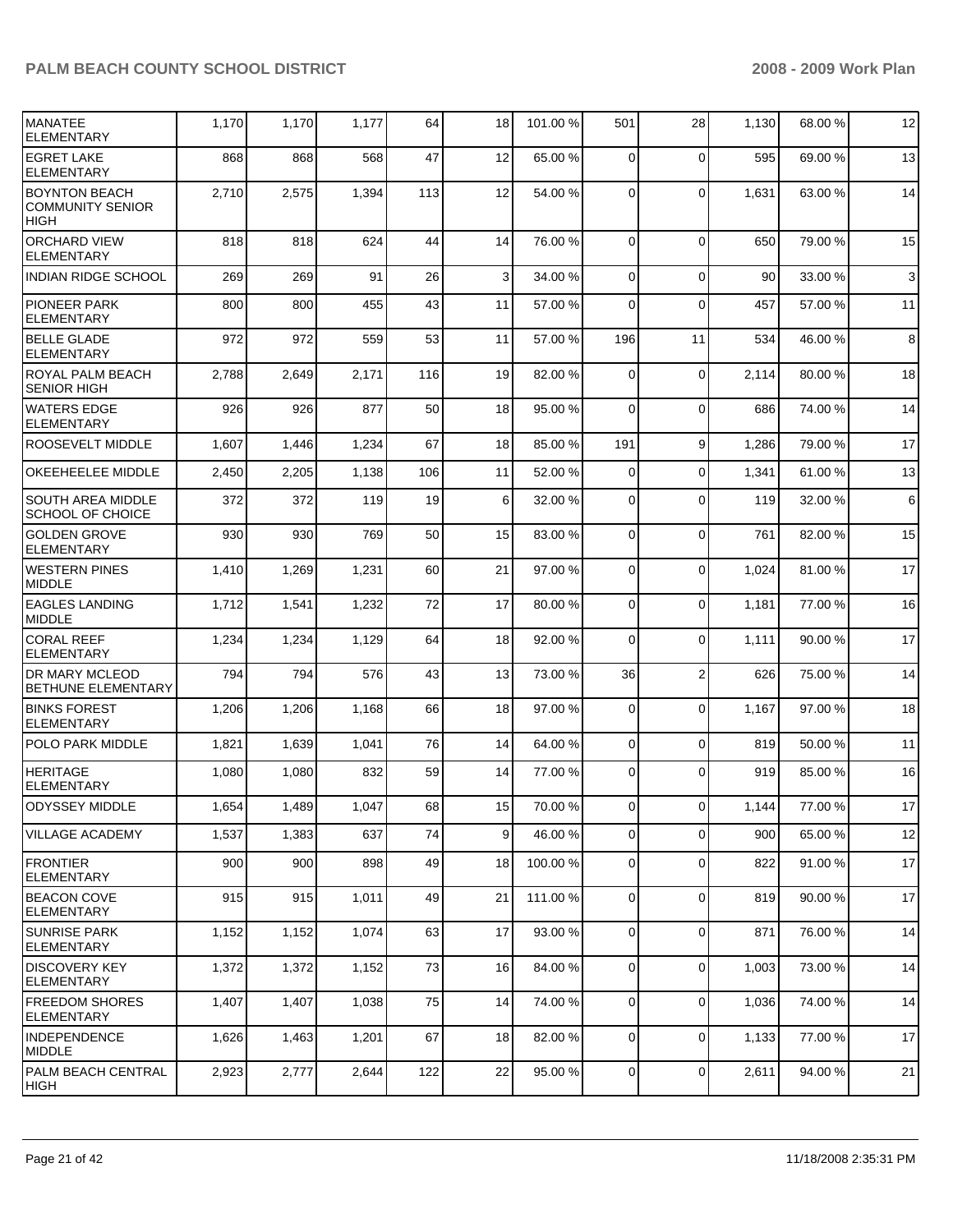| <b>CHOLEE LAKE</b><br>IELEMENTARY                         | 1.188   | 1,188   | 1,091   | 65     | 17 | 92.00 %  | 36             | $\overline{2}$ | 850     | 69.00 %  | 13     |
|-----------------------------------------------------------|---------|---------|---------|--------|----|----------|----------------|----------------|---------|----------|--------|
| IROYAL PALM BEACH<br>IELEMENTARY                          | 846     | 846     | 823     | 46     | 18 | 97.00 %  | $\Omega$       | $\Omega$       | 802     | 95.00 %  | 17     |
| ICROSSPOINTE<br>IELEMENTARY                               | 900     | 900     | 790     | 49     | 16 | 88.00 %  | $\Omega$       | $\Omega$       | 793     | 88.00 %  | 16     |
| <b>IPLEASANT CITY</b><br>ICOMMUNITY<br><b>IELEMENTARY</b> | 386     | 386     | 266     | 21     | 13 | 69.00 %  | $\Omega$       | $\Omega$       | 311     | 81.00 %  | 15     |
| <b>JEAGA MIDDLE</b>                                       | 1,383   | 1,245   | 1,142   | 58     | 20 | 92.00 %  | $\Omega$       | $\Omega$       | 1,336   | 107.00 % | 23     |
| <b>IBENOIST FARMS</b><br>IELEMENTARY                      | 774     | 774     | 643     | 42     | 15 | 83.00 %  | 36             | $\overline{2}$ | 718     | 89.00 %  | 16     |
| llake SHORE MIDDLE<br>(NEW)                               | 1,573   | 1,416   | 809     | 66     | 12 | 57.00 %  | $\Omega$       | $\Omega$       | 763     | 54.00 %  | 12     |
| IDON ESTRIDGE HIGH<br>ITECH MIDDLE                        | 1,347   | 1,212   | 1,214   | 57     | 21 | 100.00 % | $\Omega$       | $\Omega$       | 1,208   | 100.00 % | 21     |
| IWEST BOCA RATON<br>ICOMMUNITY HIGH                       | 2,437   | 2,315   | 2,184   | 100    | 22 | 94.00 %  | $\Omega$       | $\Omega$       | 1,992   | 86.00 %  | $20\,$ |
| <b>TRADEWINDS MIDDLE</b>                                  | 1,356   | 1,220   | 1,216   | 57     | 21 | 100.00 % | $\Omega$       | $\Omega$       | 1.256   | 103.00 % | 22     |
| <b>IEQUESTRIAN TRAILS</b><br>IELEMENTARY                  | 1,090   | 1,090   | 1,100   | 60     | 18 | 101.00 % | $\Omega$       | $\Omega$       | 798     | 73.00 %  | 13     |
| <b>PARK VISTA</b><br><b>COMMUNITY HIGH</b>                | 3,441   | 3,269   | 3,223   | 142    | 23 | 99.00 %  | $\Omega$       | $\Omega$       | 2,930   | 90.00 %  | 21     |
| IDIAMOND VIEW<br>IELEMENTARY                              | 1,076   | 1,076   | 905     | 59     | 15 | 84.00 %  | $\Omega$       | $\Omega$       | 969     | 90.00 %  | 16     |
| <b>OSCEOLA CREEK</b><br>MIDDLE                            | 1,186   | 1,067   | 867     | 52     | 17 | 81.00 %  | $\overline{0}$ | $\Omega$       | 886     | 83.00 %  | 17     |
|                                                           | 220,368 | 202,415 | 161,242 | 10.431 | 15 | 79.66%   | 9,325          | 490            | 158.618 | 74.91 %  | 15     |

The COFTE Projected Total (158,618) for 2012 - 2013 must match the Official Forecasted COFTE Total (165,929) for 2012 - 2013 before this section can be completed. In the event that the COFTE Projected Total does not match the Official forecasted COFTE, then the Balanced Projected COFTE Table should be used to balance COFTE.

| Projected COFTE for 2012 - 2013 |         |  |  |  |  |  |  |
|---------------------------------|---------|--|--|--|--|--|--|
| Elementary (PK-3)               | 55,604  |  |  |  |  |  |  |
| Middle (4-8)                    | 62,985  |  |  |  |  |  |  |
| High (9-12)                     | 47,339  |  |  |  |  |  |  |
|                                 | 165,929 |  |  |  |  |  |  |

| <b>Grade Level Type</b> | <b>Balanced Projected</b><br>COFTE for 2012 - 2013 |
|-------------------------|----------------------------------------------------|
| Elementary (PK-3)       | 3,875                                              |
| Middle $(4-8)$          | 2,195                                              |
| High (9-12)             | 1,240                                              |
|                         | 165,928                                            |

## **Relocatable Replacement**

Number of relocatable classrooms clearly identified and scheduled for replacement in the school board adopted financially feasible 5-year district work program.

| Location                           | 2008 - 2009   2009 - 2010   2010 - 2011   2011 - 2012   2012 - 2013   Year 5 Total |  |    |
|------------------------------------|------------------------------------------------------------------------------------|--|----|
| lGALAXY ELEMENTARY                 |                                                                                    |  | οı |
| <b>IDELRAY FULL SERVICE CENTER</b> |                                                                                    |  | 41 |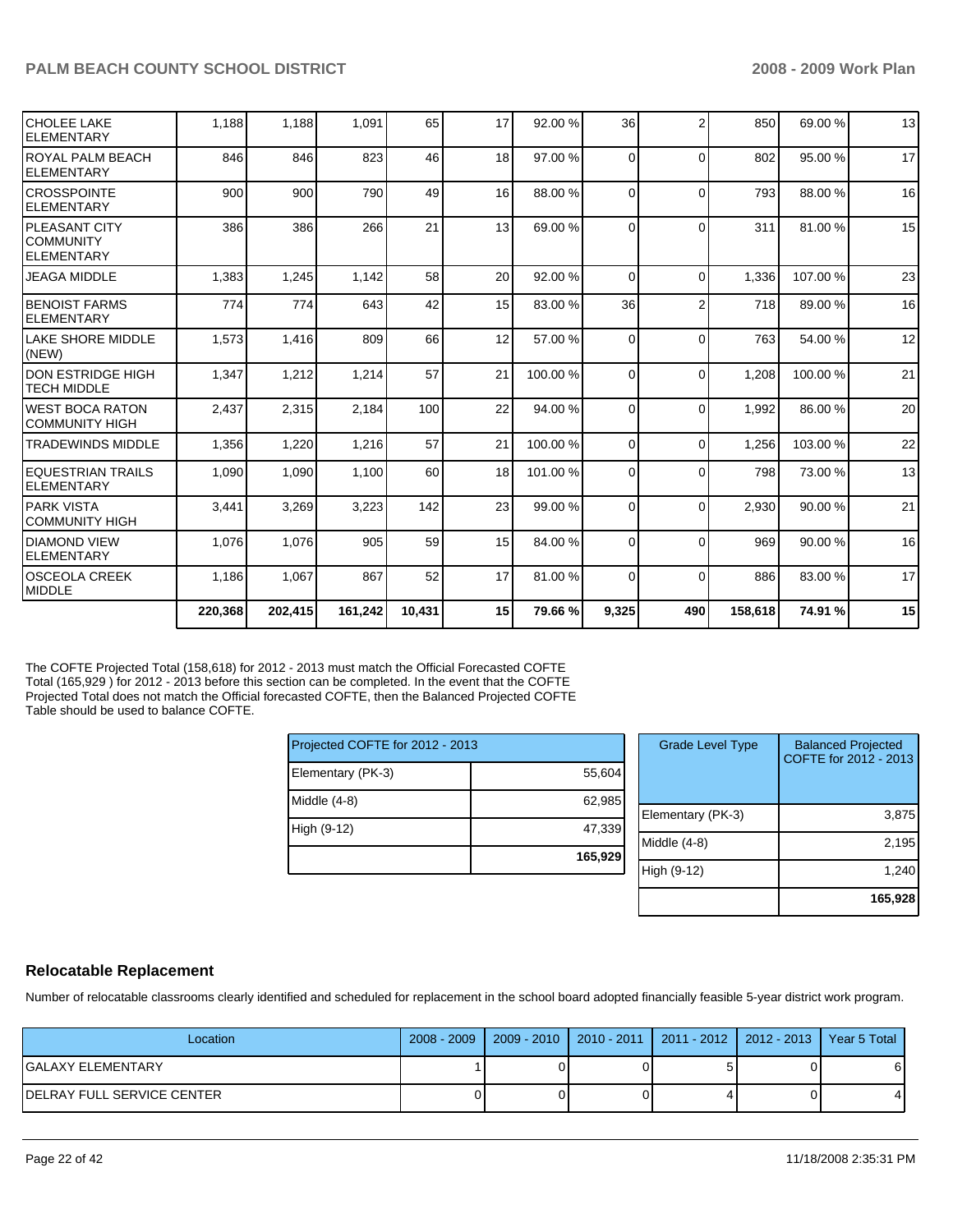| <b>PAHOKEE ELEMENTARY</b>              | 6                       | $\Omega$ | $\Omega$ | $\Omega$ | 0        | 6   |
|----------------------------------------|-------------------------|----------|----------|----------|----------|-----|
| PALM BEACH GARDENS SENIOR HIGH         | $\mathbf 0$             | 4        | $\Omega$ | $\Omega$ | 0        | 4   |
| HAGEN ROAD ELEMENTARY(OLD)             | 10                      | $\Omega$ | $\Omega$ | $\Omega$ | 0        | 10  |
| IWEST TECHNICAL EDUCATION CENTER       | $\mathbf 0$             | $\Omega$ | 6        | $\Omega$ | 0        | 6   |
| GOLD COAST COMMUNITY SCHOOL            | 5                       | $\Omega$ | $\Omega$ | $\Omega$ | 0        | 5   |
| <b>I</b> WELLINGTON ELEMENTARY         | $\mathbf 0$             | 15       | $\Omega$ | $\Omega$ | 0        | 15  |
| <b>SEMINOLE TRAILS ELEMENTARY</b>      | $\mathbf 0$             | 22       | $\Omega$ | $\Omega$ | 0        | 22  |
| H L JOHNSON ELEMENTARY                 | $\mathbf 0$             | 20       | $\Omega$ | $\Omega$ | 0        | 20  |
| PAHOKEE MIDDLE / SENIOR HIGH           | $\mathbf 0$             | $\Omega$ | 3        | $\Omega$ | 0        | 3   |
| WHISPERING PINES ELEMENTARY            | $\overline{\mathbf{c}}$ | $\Omega$ | $\Omega$ | $\Omega$ | 0        | 2   |
| IROYAL PALM SCHOOL                     | $\mathbf 0$             |          | $\Omega$ | $\Omega$ | 0        |     |
| PALM BEACH LAKES SENIOR HIGH           | $\mathbf 0$             | 21       | $\Omega$ | $\Omega$ | 0        | 21  |
| IINDIAN PINES ELEMENTARY               | $\mathbf 0$             | $\Omega$ | 5        | $\Omega$ | 0        | 5   |
| <b>BANYAN CREEK ELEMENTARY</b>         | 6                       | $\Omega$ | $\Omega$ | $\Omega$ | 0        | 6   |
| LOXAHATCHEE GROVES ELEMENTARY          | 5                       | $\Omega$ | $\Omega$ | $\Omega$ | $\Omega$ | 5   |
| <b>ICITRUS COVE ELEMENTARY</b>         | 14                      | 0        | $\Omega$ | $\Omega$ | 0        | 14  |
| LAKE WORTH MIDDLE                      | 18                      | $\Omega$ | $\Omega$ | $\Omega$ | 0        | 18  |
| IMANATEE ELEMENTARY                    | $\mathbf 0$             | $\Omega$ | 7        | $\Omega$ | 0        | 7   |
| <b>IBELLE GLADE ELEMENTARY</b>         | $\mathbf 0$             | 6        | $\Omega$ | $\Omega$ | 0        | 6   |
| <b>Total Relocatable Replacements:</b> | 67                      | 89       | 21       | 9        |          | 186 |

## **Charter Schools Tracking**

Information regarding the use of charter schools.

| Location-Type                          | # Relocatable<br>units or<br>permanent<br>classrooms | Owner               | Year Started or<br><b>Scheduled</b> | <b>Student</b><br><b>Stations</b> | <b>Students</b><br>Enrolled | Years in<br>Contract | <b>Total Charter</b><br><b>Students</b><br>projected for<br>2012 - 2013 |
|----------------------------------------|------------------------------------------------------|---------------------|-------------------------------------|-----------------------------------|-----------------------------|----------------------|-------------------------------------------------------------------------|
| Academy for International Studies      |                                                      | 10 LEASE RENT       | 2004                                | 250                               | 138                         |                      | 143                                                                     |
| Academy for Positive Learning          |                                                      | 17 LEASE RENT       | 2004                                | 300                               | 130                         | 9                    | 135                                                                     |
| Belivers Academy                       |                                                      | <b>3ILEASE RENT</b> | 2006                                | 70                                | 75                          |                      | 80                                                                      |
| Boca Raton Charter School              |                                                      | <b>7ILEASE RENT</b> | 2006                                | 134                               | 88                          |                      | 93                                                                      |
| <b>Bright Futures International</b>    |                                                      | 20 LEASE RENT       | 2001                                | 365                               | 335                         |                      | 340                                                                     |
| Chancellor Charter School @<br>Lantana |                                                      | 26 LEASE RENT       | 2001                                | 550                               | 500                         |                      | 505                                                                     |
| Charter School of Boynton Beach        |                                                      | <b>8ILEASE RENT</b> | 2002                                | 450                               | 390                         | 9                    | 395                                                                     |
| DayStar Academy of Excellence          |                                                      | 19 LEASE RENT       | 2004                                | 375                               | 60                          | 9                    | 65                                                                      |
| Delray Youth Vocational Charter        |                                                      | <b>5 LEASE RENT</b> | 2002                                | 110                               | 60                          | 4                    | 65                                                                      |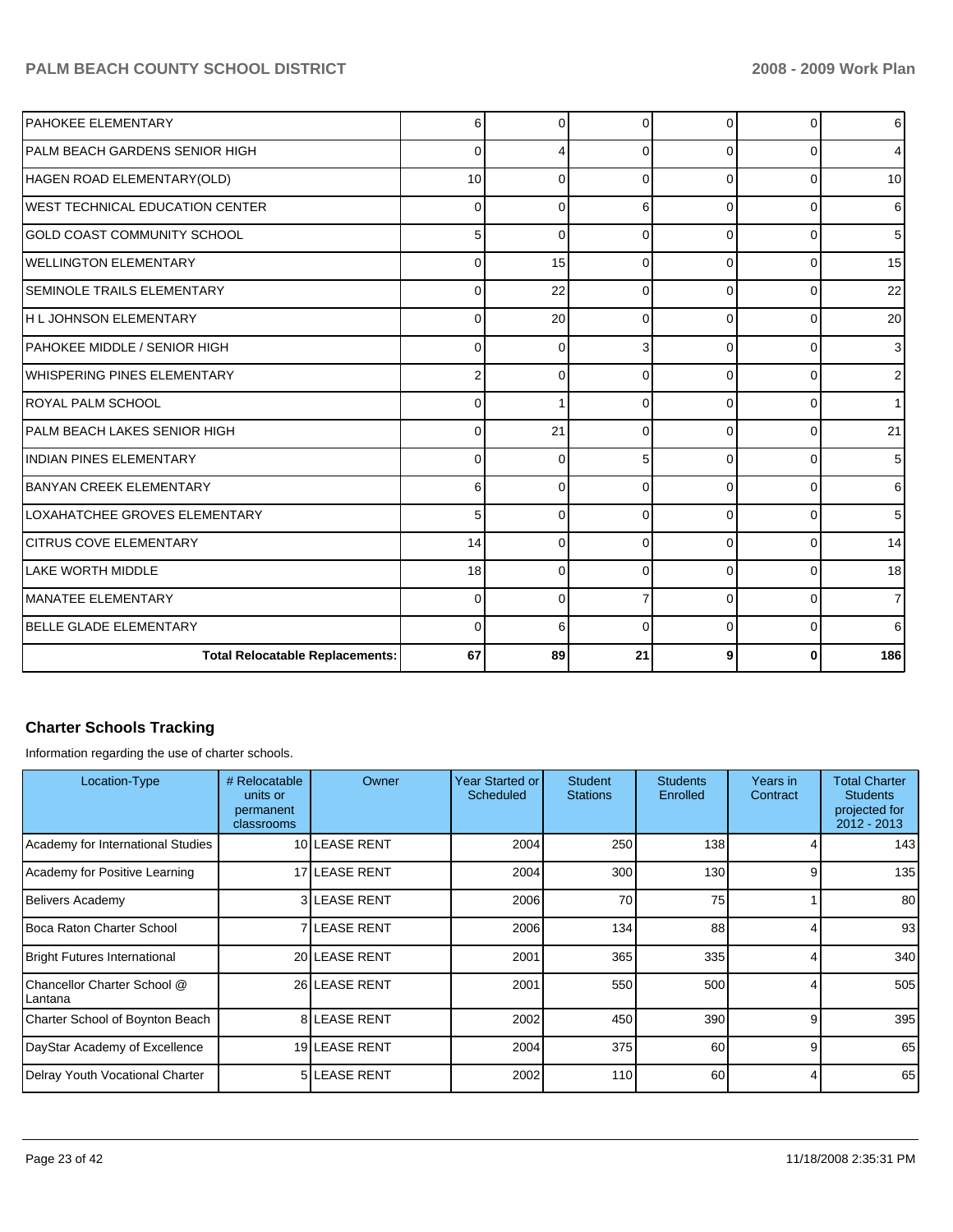| <b>Ed Venture</b>                                |                | <b>8 LEASE RENT</b> | 1998 | 75     | 50    | $\overline{4}$          | 55    |
|--------------------------------------------------|----------------|---------------------|------|--------|-------|-------------------------|-------|
| Everglades Prepartatory Academy                  |                | 14 LEASE RENT       | 2002 | 180    | 80    | 4                       | 85    |
| G-Star School of the Arts                        |                | 44 LEASE RENT       | 2003 | 1,120  | 750   | 4                       | 755   |
| Glades Academy of Agricultural                   |                | 5 LEASE RENT        | 2001 | 120    | 50    | 4                       | 55    |
| <b>Guided Path Academy</b>                       |                | 5 LEASE RENT        | 2004 | 100    | 50    | 4                       | 55    |
| Gulfstream L.I.F.E. Academy                      | 6              | LEASE RENT          | 2005 | 200    | 45    | $\overline{c}$          | 50    |
| <b>Gulfstream Goodwill Transition</b><br>Academy | 4              | <b>LEASE RENT</b>   | 2005 | 200    | 17    | $\overline{c}$          | 22    |
| Hope Learning (Noah's Ark)                       |                | 6LEASE RENT         | 2001 | 140    | 57    | 4                       | 62    |
| Inlet Grove Comm. High School                    |                | 37 SCHOOL BOARD     | 2004 | 778    | 677   | 4                       | 682   |
| Joseph Littles-Nguzo Saba                        |                | 10 LEASE RENT       | 1999 | 225    | 65    | 4                       | 70    |
| JFK Medical Center Charter<br>School             |                | 30 LEASE RENT       | 2002 | 548    | 460   | $\overline{4}$          | 465   |
| Lakeside Academy                                 |                | 8 LEASE RENT        | 1999 | 138    | 95    | $\overline{\mathbf{4}}$ | 100   |
| Leadership Academy West                          |                | 9 LEASE RENT        | 2005 | 175    | 115   | $\overline{2}$          | 120   |
| Life Skills Center of Palm Beach                 |                | 10 LEASE RENT       | 2005 | 325    | 150   | $\overline{2}$          | 155   |
| Montessori Academy of Early<br>Enrichment        | $\overline{7}$ | <b>LEASE RENT</b>   | 2005 | 108    | 75    | $\overline{c}$          | 80    |
| Palm Beach Maritime Academy                      |                | 16 LEASE RENT       | 2000 | 300    | 260   | 9                       | 265   |
| <b>Potentials Charter School</b>                 |                | 2 LEASE RENT        | 1998 | 150    | 22    | 14                      | 27    |
| Potentials South Charter School                  |                | 2 LEASE RENT        | 2004 | 150    | 14    | 9                       | 19    |
| Renaissance Learning Center                      |                | <b>9ILEASE RENT</b> | 1999 | 75     | 59    | 9                       | 64    |
| Riviera Beach Maritime Academy                   | $\overline{7}$ | LEASE RENT          | 2006 | 125    | 105   | 1                       | 110   |
| Seagull Academy (SAIL)                           |                | 3 LEASE RENT        | 2002 | 90     | 45    | $\overline{c}$          | 50    |
| South Tech Charter Academy                       |                | 42 SCHOOL BOARD     | 2004 | 1,490  | 1,280 | 4                       | 1,285 |
| Toussaint L'Ouverture High<br>School             |                | 15 LEASE RENT       | 2001 | 350    | 150   | 4                       | 155   |
| Western Academy Charter School                   |                | 20 LEASE RENT       | 2003 | 400    | 230   | 4                       | 235   |
| Palm Beach Academy for<br>Learning               | 6              | <b>LEASE RENT</b>   | 2006 | 30     | 37    | $\overline{2}$          | 42    |
| Palm Beach School for Autism                     |                | 3 LEASE RENT        | 2003 | 30     | 24    | 5                       | 29    |
|                                                  | 443            |                     |      | 10,226 | 6,738 |                         | 6,913 |

## **Special Purpose Classrooms Tracking**

The number of classrooms that will be used for certain special purposes in the current year, by facility and type of classroom, that the district will, 1), not use for educational purposes, and 2), the co-teaching classrooms that are not open plan classrooms and will be used for educational purposes.

| School                                 | School Type | $\parallel$ # of Elementary $\parallel$ # of Middle 4-8 $\parallel$ # of High 9-12<br><b>IK-3 Classrooms I</b> | <b>Classrooms</b> | <b>Classrooms</b> | # of $ESE$<br>Classrooms | # of Combo<br><b>Classrooms</b> | <b>Total</b><br><b>Classrooms</b> |
|----------------------------------------|-------------|----------------------------------------------------------------------------------------------------------------|-------------------|-------------------|--------------------------|---------------------------------|-----------------------------------|
| <b>Total Educational Classrooms: I</b> |             |                                                                                                                |                   |                   |                          | 01                              | 0                                 |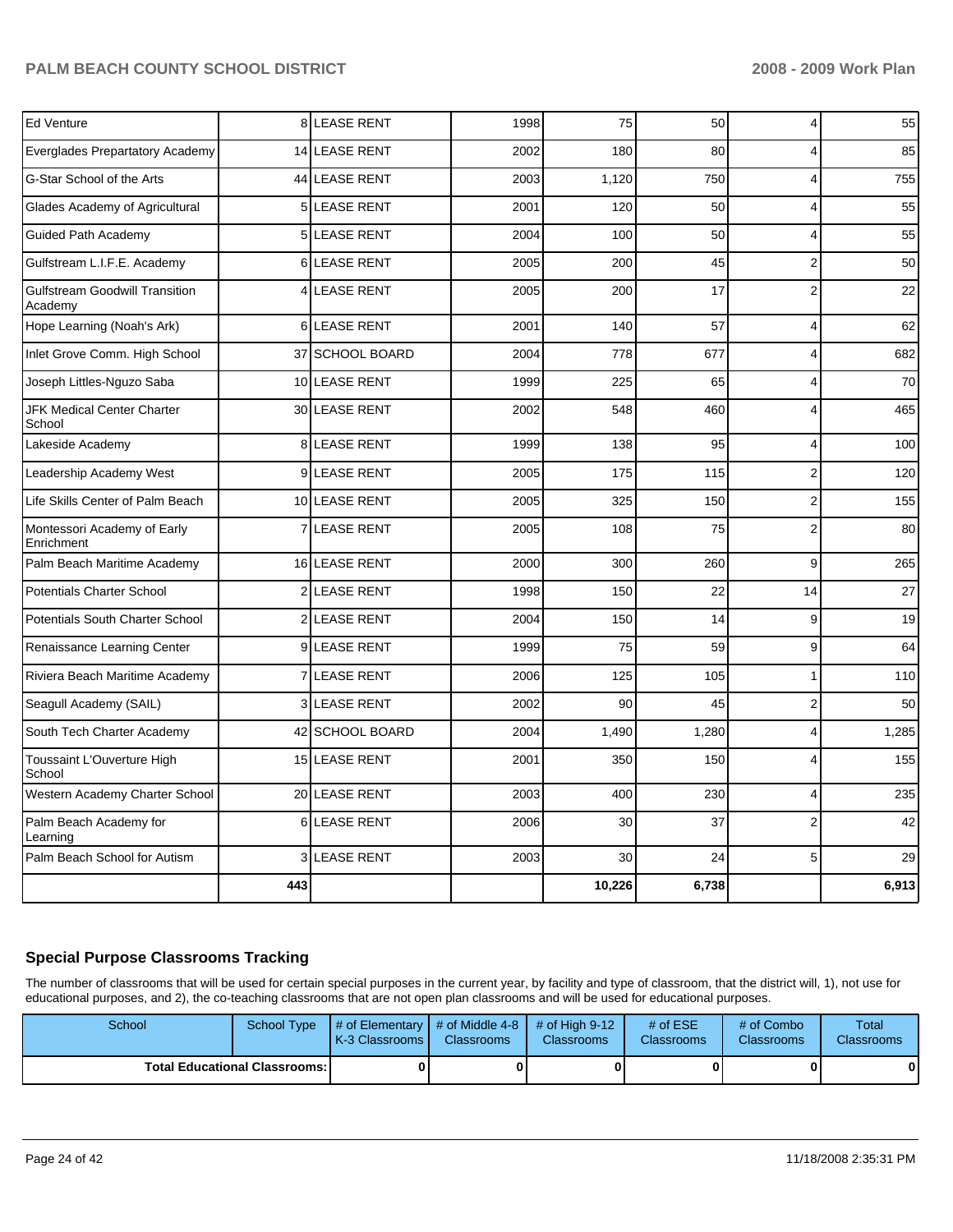| School | School Type                          | # of Elementary  # of Middle 4-8  # of High 9-12<br><b>IK-3 Classrooms I</b> | <b>Classrooms</b> | <b>Classrooms</b> | $#$ of ESE<br><b>Classrooms</b> | # of Combo<br><b>Classrooms</b> | Total<br><b>Classrooms</b> |
|--------|--------------------------------------|------------------------------------------------------------------------------|-------------------|-------------------|---------------------------------|---------------------------------|----------------------------|
|        | <b>Total Co-Teaching Classrooms:</b> |                                                                              |                   |                   |                                 |                                 |                            |

#### **Infrastructure Tracking**

Necessary offsite infrastructure requirements resulting from expansions or new schools. This section should include infrastructure information related to capacity project schedules and other project schedules (Section 4).

#### **CSR NEW SCHOOLS**

Boynton/Delray Area Middle (02-LL) contingent on CSR funds- Decel lane, traffic signal, drainage improvements, water & sewer line extension, sidewalks. Jupiter Farms Area Middle (03-NN) - contingent on CSR funds- Decel lane, road improvements, traffic signal, drainage improvements, water & sewer line extension, sidewalks

#### NEW SCHOOLS

Greater WPB/LW Area High (03-000) - Decel lane, traffic signal, drainage improvements, water & sewer line extension, sidewalks, Pahokee Area Middle (03-MM) - Decel lane, traffic signal, drainage improvements, water & sewer line extension, sidewalks. Riviera Beach Area High (02-MMM) - Decel lane, traffic signal, drainage improvements, water & sewer line extension, sidewalks. West Central Communities ES(03-W) - Decel lane, traffic signal, drainage improvements, water & sewer line extension, sidewalks. Pine Jog Es (03-W) - Decel lane, traffic signal, drainage improvements, water & sewer line extension, sidewalks, Wellington Area Middle (02-JJ) - Decel lane, traffic signal, drainage improvements, water & sewer line extension, sidewalks. West Boynton Area Elem (03-Z) - Decel lane, traffic signal, drainage improvements, water & sewer line extension, sidewalks. West Palm Beach Area Middle (04-OO) - Decel lane, traffic signal, drainage improvements, water & sewer line extension, sidewalks. West Palm Beach Area Elem (06-D) - Decel lane, traffic signal, drainage improvements, water & sewer line extension, sidewalks. Western Boca Raton Elem (05-C) - Decel lane, traffic signal, drainage improvements, water & sewer line extension, sidewalks. Western Communities Elem (05-B) - Decel lane, traffic signal, drainage improvements, water & sewer line extension, sidewalks.

#### MODERNIZATIONS / REPLACEMENTS

Allamanda Elem Modernization - Decel lane, traffic signal, drainage improvements, water & sewer line extension, sidewalk replacements. Berkshire Elem Modernization - Realignment of school driveway entrance, turnlanes, replace sidewalks.

Boca Raton Middle Modernization - Major road widening & intersention improvements, decel lane, traffic signal, sidewalk replacements. CO Taylor Elem Modernization - Decel lane, traffic signal, drainage improvements, water & sewer line extension, sidewalk replacements. Congress Middle Modernization - Lengthen decel lane, roadway median improvements, traffic signal, water & sewer line reroute / extension. Forest Park Elem Modernization - Decel lane, traffic signal, drainage improvements, water & sewer line extension, sidewalk replacements. Galaxy Elem Modernization - Decel lane, traffic signal, drainage improvements, water & sewer line extension, sidewalk replacements. Gladeview Elementary - Decel lane, traffic signal, drainage improvements, water & sewer line extension, sidewalk replacements. Gove Elementary - Decel lane, traffic signal, drainage improvements, water & sewer line extension, sidewalk replacements. Hagen Road Elem Modernization - Decel lane, traffic signal, drainage improvements, water & sewer line extension, sidewalk replacements. John I. Leonard High Modernization - 3 separate decel lanes, traffic signal, reroute drainage, water & sewer reroute/extension, relocate / replace sidewalks. N Palm Beach Elem Modernization - Decel lane, traffic signal, drainage improvements, water & sewer line extension, sidewalk replacements. Palm Beach Gardens Elem Modernization - Decel lane, traffic signal, drainage improvements, water & sewer line extension, sidewalk replacements. Plumosa Elem Modernization - Decel lane, traffic signal, drainage improvements, water & sewer line extension, sidewalk replacements. Roosevelt Full Service Modernization - Decel lane, traffic signal, drainage improvements, water & sewer line extension, sidewalk replacements. Royal Palm School Modernization - Decel lane, traffic signal, drainage improvements, water & sewer line extension, sidewalk replacements. Suncoast High, Modernization - Decel lane, traffic signal, drainage improvements, water & sewer line extension, sidewalk replacements. Westward Elem Modernization - Decel lane, traffic signal, drainage improvements, water & sewer line extension, sidewalk replacements.

#### ADDITIONS & REMODELING

Banyan Creek Elem Addition - Drainage improvements, water & sewer line extension. Belle Glade Elem Addition + Pre-K - Drainage improvements, water & sewer line extension. Boca Raton High Career Academy - Drainage improvements, water & sewer line extension. Boynton Beach High Academy - Drainage improvements, water & sewer line extension. Carver Middle Addition - Drainage improvements, water & sewer line extension. Citrus Cove Elem Addition + Brick Replacement - Drainage improvements, water & sewer line extension. Coral Sunset Addition & HVAC Replacement - Drainage improvements, water & sewer line extension. Crestwood Middle Addition - Drainage improvements, water & sewer line extension. H L Johnson Elementary Classroom Addition - Drainage improvements, water & sewer line extension. Jerry Thomas Elem Addition - Roadway improvements, traffic signal, decel lane, water & sewer line extension, drainage improvements. Jupiter Middle Addition - Drainage improvements, water & sewer line extension. Jupiter Old Elementary - Drainage improvements, water & sewer line extension. Lake Worth Middle Addition - Drainage improvements, water & sewer line extension. Limestone Creek Elem Addition - Decel lane, drainage improvements, water & sewer line extension. Manatee Elem Addition - Drainage improvements, water & sewer line extension. North Grade Elem Pre-K - Drainage improvements, water & sewer line extension. Okeeheelee Middle Addition - Drainage improvements, water & sewer line extension.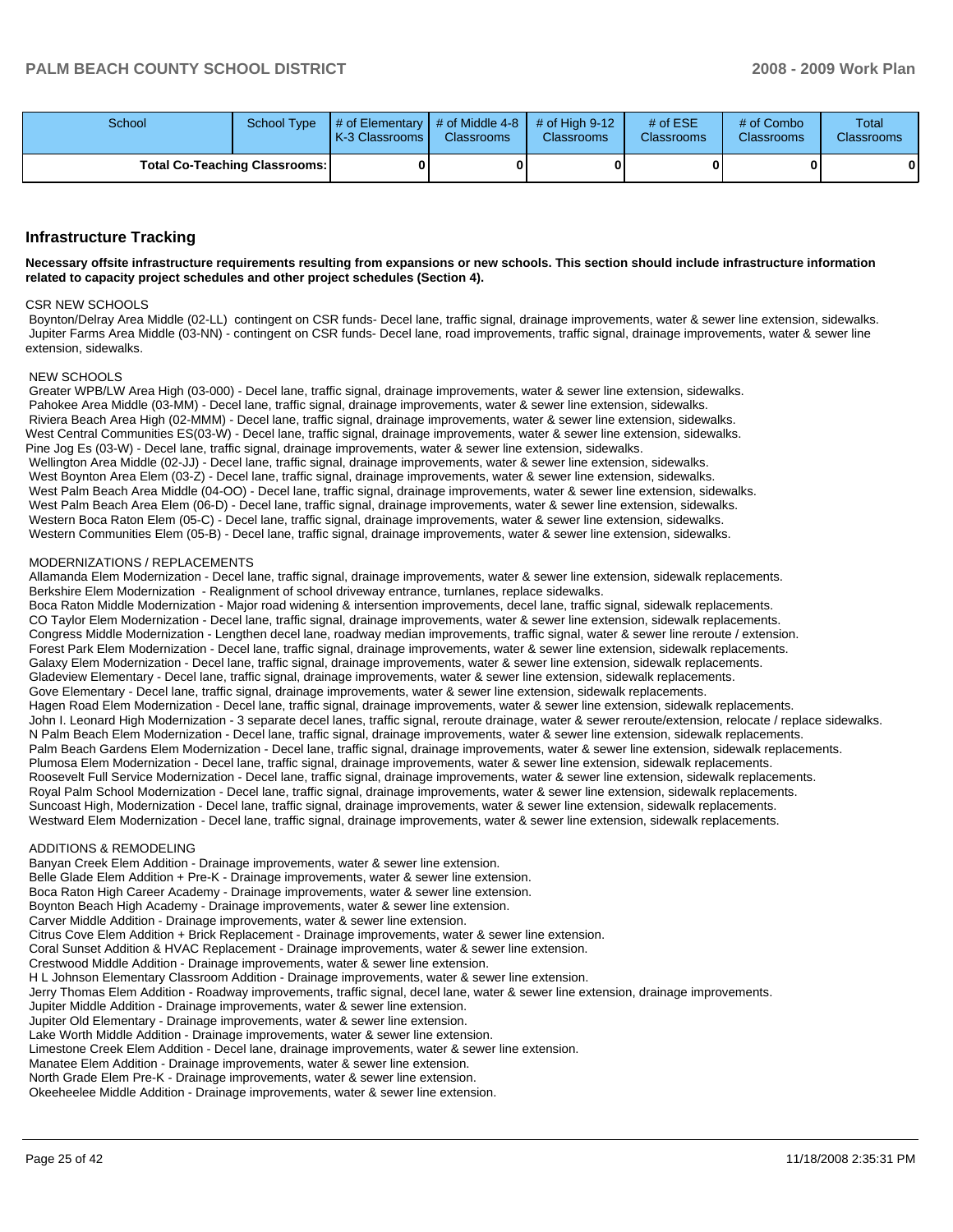## **PALM BEACH COUNTY SCHOOL DISTRICT**

Palm Beach Lakes High Addition + Academy - Drainage improvements, water & sewer line extension. Roosevelt MS Classroom Addition - Drainage improvements, water & sewer line extension. Sabal Palm School Addition - Drainage improvements, water & sewer line extension. Santaluces High Academy - Drainage improvements, water & sewer line extension. Seminole Trails Elem Addition - Major road improvements, including widening of road, decel lane, traffic signal, water & sewer line extension, sidewalks. Spanish River Biotech Academy - Drainage improvements, water & sewer line extension. Village Academy High Buildout - Decel lane, drainage improvements, water & sewer line extension. Village Academy Secondary - Decel lane, drainage improvements, water & sewer line extension. Wellington Elem Addition - Drainage improvements, water & sewer line extension. Wellington High Equestrian Academy - Drainage improvements, water & sewer line extension. West Area Educational Complex - Drainage improvements, water & sewer line extension. Whispering Pines Elem Addition - Drainage improvements, water & sewer line extension. Crystal Lakes CSR & HVAC - Drainage improvements, water & sewer line extension. Sandpiper Shores CSR & HVAC - Drainage improvements, water & sewer line extension.

#### Proposed location of planned facilities, whether those locations are consistent with the comprehensive plans of all affected local governments, and recommendations for infrastructure and other improvements to land adjacent to existing facilities. Provisions of 1013.33(12), (13) and (14) and 1013.36 must be addressed for new facilities planned within the 1st three years of the plan (Section 5).

New Middle School 02-JJ (1470 SS) in the vicinity of the Olympia Development, eastern part of Wellington, FL to accommodate growth.

New Elementary School 03-X (970 SS) within the Mirasol Development in northwest part of Palm Beach Gardens, FL, to accommodate growth.

New Elementary School 03-W (970 SS) in the vicinity of the Crosspointe Subdivision in the easter part of Royal Palm Beach, FL, to accommodate growth. New Elementary School 03-Z (970 SS) in the vicinity of the Fogg/Canyon Lakes subdivision in the western part of Boynton Beach, FL, to accommodate growth.

New Middle School 03-MM (1491 SS) in the western part of Palm Beach County (Pahokee, FL) to accommodate growth.

New Elementary School 05-B (970 SS) in the western communities area of Wellington, FL to accommodate growth (site not selected).

New Elementary School 05-C (970 SS) in the western area of Boca Raton, FL, to relieve surrounding schools (site not selected).

New Middle School 04-OO (1491 SS) in the western part of West Palm Beach, FL to relieve surrounding schools and meet LOS (site not selected). New Middle School 03-NN (1491 SS) in the northwest part of Jupiter Farms Subdivision of Jupiter, FL for CSR (pending funding), contingent on CSR funds

New Elem School 03-Y (970 SS) in vicinity of Summit and Jog Roads in northern part of Greenacres, FL to accommodate growth and provide relief to

surrounding schools.

New High School 02-MMM in Riviera Beach, FL - pending municipal response to Section VIII.G of School Concurrency Interlocal Agreement.

New High School 03-OOO in West Palm Beach/Lake Worth area of Palm Beach County to accommodate growth.

New Middle School 02-LL (1300 SS) in Boynton /Delray area of Palm Beach County, FL to accommodate growth, contingent on CSR funds. New Elementary School 06-D (SS) to be determined

**Consistent with Comp Plan?** Yes

#### **Net New Classrooms**

The number of classrooms, by grade level and type of construction, that were added during the last fiscal year.

| List the net new classrooms added in the 2007 - 2008 fiscal year.                                                                                       |                                     |                                   |                                |                                                                        | List the net new classrooms to be added in the 2008 - 2009 fiscal<br>year. |                            |                                       |                        |
|---------------------------------------------------------------------------------------------------------------------------------------------------------|-------------------------------------|-----------------------------------|--------------------------------|------------------------------------------------------------------------|----------------------------------------------------------------------------|----------------------------|---------------------------------------|------------------------|
| "Classrooms" is defined as capacity carrying classrooms that are added to increase<br>capacity to enable the district to meet the Class Size Amendment. |                                     |                                   |                                | Totals for fiscal year 2008 - 2009 should match totals in Section 15A. |                                                                            |                            |                                       |                        |
| Location                                                                                                                                                | $2007 - 2008$ #<br><b>Permanent</b> | $2007 - 2008$ #<br><b>Modular</b> | $2007 - 2008$ #<br>Relocatable | 2007 - 2008<br>Total                                                   | $2008 - 2009$ #<br>Permanent                                               | $2008 - 2009$ #<br>Modular | $2008 - 2009$ #<br><b>Relocatable</b> | $2008 - 2009$<br>Total |
| Elementary (PK-3)                                                                                                                                       | 94                                  |                                   |                                | 94                                                                     | 209                                                                        |                            |                                       | 209                    |
| Middle (4-8)                                                                                                                                            | 68                                  |                                   |                                | 68                                                                     | 30                                                                         |                            |                                       | 30 <sup>1</sup>        |
| High (9-12)                                                                                                                                             | 21                                  |                                   |                                | 21                                                                     |                                                                            | 17                         |                                       | 17 <sup>1</sup>        |
|                                                                                                                                                         | 183                                 |                                   |                                | 183                                                                    | 239                                                                        | 17                         |                                       | 256                    |

#### **Relocatable Student Stations**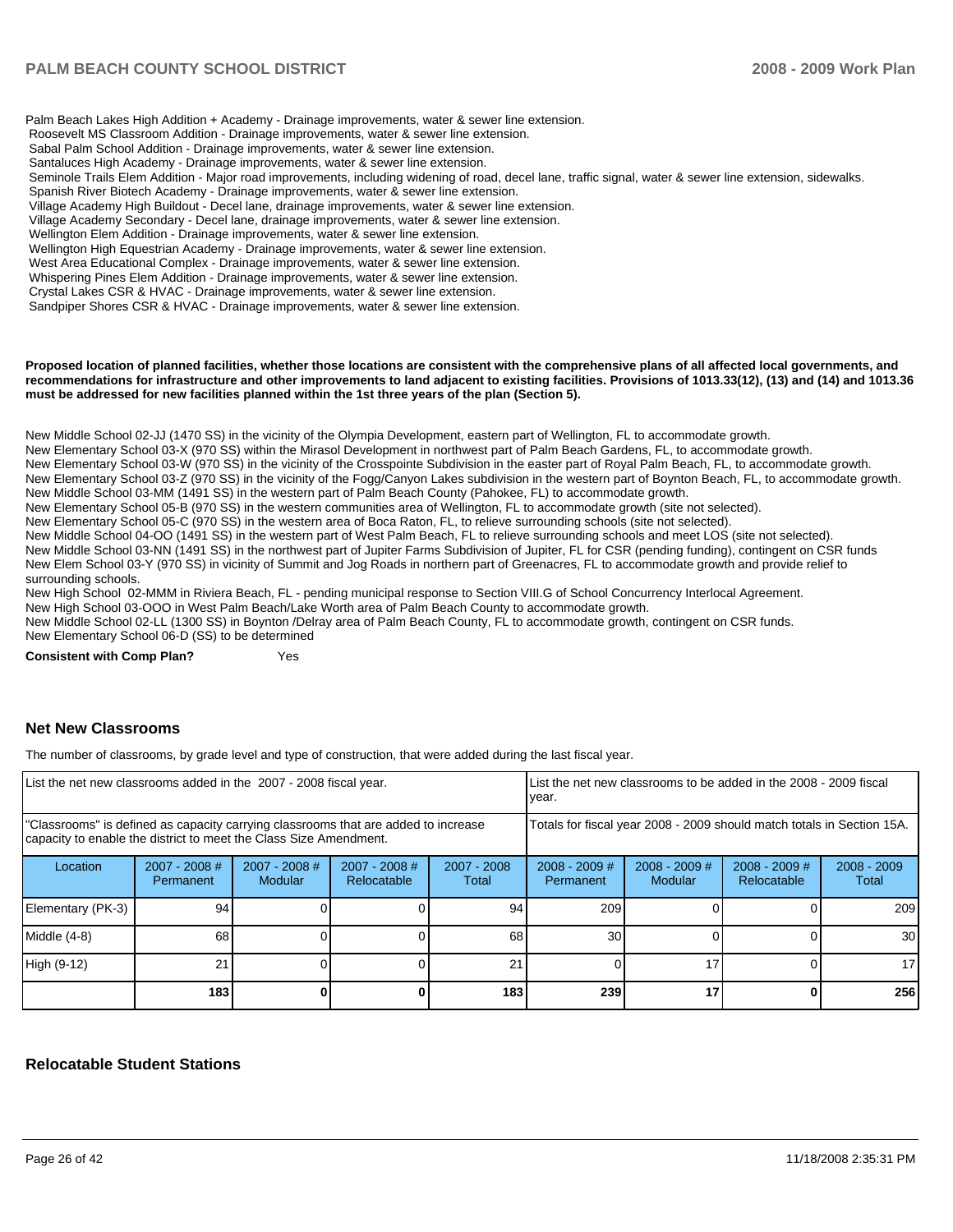Number of students that will be educated in relocatable units, by school, in the current year, and the projected number of students for each of the years in the workplan.

| <b>Site</b>                          | 2008 - 2009    | $2009 - 2010$ | 2010 - 2011 | $2011 - 2012$  | 2012 - 2013 | 5 Year Average |
|--------------------------------------|----------------|---------------|-------------|----------------|-------------|----------------|
| SEMINOLE RIDGE HIGH                  | $\overline{0}$ | $\mathbf 0$   | $\Omega$    | $\Omega$       |             | $\Omega$       |
| JUPITER ELEMENTARY                   | $\Omega$       | $\mathbf 0$   | $\Omega$    | $\Omega$       |             | $\overline{0}$ |
| JUPITER SENIOR HIGH                  | $\overline{0}$ | $\mathbf 0$   | $\Omega$    | $\Omega$       | $\Omega$    | $\overline{0}$ |
| ALLAMANDA ELEMENTARY                 | 0              | $\mathbf 0$   | $\Omega$    | $\Omega$       | $\Omega$    | $\overline{0}$ |
| PALM BEACH GARDENS ELEMENTARY        | $\overline{0}$ | $\mathbf 0$   | 0           | $\Omega$       | $\Omega$    | $\overline{0}$ |
| HOWELL L WATKINS MIDDLE              | $\mathbf 0$    | $\mathbf 0$   | 0           | $\Omega$       | $\Omega$    | $\overline{0}$ |
| <b>PALM SPRINGS COMMUNITY MIDDLE</b> | $\Omega$       | $\mathbf 0$   | 0           | $\Omega$       | $\Omega$    | $\overline{0}$ |
| <b>FOREST HILL ELEMENTARY</b>        | 234            | $\mathbf 0$   | 0           | $\Omega$       | $\Omega$    | 47             |
| <b>GREENACRES ELEMENTARY</b>         | $\overline{0}$ | $\mathbf 0$   | 0           | $\Omega$       | $\Omega$    | $\overline{0}$ |
| PALM SPRINGS ELEMENTARY              | $\mathbf 0$    | $\mathbf 0$   | $\Omega$    | $\Omega$       | $\Omega$    | $\overline{0}$ |
| HIGHLAND ELEMENTARY                  | $\Omega$       | $\Omega$      | $\Omega$    | $\Omega$       | $\Omega$    | $\overline{0}$ |
| NORTH GRADE ELEMENTARY               | 108            | 108           | 108         | 108            | 108         | 108            |
| LAKE WORTH SENIOR HIGH               | $\Omega$       | $\mathbf 0$   | $\Omega$    | $\Omega$       | 0           | $\overline{0}$ |
| SOUTH GRADE ELEMENTARY               | 88             | 88            | 88          | 88             | 88          | 88             |
| <b>BARTON ELEMENTARY</b>             | $\overline{0}$ | $\mathbf 0$   | 0           | $\Omega$       | 0           | $\overline{0}$ |
| LANTANA ELEMENTARY                   | $\overline{0}$ | $\mathbf 0$   | 0           | $\Omega$       | $\Omega$    | $\overline{0}$ |
| LANTANA MIDDLE                       | $\Omega$       | $\mathbf 0$   | $\Omega$    | $\Omega$       | $\Omega$    | $\overline{0}$ |
| ROLLING GREEN ELEMENTARY             | $\mathbf 0$    | $\mathbf 0$   | 0           | $\Omega$       | $\Omega$    | $\overline{0}$ |
| POINCIANA ELEMENTARY                 | $\Omega$       | $\Omega$      | $\Omega$    | $\Omega$       | $\Omega$    | $\overline{0}$ |
| <b>GALAXY ELEMENTARY</b>             | 76             | 54            | 54          | 54             | 54          | 58             |
| <b>FOREST PARK ELEMENTARY</b>        | $\overline{0}$ | $\mathbf 0$   | 0           | $\Omega$       | 0           | $\overline{0}$ |
| SEACREST CAMPUS (OLD ATLANTIC)       | 0              | $\mathbf 0$   | 0           | $\Omega$       | $\Omega$    | 0              |
| <b>PLUMOSA ELEMENTARY</b>            | 40             | 40            | 40          | 40             | 40          | 40             |
| <b>S D SPADY ELEMENTARY</b>          | $\overline{0}$ | 0             | 0           | $\overline{0}$ | 0           | $\overline{0}$ |
| DELRAY FULL SERVICE CENTER           | 105            | 105           | 105         | 105            | 105         | 105            |
| <b>PINE GROVE ELEMENTARY</b>         | 198            | 286           | 286         | 286            | 286         | 268            |
| <b>J C MITCHELL ELEMENTARY</b>       | $\overline{0}$ | $\mathbf 0$   | 0           | $\overline{0}$ | 0           | $\overline{0}$ |
| BOCA RATON ELEMENTARY                | $\overline{0}$ | $\mathbf 0$   | 0           | $\overline{0}$ | 0           | $\overline{0}$ |
| <b>BOCA RATON SENIOR HIGH</b>        | 0              | $\mathbf 0$   | 0           | $\mathbf 0$    | 0           | $\overline{0}$ |
| SANTALUCES SENIOR HIGH               | 300            | 400           | 400         | 400            | 400         | 380            |
| <b>GOLD COAST COMMUNITY SCHOOL</b>   | 120            | 0             | 0           | $\overline{0}$ | 0           | 24             |
| JERRY THOMAS ELEMENTARY              | $\overline{0}$ | $\mathbf 0$   | 0           | $\overline{0}$ | 0           | $\overline{0}$ |
| <b>VERDE ELEMENTARY</b>              | 10             | 64            | 64          | 64             | 64          | 53             |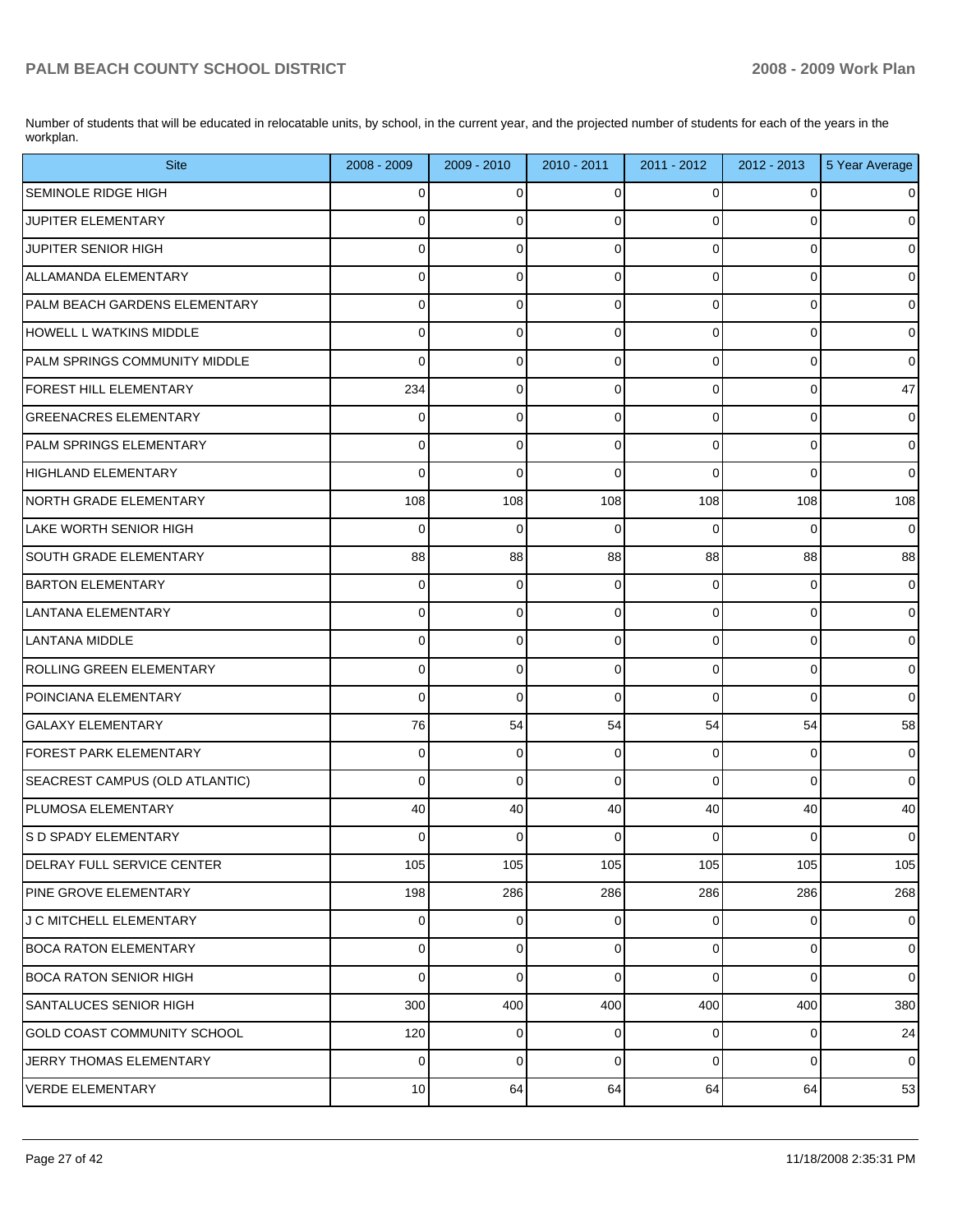| <b>WELLINGTON ELEMENTARY</b>          | 72  | 260 | 260         | 260 | 260            | 222            |
|---------------------------------------|-----|-----|-------------|-----|----------------|----------------|
| SPANISH RIVER SENIOR HIGH             | 175 | 375 | 375         | 375 | 375            | 335            |
| <b>CRESTWOOD MIDDLE</b>               | 242 | 389 | 389         | 389 | 389            | 360            |
| <b>WELLINGTON LANDINGS MIDDLE</b>     | 132 | 330 | 330         | 330 | 330            | 290            |
| SEMINOLE TRAILS ELEMENTARY            | 314 | 520 | $\Omega$    | 0   | $\Omega$       | 167            |
| <b>JUPITER MIDDLE</b>                 | 88  | 222 | 222         | 222 | 222            | 195            |
| DEL PRADO ELEMENTARY                  | 62  | 84  | 84          | 84  | 84             | 80             |
| LOGGERS RUN MIDDLE                    | 272 | 338 | 338         | 338 | 338            | 325            |
| H L JOHNSON ELEMENTARY                | 0   | 0   | $\Omega$    | 0   | 0              | $\overline{0}$ |
| PAHOKEE MIDDLE / SENIOR HIGH          | 69  | 0   | 0           | 0   | 0              | 14             |
| WHISPERING PINES ELEMENTARY           | 230 | 0   | 0           | 0   | 0              | 46             |
| ROYAL PALM SCHOOL                     | 80  | 0   | 0           | 0   | 0              | 16             |
| <b>CORAL SUNSET ELEMENTARY</b>        | 0   | 0   | $\Omega$    | 0   | 0              | $\overline{0}$ |
| CHRISTA MCAULIFFE MIDDLE              | 176 | 399 | 399         | 399 | 399            | 354            |
| K E CUNNINGHAM/CANAL POINT ELEMENTARY | 0   | 36  | 36          | 36  | 36             | 29             |
| PALM BEACH LAKES SENIOR HIGH          | 575 | 0   | $\mathbf 0$ | 0   | 0              | 115            |
| <b>INDIAN PINES ELEMENTARY</b>        | 22  | 94  | 94          | 94  | 94             | 80             |
| <b>LIBERTY PARK ELEMENTARY</b>        | 0   | 0   | $\Omega$    | 0   | 0              | $\overline{0}$ |
| WOODLANDS COMMUNITY MIDDLE            | 418 | 572 | 572         | 572 | 572            | 541            |
| <b>MORIKAMI PARK ELEMENTARY</b>       | 0   | 0   | $\mathbf 0$ | 0   | 0              | $\overline{0}$ |
| <b>CARVER MIDDLE</b>                  | 0   | 0   | $\Omega$    | 0   | $\Omega$       | $\overline{0}$ |
| <b>GLADES CENTRAL SENIOR HIGH</b>     | 600 | 200 | 200         | 200 | 200            | 280            |
| STARLIGHT COVE ELEMENTARY             | 0   | 0   | $\Omega$    | 0   | $\Omega$       | $\overline{0}$ |
| MANATEE ELEMENTARY                    | 90  | 130 | 130         | 130 | 130            | 122            |
| EGRET LAKE ELEMENTARY                 | 144 | 144 | 144         | 144 | 144            | 144            |
| BOYNTON BEACH COMMUNITY SENIOR HIGH   | 400 | 400 | 400         | 400 | 400            | 400            |
| ORCHARD VIEW ELEMENTARY               | 54  | 54  | 54          | 54  | 54             | 54             |
| INDIAN RIDGE SCHOOL                   | 0   | 0   | 0           | 0   | 0              | $\overline{0}$ |
| PIONEER PARK ELEMENTARY               | 0   | 0   | 0           | 0   | $\overline{0}$ | $\overline{0}$ |
| BELLE GLADE ELEMENTARY                | 190 | 208 | 208         | 208 | 208            | 204            |
| ROYAL PALM BEACH SENIOR HIGH          | 500 | 500 | 500         | 500 | 500            | 500            |
| <b>WATERS EDGE ELEMENTARY</b>         | 180 | 180 | 180         | 180 | 180            | 180            |
| ROOSEVELT MIDDLE                      | 264 | 0   | 0           | 0   | $\overline{0}$ | 53             |
| OKEEHEELEE MIDDLE                     | 550 | 132 | 132         | 132 | 132            | 216            |
| SOUTH AREA MIDDLE SCHOOL OF CHOICE    | 298 | 150 | 150         | 150 | 150            | 180            |
| PALM BEACH CENTRAL HIGH               | 0   | 0   | 0           | 0   | $\overline{0}$ | $\overline{0}$ |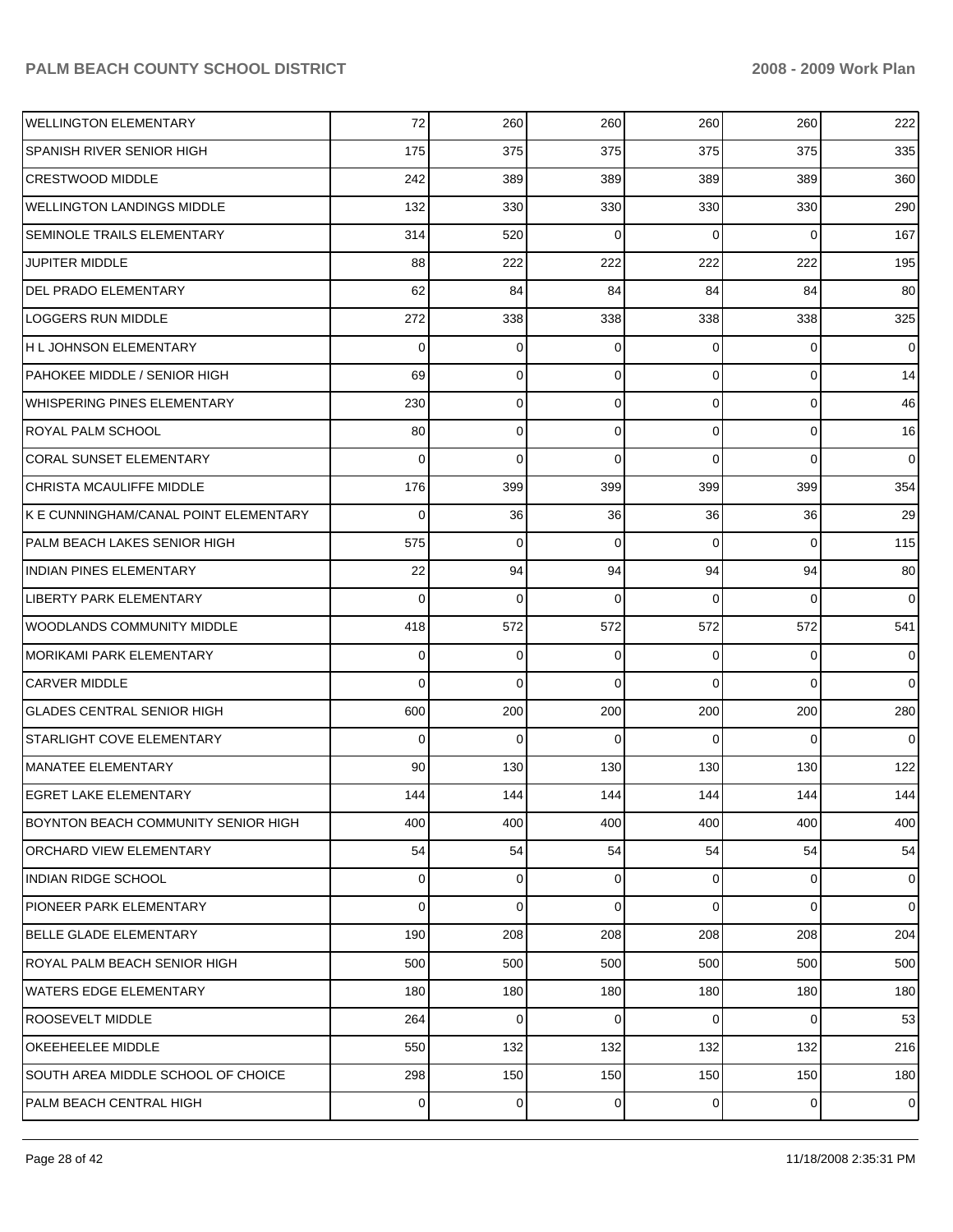| CHOLEE LAKE ELEMENTARY                    | $\Omega$       | 0   | $\Omega$ | 0        | $\Omega$ | 0              |
|-------------------------------------------|----------------|-----|----------|----------|----------|----------------|
| ROYAL PALM BEACH ELEMENTARY               | 0              | 0   | $\Omega$ | O        | 0        | 0              |
| CROSSPOINTE ELEMENTARY                    | O              | 0   | $\Omega$ | $\Omega$ | 0        | 0              |
| PLEASANT CITY COMMUNITY ELEMENTARY        | 0              | 0   | $\Omega$ | $\Omega$ | $\Omega$ | 0              |
| LAKE SHORE MIDDLE (NEW)                   | O              | 0   | $\Omega$ | $\Omega$ | 0        | 0              |
| DON ESTRIDGE HIGH TECH MIDDLE             | 0              | 0   | $\Omega$ | $\Omega$ | $\Omega$ | 0              |
| <b>IPIERCE HAMMOCK ELEMENTARY</b>         | O              | 0   | $\Omega$ | $\Omega$ | 0        | 0              |
| <b>GRASSY WATERS ELEMENTARY</b>           | 0              | 0   | $\Omega$ | $\Omega$ | $\Omega$ | 0              |
| ATLANTIC SENIOR HIGH (NEW)                | O              | 0   | $\Omega$ | $\Omega$ | 0        | 0              |
| L.C. SWAIN MIDDLE                         | 0              | 0   | $\Omega$ | $\Omega$ | $\Omega$ | 0              |
| EMERALD COVE MIDDLE (02-JJ)               | O              | 0   | $\Omega$ | $\Omega$ | 0        | 0              |
| INTERSTATE PARK BUILDING IN RIVIERA BEACH | 0              | 0   | $\Omega$ | $\Omega$ | $\Omega$ | 0              |
| <b>TURNING POINTS ACADEMY</b>             | O              | 0   | $\Omega$ | 0        | 0        | 0              |
| <b>ELBRIDGE GALE ELEMENTARY</b>           | 0              | 0   | $\Omega$ | $\Omega$ | $\Omega$ | 0              |
| MARSH POINTE ELEMENTARY SCHOOL (03-X)     | O              | 0   | $\Omega$ | 0        | 0        | 0              |
| <b>JEAGA MIDDLE</b>                       | 0              | 0   | $\Omega$ | $\Omega$ | $\Omega$ | 0              |
| <b>BENOIST FARMS ELEMENTARY</b>           | O              | 0   | $\Omega$ | 0        | 0        | 0              |
| WEST BOCA RATON COMMUNITY HIGH            | 0              | 0   | $\Omega$ | $\Omega$ | $\Omega$ | 0              |
| <b>TRADEWINDS MIDDLE</b>                  | O              | 0   | $\Omega$ | 0        | 0        | 0              |
| EQUESTRIAN TRAILS ELEMENTARY              | 0              | 0   | $\Omega$ | $\Omega$ | $\Omega$ | 0              |
| PARK VISTA COMMUNITY HIGH                 | O              | 0   | 0        | O        | 0        | 0              |
| <b>DIAMOND VIEW ELEMENTARY</b>            | 0              | 0   | $\Omega$ | $\Omega$ | $\Omega$ | 0              |
| <b>OSCEOLA CREEK MIDDLE</b>               | O              | 0   | $\Omega$ | 0        | 0        | 0              |
| HIDDEN OAKS ELEMENTARY                    | 0              | 0   | 0        | O        | $\Omega$ | 0              |
| NORTH PALM BEACH ELEMENTARY               | 58             | 54  | 54       |          | 0        | 33             |
| <b>LAKE PARK ELEMENTARY</b>               | 54             | 18  | 18       | 18       | 18       | 25             |
| <b>SUNCOAST SENIOR HIGH</b>               | 175            | 175 | 175      | 0        | 0        | 105            |
| <b>WASHINGTON ELEMENTARY</b>              | 102            | 190 | 190      | 190      | 190      | 172            |
| JOHN F KENNEDY MIDDLE                     | $\overline{0}$ | 0   | 0        | 0        | 0        | $\overline{0}$ |
| <b>LINCOLN ELEMENTARY</b>                 | 36             | 36  | 36       | 36       | 36       | 36             |
| SABAL PALM SCHOOL                         | 0              | 0   | 0        | 0        | 0        | $\overline{0}$ |
| NORTHMORE ELEMENTARY                      | 162            | 162 | 162      | 162      | 162      | 162            |
| NORTHBORO ELEMENTARY                      | 0              | 0   | 0        | 0        | 0        | $\overline{0}$ |
| ROOSEVELT FULL SERVICE CENTER             | 15             | 15  | 15       | 15       | 15       | 15             |
| <b>ADULT EDUCATION CENTER</b>             | 204            | 204 | 204      | 204      | 204      | 204            |
| ROOSEVELT ELEMENTARY                      | 36             | 36  | 36       | 36       | 36       | 36             |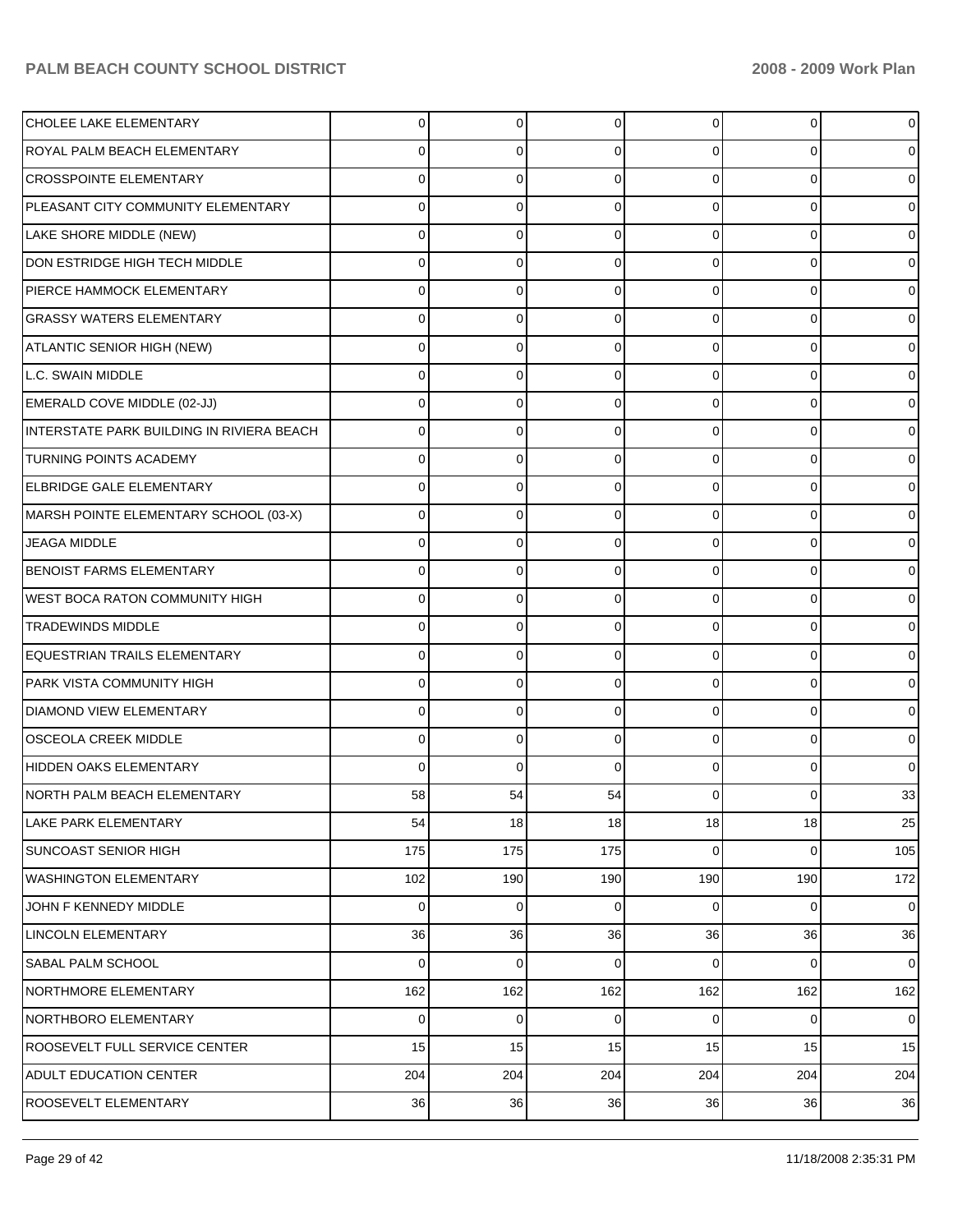| IWESTWARD ELEMENTARY                                 | 36          | $\overline{0}$ | $\Omega$    | 0           | $\overline{0}$ | $\overline{7}$ |
|------------------------------------------------------|-------------|----------------|-------------|-------------|----------------|----------------|
| U B KINSEY/PALMVIEW ELEMENTARY                       | 0           | 0              | 0           | 0           | $\overline{0}$ | $\overline{0}$ |
| ALEXANDER W DREYFOOS JR SCHOOL OF THE<br><b>ARTS</b> | 0           | 0              | $\Omega$    | $\Omega$    | $\overline{0}$ | $\overline{0}$ |
| <b>BAK MIDDLE SCHOOL OF THE ARTS</b>                 | $\mathbf 0$ | $\mathbf 0$    | 0           | $\Omega$    | $\overline{0}$ | $\overline{0}$ |
| <b>PALM BEACH PUBLIC SCHOOL</b>                      | $\Omega$    | $\mathbf 0$    | $\mathbf 0$ | 0           | $\mathbf 0$    | $\overline{0}$ |
| WEST GATE ELEMENTARY                                 | 324         | $\mathbf 0$    | $\mathbf 0$ | 0           | $\overline{0}$ | 65             |
| BELVEDERE ELEMENTARY                                 | 0           | 0              | $\mathbf 0$ | 0           | $\overline{0}$ | $\overline{0}$ |
| CONNISTON MIDDLE                                     | 0           | $\mathbf 0$    | 0           | $\Omega$    | $\overline{0}$ | $\overline{0}$ |
| <b>PALMETTO ELEMENTARY</b>                           | 0           | $\mathbf 0$    | $\mathbf 0$ | $\Omega$    | $\mathbf 0$    | $\overline{0}$ |
| <b>SOUTH OLIVE ELEMENTARY</b>                        | 72          | 72             | 72          | 72          | 72             | 72             |
| FOREST HILL SENIOR HIGH                              | 0           | 0              | $\mathbf 0$ | 0           | $\mathbf{0}$   | $\mathbf 0$    |
| MEADOW PARK ELEMENTARY                               | 0           | $\mathbf 0$    | $\mathbf 0$ | 0           | $\overline{0}$ | $\overline{0}$ |
| <b>BERKSHIRE ELEMENTARY</b>                          | 0           | 0              | $\mathbf 0$ | 0           | $\overline{0}$ | $\overline{0}$ |
| ICYPRESS HAMMOCK SCHOOL                              | $\Omega$    | $\mathbf 0$    | $\mathbf 0$ | 0           | $\overline{0}$ | $\overline{0}$ |
| <b>PAHOKEE ELEMENTARY</b>                            | 90          | 0              | $\mathbf 0$ | 0           | $\overline{0}$ | 18             |
| <b>IWEST AREA SCHOOL OF CHOICE</b>                   | $\Omega$    | $\mathbf 0$    | 0           | 0           | $\overline{0}$ | $\overline{0}$ |
| LAKE SHORE MIDDLE ANNEX                              | 44          | 0              | $\mathbf 0$ | $\Omega$    | $\overline{0}$ | 9              |
| LAKE SHORE MIDDLE (OLD)                              | $\Omega$    | $\mathbf 0$    | $\Omega$    | $\Omega$    | $\Omega$       | $\overline{0}$ |
| <b>GOVE ELEMENTARY</b>                               | 212         | 514            | 514         | 514         | 514            | 454            |
| <b>GLADE VIEW ELEMENTARY</b>                         | 54          | 185            | 185         | 185         | 185            | 159            |
| ROSENWALD ELEMENTARY                                 | 18          | 80             | 80          | 80          | 80             | 68             |
| JOHN I LEONARD SENIOR HIGH                           | $\Omega$    | $\Omega$       | 0           | 0           | $\mathbf 0$    | $\overline{0}$ |
| PALM BEACH GARDENS SENIOR HIGH                       | 300         | 400            | $\Omega$    | $\Omega$    | $\Omega$       | 140            |
| WYNNEBROOK ELEMENTARY                                | 102         | 102            | 102         | 102         | 102            | 102            |
| WEST RIVIERA ELEMENTARY                              | 84          | 126            | 126         | 126         | 126            | 118            |
| <b>GROVE PARK ELEMENTARY</b>                         | 170         | 170            | 170         | 170         | 170            | 170            |
| HAGEN ROAD ELEMENTARY(OLD)                           | 148         | $\mathbf 0$    | $\mathbf 0$ | $\mathbf 0$ | $\mathbf 0$    | 30             |
| MELALEUCA ELEMENTARY                                 | 40          | 94             | 94          | 94          | 94             | 83             |
| <b>ADDISON MIZNER ELEMENTARY</b>                     | 0           | $\mathbf 0$    | 0           | 0           | $\overline{0}$ | $\overline{0}$ |
| INLET GROVE COMMUNITY HIGH SCHOOL                    | 51          | 260            | 260         | 260         | 260            | 218            |
| <b>BOCA RATON MIDDLE</b>                             | $\mathbf 0$ | $\mathbf 0$    | 0           | 0           | $\mathbf 0$    | $\overline{0}$ |
| IC O TAYLOR/KIRKLANE ELEMENTARY                      | 98          | 225            | $\mathbf 0$ | $\Omega$    | $\overline{0}$ | 65             |
| DWIGHT D EISENHOWER ELEMENTARY                       | 192         | 230            | 230         | 230         | 230            | 222            |
| <b>SOUTH TECHNICAL COMMUNITY HIGH</b>                | 519         | 792            | 792         | 792         | 792            | 737            |
| CONGRESS MIDDLE                                      | 0           | 0              | 0           | 0           | $\pmb{0}$      | $\mathbf 0$    |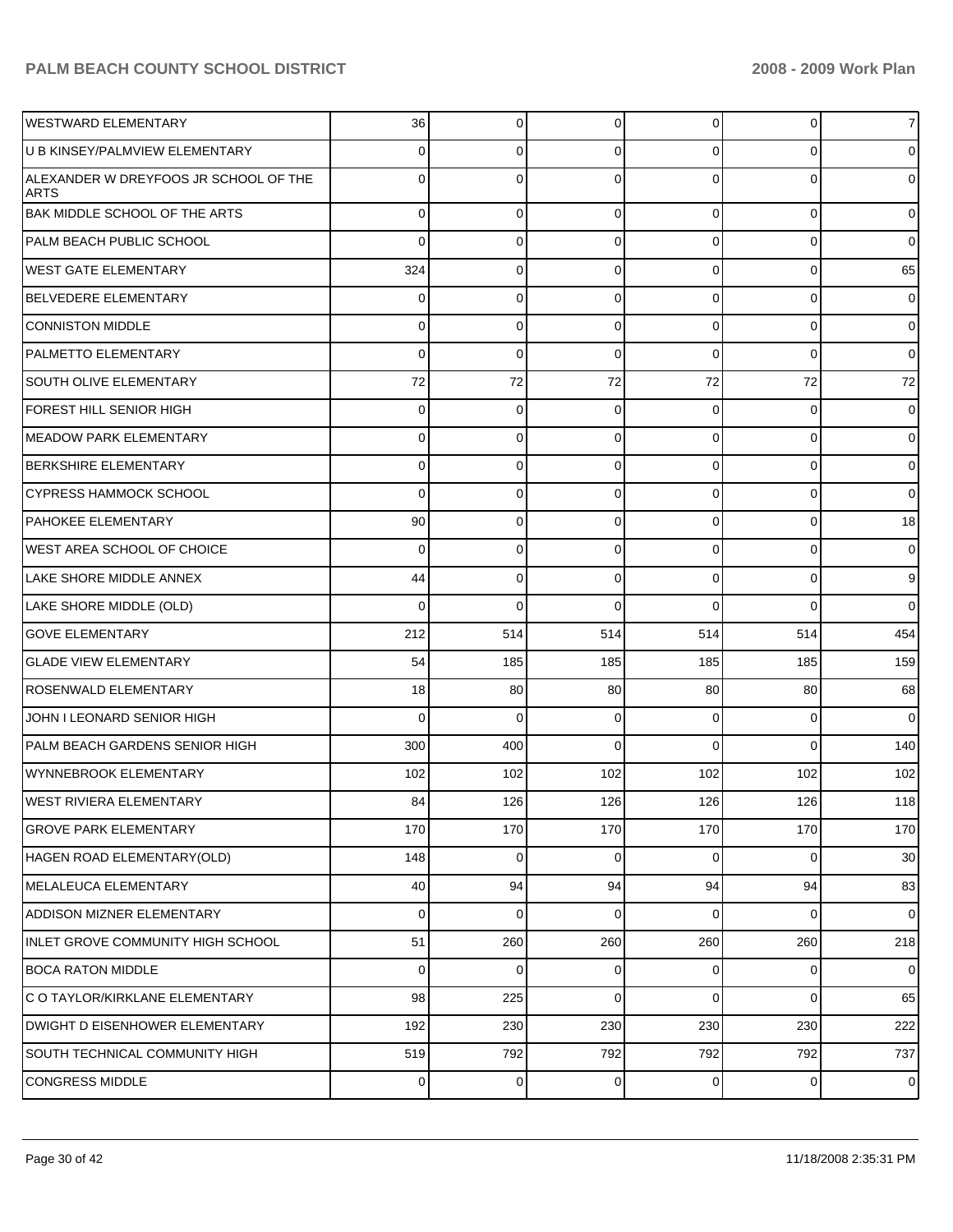| <b>WEST TECHNICAL EDUCATION CENTER</b> | 134            | 0   | 0           | $\overline{0}$ | 0        | 27             |
|----------------------------------------|----------------|-----|-------------|----------------|----------|----------------|
| <b>BANYAN CREEK ELEMENTARY</b>         | 100            | 64  | 64          | 64             | 64       | 71             |
| LOXAHATCHEE GROVES ELEMENTARY          | 76             | 0   | 0           | 0              | $\Omega$ | 15             |
| <b>CALUSA ELEMENTARY</b>               | 144            | 144 | 144         | 144            | 144      | 144            |
| <b>LIGHTHOUSE ELEMENTARY</b>           | 132            | 154 | 154         | 154            | 154      | 150            |
| <b>CYPRESS TRAILS ELEMENTARY</b>       | 72             | 156 | 156         | 156            | 156      | 139            |
| SANDPIPER SHORES ELEMENTARY            | 0              | 0   | 0           | 0              | $\Omega$ | 0              |
| <b>WATSON B DUNCAN MIDDLE</b>          | 264            | 352 | 352         | 352            | 352      | 334            |
| <b>BEAR LAKES MIDDLE</b>               | 0              | 0   | 0           | 0              | 0        | 0              |
| <b>OMNI MIDDLE</b>                     | 0              | 0   | 0           | 0              | 0        | $\overline{0}$ |
| TIMBER TRACE ELEMENTARY                | 0              | 0   | 0           | 0              | 0        | $\mathbf 0$    |
| LIMESTONE CREEK ELEMENTARY             | 106            | 0   | $\mathbf 0$ | 0              | 0        | 21             |
| NEW HORIZONS ELEMENTARY                | 144            | 144 | 144         | 144            | 144      | 144            |
| <b>CITRUS COVE ELEMENTARY</b>          | 0              | 0   | $\mathbf 0$ | 0              | 0        | 0              |
| HAMMOCK POINTE ELEMENTARY              | 0              | 0   | 0           | 0              | 0        | $\mathbf 0$    |
| JUPITER FARMS ELEMENTARY               | 36             | 36  | 36          | 36             | 36       | 36             |
| <b>CRYSTAL LAKES ELEMENTARY</b>        | 0              | 0   | 0           | 0              | 0        | 0              |
| <b>LAKE WORTH MIDDLE</b>               | 286            | 0   | $\mathbf 0$ | 0              | 0        | 57             |
| <b>ACREAGE PINES ELEMENTARY</b>        | 94             | 174 | 174         | 174            | 174      | 158            |
| <b>PANTHER RUN ELEMENTARY</b>          | 0              | 0   | $\mathbf 0$ | 0              | 0        | 0              |
| <b>OLYMPIC HEIGHTS SENIOR HIGH</b>     | 0              | 0   | $\mathbf 0$ | 0              | $\Omega$ | $\mathbf 0$    |
| <b>WELLINGTON SENIOR HIGH</b>          | 475            | 550 | 550         | 550            | 550      | 535            |
| <b>WILLIAM T DWYER HIGH</b>            | 50             | 50  | 50          | 50             | 50       | 50             |
| <b>GOLDEN GROVE ELEMENTARY</b>         | 192            | 192 | 192         | 192            | 192      | 192            |
| <b>WESTERN PINES MIDDLE</b>            | 198            | 374 | 374         | 374            | 374      | 339            |
| <b>EAGLES LANDING MIDDLE</b>           | 484            | 484 | 484         | 484            | 484      | 484            |
| <b>CORAL REEF ELEMENTARY</b>           | 72             | 72  | 72          | 72             | 72       | 72             |
| DR MARY MCLEOD BETHUNE ELEMENTARY      | 0              | 0   | 0           | 0              | 0        | $\overline{0}$ |
| <b>BINKS FOREST ELEMENTARY</b>         | $\overline{0}$ | 0   | 0           | $\overline{0}$ | 0        | $\overline{0}$ |
| POLO PARK MIDDLE                       | 0              | 0   | 0           | 0              | $\Omega$ | $\overline{0}$ |
| <b>HERITAGE ELEMENTARY</b>             | 234            | 234 | 234         | 234            | 234      | 234            |
| ODYSSEY MIDDLE                         | 0              | 0   | 0           | 0              | $\Omega$ | $\overline{0}$ |
| <b>VILLAGE ACADEMY</b>                 | 90             | 90  | 90          | 90             | 90       | 90             |
| <b>FRONTIER ELEMENTARY</b>             | 0              | 0   | 0           | 0              | 0        | $\overline{0}$ |
| <b>BEACON COVE ELEMENTARY</b>          | 0              | 0   | 0           | 0              | 0        | $\overline{0}$ |
| SUNRISE PARK ELEMENTARY                | 252            | 252 | 252         | 252            | 252      | 252            |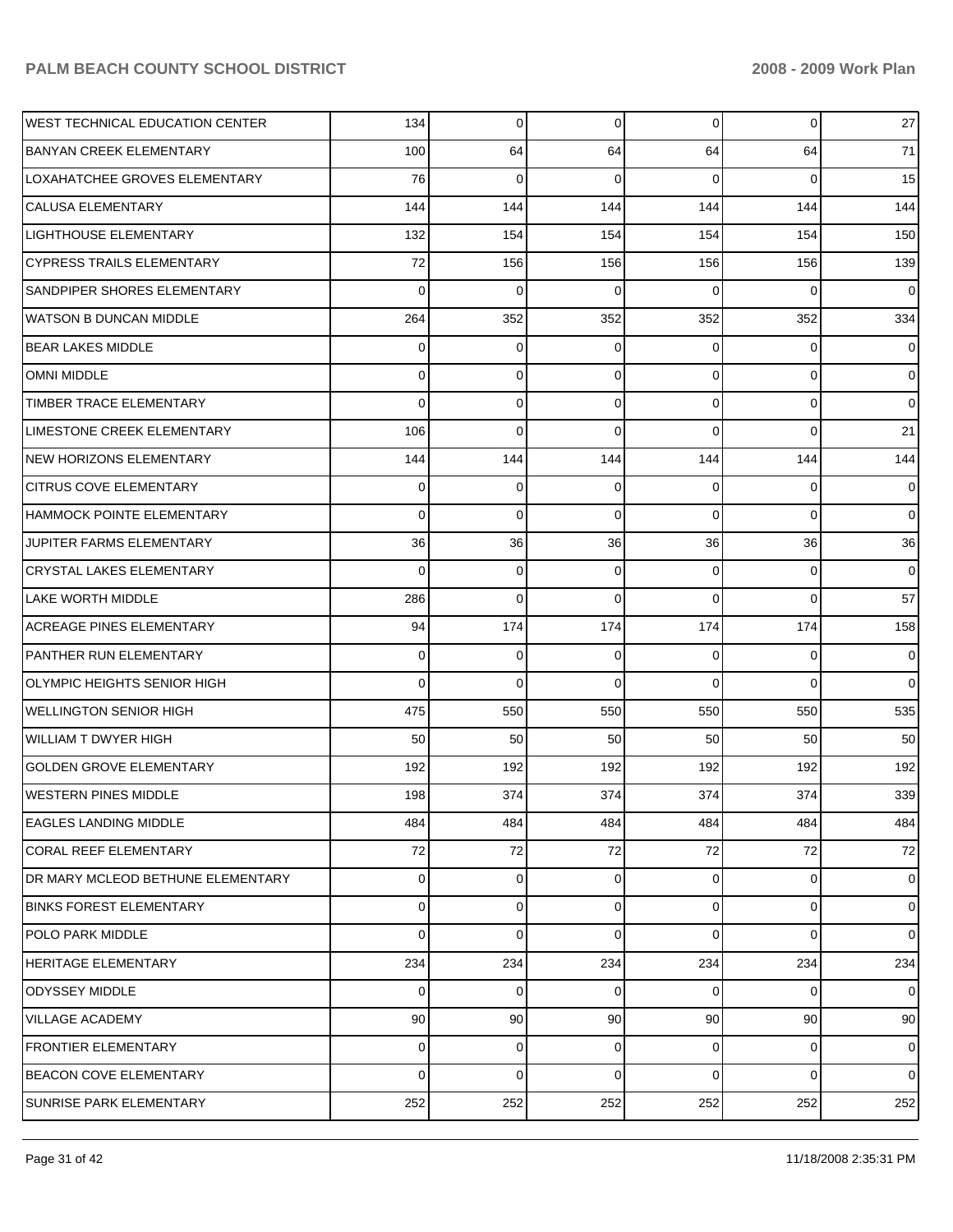| <b>DISCOVERY KEY ELEMENTARY</b>              |     |     |     |     |     | ΩI  |
|----------------------------------------------|-----|-----|-----|-----|-----|-----|
| FREEDOM SHORES ELEMENTARY                    | 241 | 241 | 241 | 241 | 241 | 241 |
| INDEPENDENCE MIDDLE                          |     |     |     |     |     |     |
| ANCILLARY AT PALM BEACH PUBLIC               |     |     |     |     |     |     |
| HAGEN ROAD ELEMENTARY (NEW)                  |     |     |     |     |     |     |
| SUNSET PALMS ELEMENTARY (03-Z)               |     |     |     |     |     |     |
| PINE JOG ELEMENTARY SCHOOL (03-Y)            |     |     |     |     |     |     |
|                                              |     |     |     |     |     |     |
| Totals for PALM BEACH COUNTY SCHOOL DISTRICT |     |     |     |     |     |     |

| Totals for PALM BEACH COUNTY SCHOOL DISTRICT      |         |         |         |         |         |         |
|---------------------------------------------------|---------|---------|---------|---------|---------|---------|
| Total students in relocatables by year.           | 14.748  | 14.765  | 13.620  | 13,391  | 13.391  | 13,983  |
| Total number of COFTE students projected by year. | 159.808 | 160.637 | 161.782 | 163.386 | 165.929 | 162.308 |
| Percent in relocatables by year.                  | 9%      | 9%      | 8%      | 8 % l   | 8 % I   | 9%      |

### **Leased Facilities Tracking**

Exising leased facilities and plans for the acquisition of leased facilities, including the number of classrooms and student stations, as reported in the educational plant survey, that are planned in that location at the end of the five year workplan.

| Location                              | # of Leased<br>Classrooms 2008 -<br>2009 | <b>FISH Student</b><br><b>Stations</b> | Owner   | # of Leased<br>Classrooms 2012 -<br>2013 | <b>FISH Student</b><br><b>Stations</b> |
|---------------------------------------|------------------------------------------|----------------------------------------|---------|------------------------------------------|----------------------------------------|
| <b>WELLINGTON ELEMENTARY</b>          |                                          | 18                                     |         | $\Omega$                                 |                                        |
| <b>IWELLINGTON LANDINGS MIDDLE</b>    |                                          | 110                                    |         | $\Omega$                                 |                                        |
| IINDIAN PINES ELEMENTARY              | 0                                        | 0                                      |         | $\Omega$                                 |                                        |
| <b>IWOODLANDS COMMUNITY MIDDLE</b>    | 2                                        | 44                                     |         | 0                                        |                                        |
| <b>l</b> WATERS EDGE ELEMENTARY       |                                          | 18                                     |         | $\Omega$                                 |                                        |
| SOUTH AREA MIDDLE SCHOOL OF CHOICE    |                                          | 25                                     |         | 0                                        |                                        |
| <b>IWESTWARD ELEMENTARY</b>           | 2                                        | 36                                     |         | $\Omega$                                 |                                        |
| BANYAN CREEK ELEMENTARY               |                                          |                                        | $18$ GE | $\Omega$                                 |                                        |
| <b>LAKE WORTH MIDDLE</b>              |                                          | 66                                     |         | $\Omega$                                 |                                        |
| <b>FREEDOM SHORES ELEMENTARY</b>      |                                          | 18                                     |         | $\Omega$                                 |                                        |
| IPIERCE HAMMOCK ELEMENTARY            | 0                                        | 0                                      |         | $\Omega$                                 |                                        |
| <b>GRASSY WATERS ELEMENTARY</b>       | 0                                        | 0                                      |         | $\Omega$                                 |                                        |
| ATLANTIC SENIOR HIGH (NEW)            | 0                                        | 0                                      |         | $\Omega$                                 |                                        |
| <b>SEMINOLE RIDGE HIGH</b>            | $\Omega$                                 | 0                                      |         | $\Omega$                                 |                                        |
| LL.C. SWAIN MIDDLE                    | $\Omega$                                 |                                        |         | $\mathbf 0$                              |                                        |
| HIDDEN OAKS ELEMENTARY                | $\Omega$                                 |                                        |         | $\Omega$                                 |                                        |
| <b>ANCILLARY AT PALM BEACH PUBLIC</b> | $\Omega$                                 | 0                                      |         | $\Omega$                                 |                                        |
| EMERALD COVE MIDDLE (02-JJ)           | $\Omega$                                 | ∩                                      |         | $\Omega$                                 |                                        |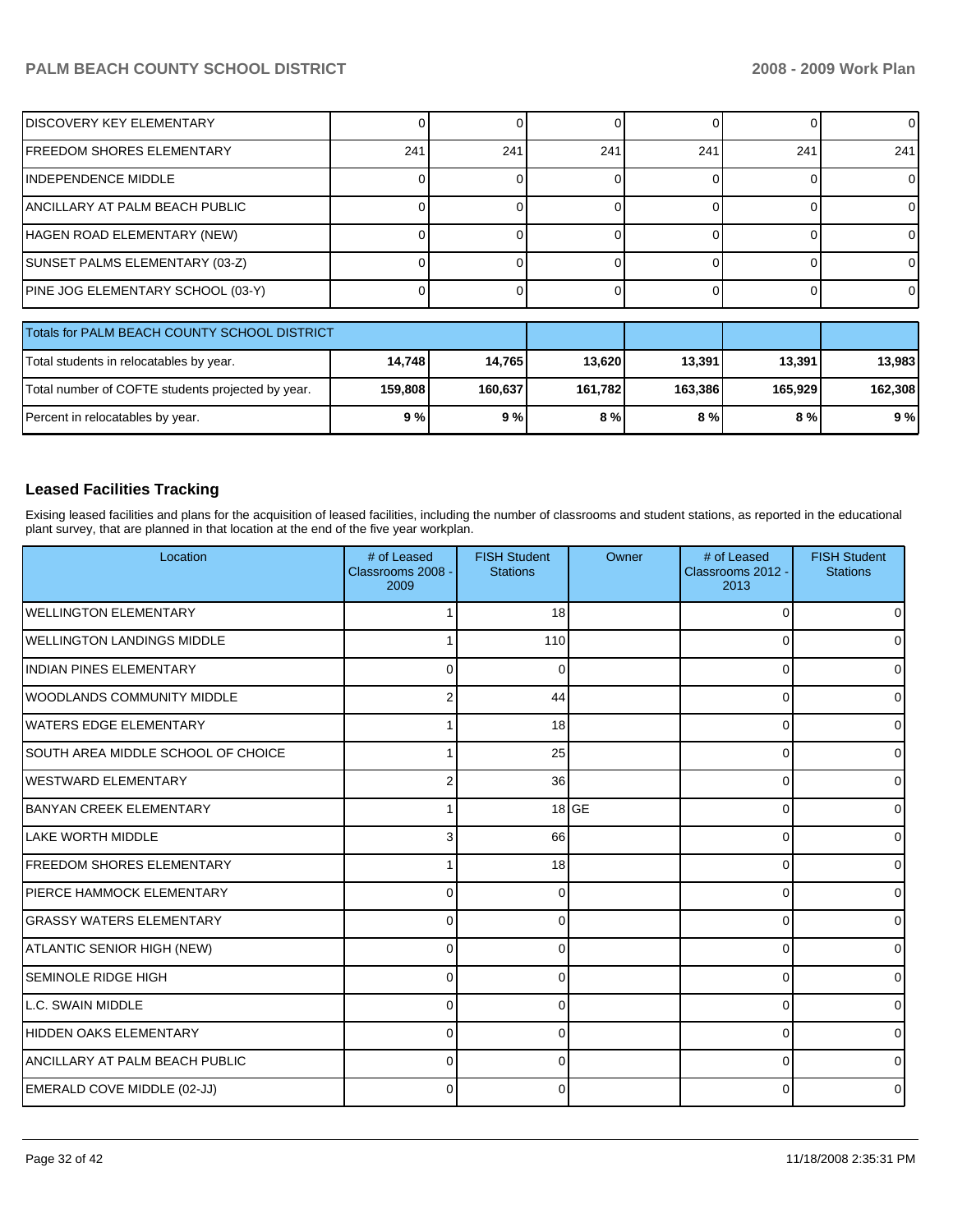| <b>ELBRIDGE GALE ELEMENTARY</b>                      | 0           | 0        | 0              | o              |
|------------------------------------------------------|-------------|----------|----------------|----------------|
| INTERSTATE PARK BUILDING IN RIVIERA BEACH            | 0           | 0        | 0              |                |
| <b>TURNING POINTS ACADEMY</b>                        | $\Omega$    |          | 0              |                |
| MARSH POINTE ELEMENTARY SCHOOL (03-X)                | 0           | 0        | 0              |                |
| HAGEN ROAD ELEMENTARY (NEW)                          | $\Omega$    | O        | 0              |                |
| SUNSET PALMS ELEMENTARY (03-Z)                       | 0           | 0        | 0              |                |
| PINE JOG ELEMENTARY SCHOOL (03-Y)                    | 0           | U        | 0              |                |
| JUPITER ELEMENTARY                                   | 0           | 0        | 0              |                |
| JUPITER SENIOR HIGH                                  | $\Omega$    | U        | 0              |                |
| ALLAMANDA ELEMENTARY                                 | 0           | 0        | 0              |                |
| PALM BEACH GARDENS ELEMENTARY                        | $\Omega$    | O        | 0              |                |
| HOWELL L WATKINS MIDDLE                              | 0           | 0        | 0              |                |
| NORTH PALM BEACH ELEMENTARY                          | 0           | U        | 0              |                |
| <b>LAKE PARK ELEMENTARY</b>                          | 0           | 0        | 0              |                |
| <b>SUNCOAST SENIOR HIGH</b>                          | 0           | U        | 0              |                |
| <b>WASHINGTON ELEMENTARY</b>                         | 0           | 0        | 0              |                |
| JOHN F KENNEDY MIDDLE                                | 0           | O        | 0              |                |
| <b>LINCOLN ELEMENTARY</b>                            | 0           | 0        | 0              |                |
| SABAL PALM SCHOOL                                    | 0           | U        | 0              |                |
| NORTHMORE ELEMENTARY                                 | 0           | 0        | 0              |                |
| NORTHBORO ELEMENTARY                                 | O           | U        | 0              |                |
| ROOSEVELT FULL SERVICE CENTER                        | 0           | 0        | 0              |                |
| <b>ADULT EDUCATION CENTER</b>                        | O           | U        | 0              |                |
| ROOSEVELT ELEMENTARY                                 | 0           | 0        | 0              |                |
| U B KINSEY/PALMVIEW ELEMENTARY                       | 0           | O        | 0              |                |
| ALEXANDER W DREYFOOS JR SCHOOL OF THE<br><b>ARTS</b> | $\Omega$    | U        | $\mathbf 0$    | 0              |
| BAK MIDDLE SCHOOL OF THE ARTS                        | $\mathbf 0$ | $\Omega$ | $\overline{0}$ | $\Omega$       |
| PALM BEACH PUBLIC SCHOOL                             | 0           | 0        | $\mathbf 0$    | 0              |
| <b>WEST GATE ELEMENTARY</b>                          | 0           | $\Omega$ | $\mathbf 0$    | $\Omega$       |
| BELVEDERE ELEMENTARY                                 | 0           | 0        | $\mathbf 0$    | $\Omega$       |
| <b>CONNISTON MIDDLE</b>                              | 0           | $\Omega$ | $\mathbf 0$    | $\Omega$       |
| <b>PALMETTO ELEMENTARY</b>                           | 0           | 0        | 0              | $\Omega$       |
| SOUTH OLIVE ELEMENTARY                               | 0           | 0        | $\mathbf 0$    | $\Omega$       |
| FOREST HILL SENIOR HIGH                              | 0           | 0        | $\mathbf 0$    | 0              |
| MEADOW PARK ELEMENTARY                               | $\mathbf 0$ | 0        | $\mathbf 0$    | $\overline{0}$ |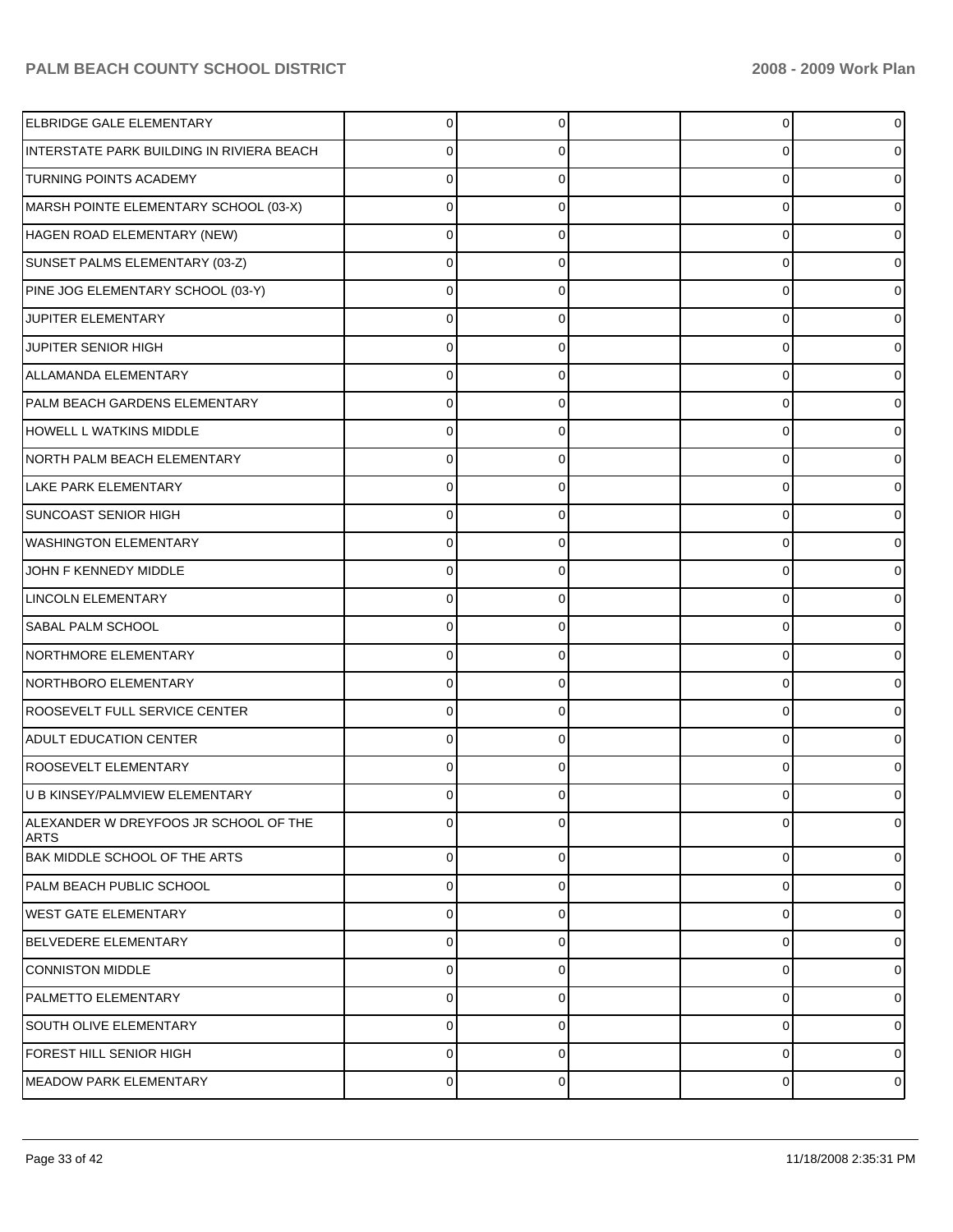| <b>BERKSHIRE ELEMENTARY</b>          | 0        | 0 | 0        |   |
|--------------------------------------|----------|---|----------|---|
| <b>PALM SPRINGS COMMUNITY MIDDLE</b> |          | 0 | 0        |   |
| <b>FOREST HILL ELEMENTARY</b>        |          | 0 | 0        |   |
| <b>GREENACRES ELEMENTARY</b>         | C        | 0 | 0        |   |
| PALM SPRINGS ELEMENTARY              |          | 0 | 0        |   |
| <b>HIGHLAND ELEMENTARY</b>           | C        | 0 | 0        |   |
| NORTH GRADE ELEMENTARY               |          | 0 | 0        |   |
| LAKE WORTH SENIOR HIGH               | C        | 0 | 0        |   |
| <b>SOUTH GRADE ELEMENTARY</b>        |          | 0 | 0        |   |
| <b>BARTON ELEMENTARY</b>             | C        | 0 | 0        |   |
| LANTANA ELEMENTARY                   |          | 0 | 0        |   |
| LANTANA MIDDLE                       | C        | 0 | 0        |   |
| ROLLING GREEN ELEMENTARY             |          | 0 | 0        |   |
| POINCIANA ELEMENTARY                 | C        | 0 | 0        |   |
| <b>GALAXY ELEMENTARY</b>             |          | 0 | 0        |   |
| FOREST PARK ELEMENTARY               | C        | 0 | 0        |   |
| SEACREST CAMPUS (OLD ATLANTIC)       |          | 0 | 0        |   |
| PLUMOSA ELEMENTARY                   | C        | 0 | 0        |   |
| S D SPADY ELEMENTARY                 |          | 0 | 0        |   |
| <b>DELRAY FULL SERVICE CENTER</b>    | C        | 0 | 0        |   |
| PINE GROVE ELEMENTARY                |          | 0 | 0        |   |
| J C MITCHELL ELEMENTARY              | C        | 0 | 0        |   |
| <b>BOCA RATON ELEMENTARY</b>         |          | 0 | 0        |   |
| <b>BOCA RATON SENIOR HIGH</b>        | C        | 0 | $\Omega$ |   |
| <b>CYPRESS HAMMOCK SCHOOL</b>        |          | 0 | 0        |   |
| PAHOKEE ELEMENTARY                   | 0        | 0 | 0        | 0 |
| WEST AREA SCHOOL OF CHOICE           | 0        | 0 | 0        | 0 |
| LAKE SHORE MIDDLE ANNEX              | $\Omega$ | 0 | 0        | o |
| LAKE SHORE MIDDLE (OLD)              | 0        | 0 | 0        | o |
| <b>GOVE ELEMENTARY</b>               | $\Omega$ | 0 | 0        | o |
| <b>GLADE VIEW ELEMENTARY</b>         | 0        | 0 | 0        | o |
| ROSENWALD ELEMENTARY                 | $\Omega$ | 0 | 0        | o |
| JOHN I LEONARD SENIOR HIGH           | 0        | 0 | 0        | o |
| PALM BEACH GARDENS SENIOR HIGH       | $\Omega$ | 0 | 0        | o |
| WYNNEBROOK ELEMENTARY                | 0        | 0 | 0        | 0 |
| <b>WEST RIVIERA ELEMENTARY</b>       | 0        | 0 | 0        | 0 |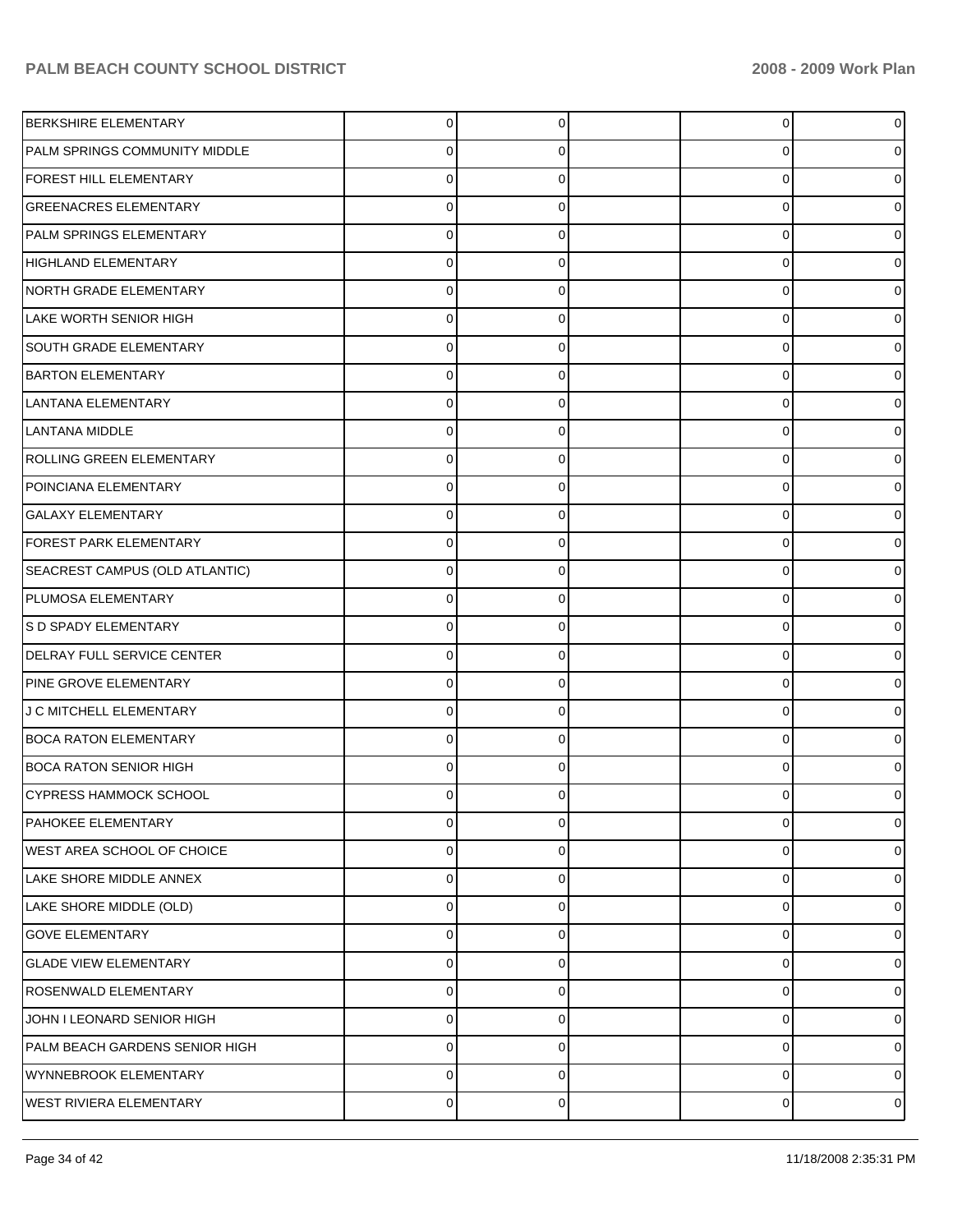| <b>GROVE PARK ELEMENTARY</b>           | 0 | $\Omega$ | 0           |   |
|----------------------------------------|---|----------|-------------|---|
| HAGEN ROAD ELEMENTARY(OLD)             | 0 | 0        | $\mathbf 0$ |   |
| MELALEUCA ELEMENTARY                   | 0 | U        | 0           |   |
| ADDISON MIZNER ELEMENTARY              | 0 | 0        | $\mathbf 0$ |   |
| INLET GROVE COMMUNITY HIGH SCHOOL      | 0 | 0        | 0           |   |
| <b>BOCA RATON MIDDLE</b>               | 0 | 0        | $\mathbf 0$ |   |
| C O TAYLOR/KIRKLANE ELEMENTARY         | 0 | U        | 0           |   |
| DWIGHT D EISENHOWER ELEMENTARY         | 0 | 0        | $\mathbf 0$ |   |
| SOUTH TECHNICAL COMMUNITY HIGH         | 0 | 0        | 0           |   |
| <b>CONGRESS MIDDLE</b>                 | 0 | 0        | $\mathbf 0$ |   |
| <b>WEST TECHNICAL EDUCATION CENTER</b> | 0 | U        | 0           |   |
| <b>SANTALUCES SENIOR HIGH</b>          | 0 | 0        | $\mathbf 0$ |   |
| <b>GOLD COAST COMMUNITY SCHOOL</b>     | 0 | 0        | 0           |   |
| JERRY THOMAS ELEMENTARY                | 0 | 0        | $\mathbf 0$ |   |
| <b>VERDE ELEMENTARY</b>                | 0 | U        | 0           |   |
| <b>SPANISH RIVER SENIOR HIGH</b>       | 0 | 0        | $\mathbf 0$ |   |
| <b>CRESTWOOD MIDDLE</b>                | 0 | 0        | 0           |   |
| <b>SEMINOLE TRAILS ELEMENTARY</b>      | 0 | 0        | $\mathbf 0$ |   |
| JUPITER MIDDLE                         | 0 | U        | 0           |   |
| <b>DEL PRADO ELEMENTARY</b>            | 0 | 0        | $\mathbf 0$ |   |
| LOGGERS RUN MIDDLE                     | 0 | 0        | 0           |   |
| H L JOHNSON ELEMENTARY                 | 0 | 0        | $\mathbf 0$ |   |
| PAHOKEE MIDDLE / SENIOR HIGH           | 0 | 0        | $\mathbf 0$ |   |
| <b>WHISPERING PINES ELEMENTARY</b>     | 0 | 0        | $\mathbf 0$ |   |
| <b>ROYAL PALM SCHOOL</b>               | 0 | 0        | 0           |   |
| CORAL SUNSET ELEMENTARY                | 0 | $\Omega$ | 0           |   |
| CHRISTA MCAULIFFE MIDDLE               | 0 | 0        | 0           |   |
| K E CUNNINGHAM/CANAL POINT ELEMENTARY  | 0 | 0        | 0           |   |
| PALM BEACH LAKES SENIOR HIGH           | 0 | 0        | 0           |   |
| LIBERTY PARK ELEMENTARY                | 0 | 0        | 0           |   |
| LOXAHATCHEE GROVES ELEMENTARY          | 0 | $\Omega$ | 0           |   |
| <b>CALUSA ELEMENTARY</b>               | 0 | 0        | 0           |   |
| <b>LIGHTHOUSE ELEMENTARY</b>           | 0 | 0        | 0           |   |
| <b>CYPRESS TRAILS ELEMENTARY</b>       | 0 | 0        | 0           |   |
| SANDPIPER SHORES ELEMENTARY            | 0 | $\Omega$ | 0           |   |
| <b>WATSON B DUNCAN MIDDLE</b>          | 0 | 0        | $\pmb{0}$   | 0 |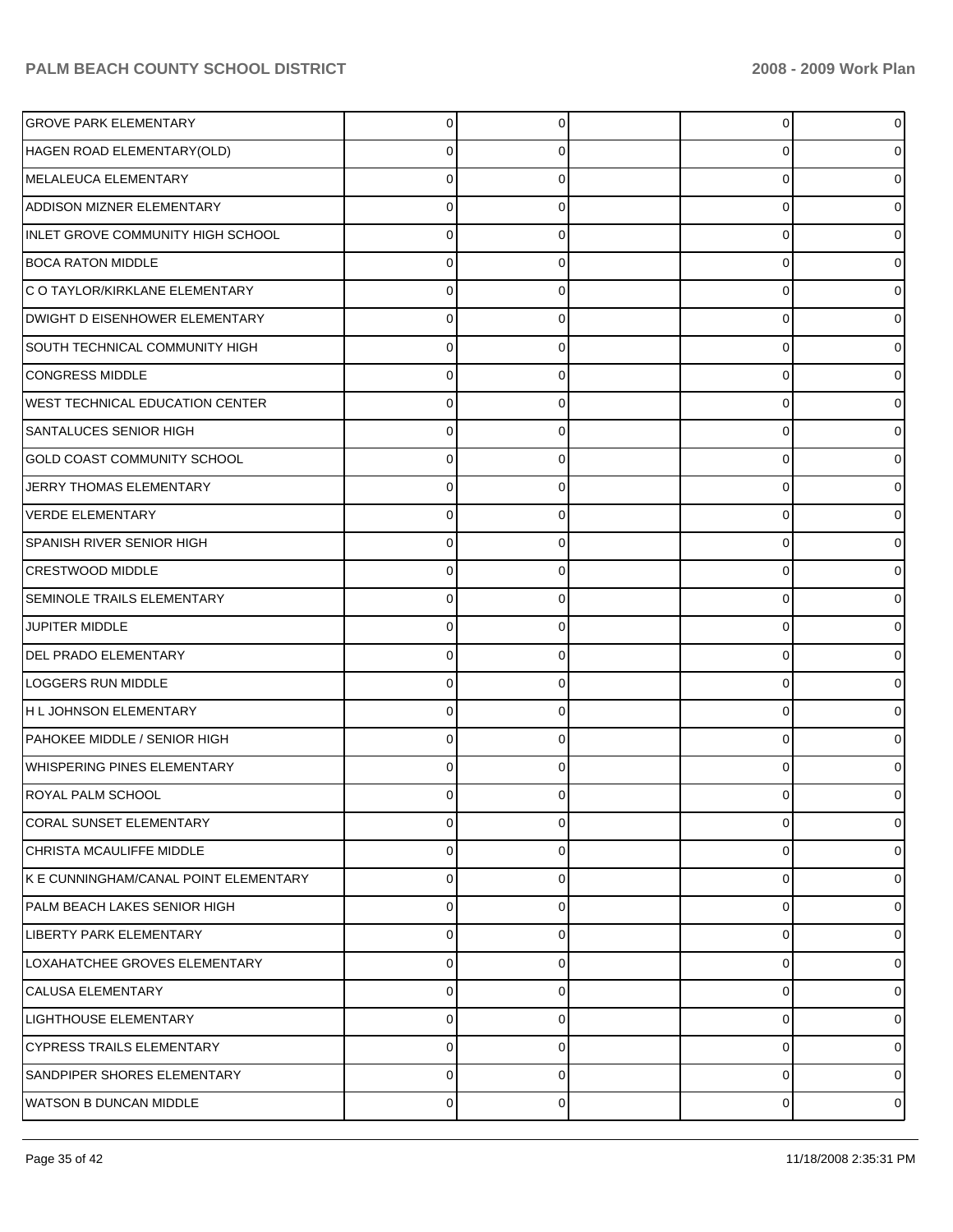| <b>BEAR LAKES MIDDLE</b>            | 0           | 0        | 0 | o              |
|-------------------------------------|-------------|----------|---|----------------|
| <b>OMNI MIDDLE</b>                  | 0           | 0        | 0 |                |
| TIMBER TRACE ELEMENTARY             | 0           | 0        | 0 |                |
| LIMESTONE CREEK ELEMENTARY          | 0           | 22       | 0 |                |
| NEW HORIZONS ELEMENTARY             | 0           | 0        | 0 |                |
| <b>CITRUS COVE ELEMENTARY</b>       | $\mathbf 0$ | 0        | 0 |                |
| HAMMOCK POINTE ELEMENTARY           | 0           | 0        | 0 |                |
| JUPITER FARMS ELEMENTARY            | 0           | 0        | 0 |                |
| <b>CRYSTAL LAKES ELEMENTARY</b>     | 0           | 0        | 0 |                |
| <b>ACREAGE PINES ELEMENTARY</b>     | $\mathbf 0$ | 0        | 0 |                |
| PANTHER RUN ELEMENTARY              | 0           | 0        | 0 |                |
| OLYMPIC HEIGHTS SENIOR HIGH         | 0           | 0        | 0 |                |
| <b>WELLINGTON SENIOR HIGH</b>       | 0           | 0        | 0 |                |
| <b>WILLIAM T DWYER HIGH</b>         | $\mathbf 0$ | 0        | 0 |                |
| IMORIKAMI PARK ELEMENTARY           | 0           | 0        | 0 |                |
| <b>CARVER MIDDLE</b>                | 0           | 0        | 0 |                |
| <b>GLADES CENTRAL SENIOR HIGH</b>   | 0           | 0        | 0 |                |
| <b>STARLIGHT COVE ELEMENTARY</b>    | $\mathbf 0$ | 0        | 0 |                |
| MANATEE ELEMENTARY                  | 0           | 0        | 0 |                |
| <b>EGRET LAKE ELEMENTARY</b>        | $\mathbf 0$ | 0        | 0 |                |
| BOYNTON BEACH COMMUNITY SENIOR HIGH | 0           | 0        | 0 |                |
| <b>ORCHARD VIEW ELEMENTARY</b>      | $\mathbf 0$ | 0        | 0 |                |
| INDIAN RIDGE SCHOOL                 | 0           | 0        | 0 |                |
| PIONEER PARK ELEMENTARY             | 0           | 0        | 0 |                |
| BELLE GLADE ELEMENTARY              | 0           | 0        | 0 |                |
| <b>ROYAL PALM BEACH SENIOR HIGH</b> | $\mathbf 0$ | 0        | 0 | o              |
| <b>ROOSEVELT MIDDLE</b>             | 0           | 0        | 0 | 0              |
| <b>OKEEHEELEE MIDDLE</b>            | 0           | 0        | 0 | o              |
| <b>GOLDEN GROVE ELEMENTARY</b>      | 0           | 0        | 0 | 0              |
| <b>WESTERN PINES MIDDLE</b>         | 0           | $\Omega$ | 0 | o              |
| <b>EAGLES LANDING MIDDLE</b>        | $\mathbf 0$ | 0        | 0 | o              |
| CORAL REEF ELEMENTARY               | 0           | 0        | 0 | o              |
| DR MARY MCLEOD BETHUNE ELEMENTARY   | 0           | 0        | 0 | o              |
| <b>BINKS FOREST ELEMENTARY</b>      | 0           | 0        | 0 | 0              |
| POLO PARK MIDDLE                    | $\mathbf 0$ | 0        | 0 | 0              |
| HERITAGE ELEMENTARY                 | $\pmb{0}$   | 0        | 0 | $\overline{0}$ |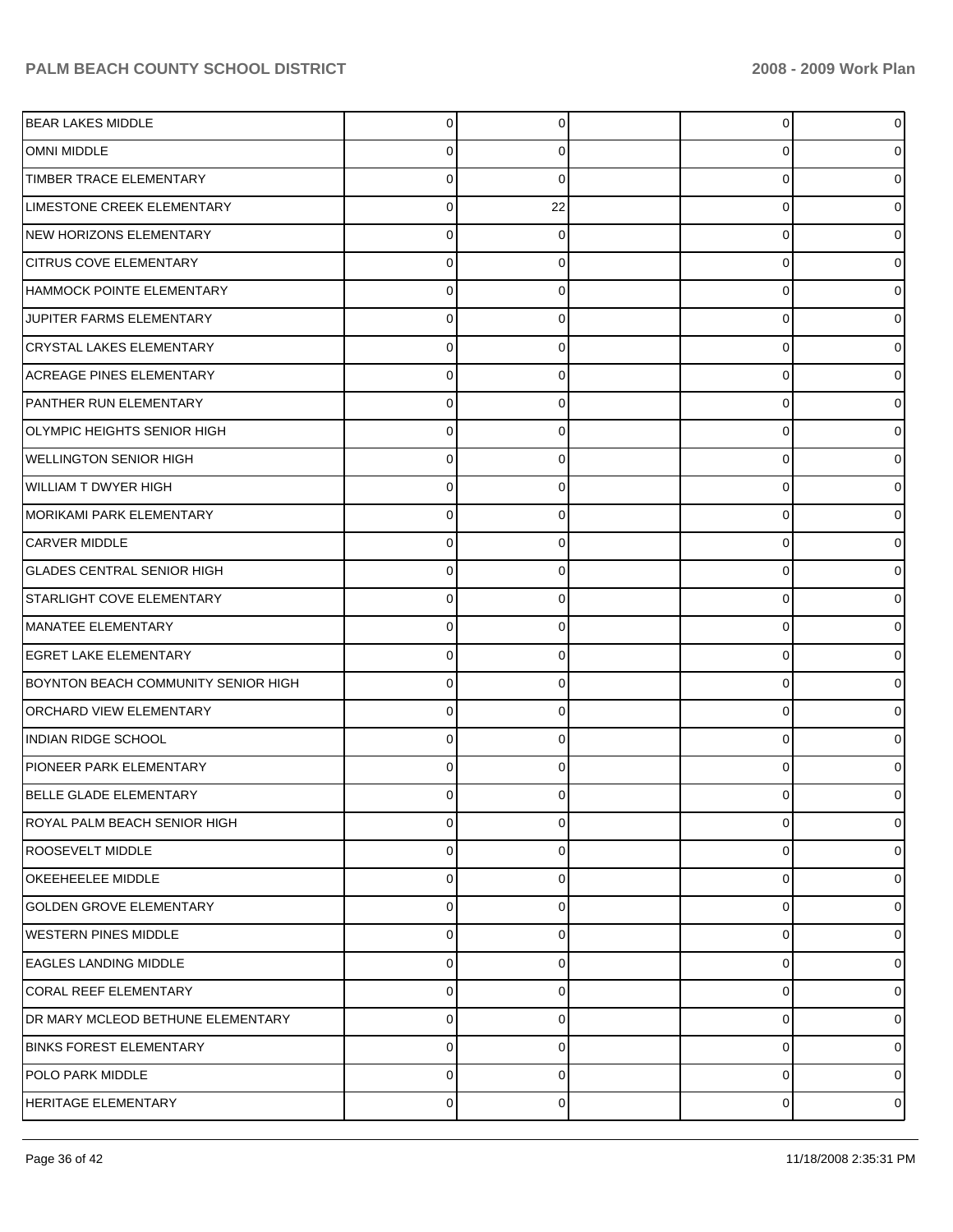| <b>ODYSSEY MIDDLE</b>                 | $\Omega$ | $\Omega$ | 0        | 0            |
|---------------------------------------|----------|----------|----------|--------------|
| IVILLAGE ACADEMY                      | 0        | 0        | $\Omega$ | <sup>0</sup> |
| <b>FRONTIER ELEMENTARY</b>            | $\Omega$ | 0        | $\Omega$ | 0            |
| <b>BEACON COVE ELEMENTARY</b>         | $\Omega$ | 0        | $\Omega$ | 0            |
| <b>SUNRISE PARK ELEMENTARY</b>        | $\Omega$ | 0        | 0        | 0            |
| <b>DISCOVERY KEY ELEMENTARY</b>       | $\Omega$ | $\Omega$ | $\Omega$ | <sup>0</sup> |
| INDEPENDENCE MIDDLE                   | $\Omega$ | $\Omega$ | $\Omega$ | U            |
| PALM BEACH CENTRAL HIGH               | $\Omega$ | 0        | $\Omega$ | 0            |
| CHOLEE LAKE ELEMENTARY                | $\Omega$ | $\Omega$ | $\Omega$ | U            |
| ROYAL PALM BEACH ELEMENTARY           | $\Omega$ | 0        | $\Omega$ | U            |
| <b>CROSSPOINTE ELEMENTARY</b>         | $\Omega$ | 0        | $\Omega$ | ი            |
| PLEASANT CITY COMMUNITY ELEMENTARY    | $\Omega$ | 0        | $\Omega$ | 0            |
| <b>JEAGA MIDDLE</b>                   | $\Omega$ | $\Omega$ | $\Omega$ | 0            |
| <b>BENOIST FARMS ELEMENTARY</b>       | 0        | 0        | $\Omega$ | 0            |
| LAKE SHORE MIDDLE (NEW)               | $\Omega$ | $\Omega$ | $\Omega$ |              |
| DON ESTRIDGE HIGH TECH MIDDLE         | $\Omega$ | $\Omega$ | $\Omega$ | 0            |
| <b>WEST BOCA RATON COMMUNITY HIGH</b> | 0        | $\Omega$ | $\Omega$ | o            |
| <b>TRADEWINDS MIDDLE</b>              | 0        | 0        | $\Omega$ | o            |
| EQUESTRIAN TRAILS ELEMENTARY          | $\Omega$ | 0        | $\Omega$ | 0            |
| PARK VISTA COMMUNITY HIGH             | $\Omega$ | 0        | $\Omega$ | 0            |
| <b>DIAMOND VIEW ELEMENTARY</b>        | $\Omega$ | 0        | $\Omega$ | 0            |
| <b>OSCEOLA CREEK MIDDLE</b>           | C        | $\Omega$ | $\Omega$ |              |
|                                       | 13       | 375      | 0        |              |

## **Failed Standard Relocatable Tracking**

Relocatable units currently reported by school, from FISH, and the number of relocatable units identified as 'Failed Standards'.

| Location                                | Actual # of Units in I<br>$2008 - 2009$ | Owner           | <b>Student</b><br><b>Stations</b> | # not Meeting<br>Standards for use<br>as classroom<br>space | # of units projected<br>to be in use in<br>$2012 - 2013$ | Projected<br>(increase/decreas<br>e) in $#$ units by<br>$2012 - 2013$ | Year in which all<br>long term<br>relocatables which<br>will be used as<br>classrooms will<br>meet standards |
|-----------------------------------------|-----------------------------------------|-----------------|-----------------------------------|-------------------------------------------------------------|----------------------------------------------------------|-----------------------------------------------------------------------|--------------------------------------------------------------------------------------------------------------|
| <b>IWESTERN PINES</b><br><b>IMIDDLE</b> |                                         | 17 SCHOOL BOARD | 198                               |                                                             |                                                          | $-17$                                                                 | 2012                                                                                                         |
|                                         | 17                                      |                 | 198                               |                                                             |                                                          | $-17$                                                                 |                                                                                                              |

# **Planning**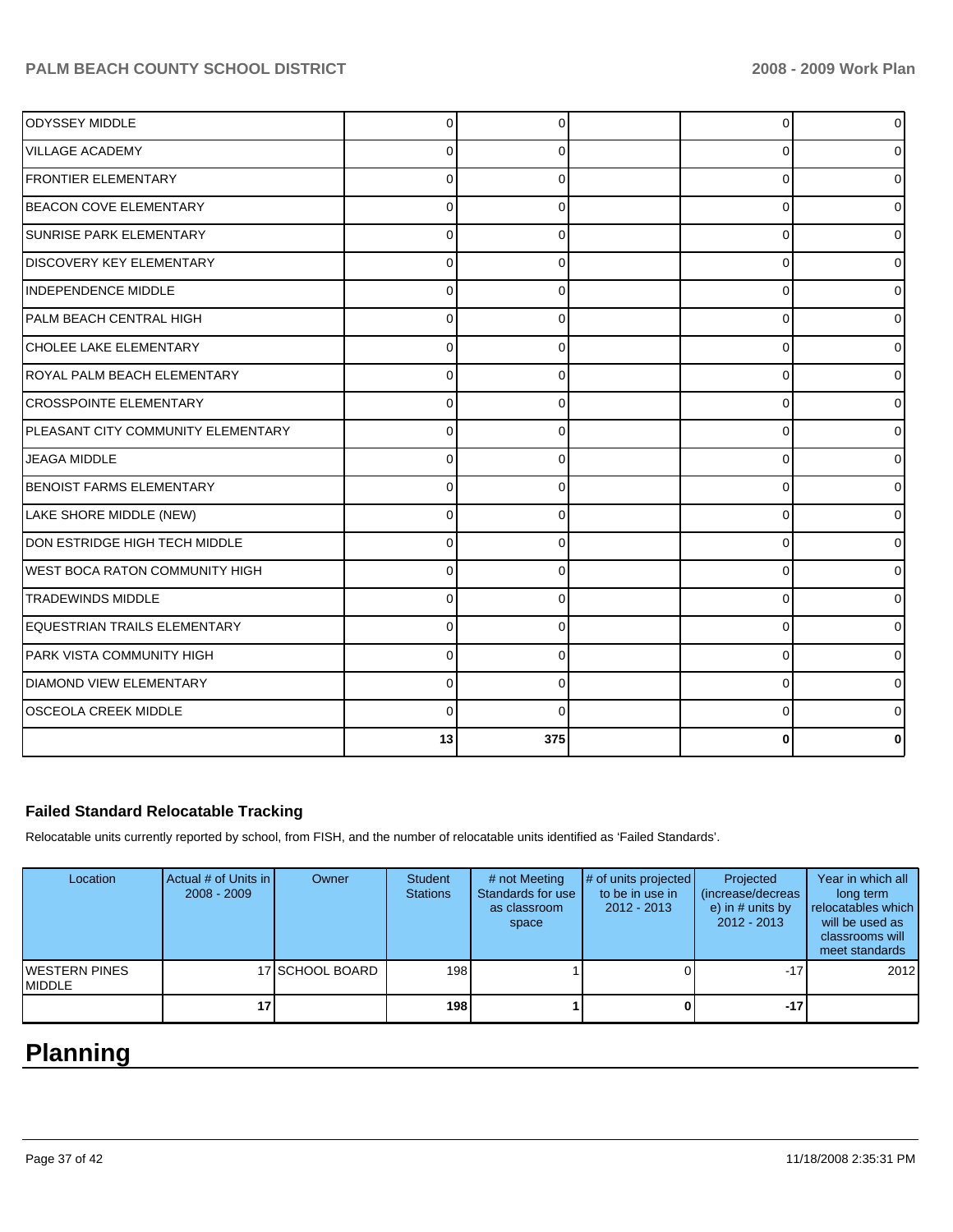### **Class Size Reduction Planning**

**Plans approved by the school board that reduce the need for permanent student stations such as acceptable school capacity levels, redistricting, busing, year-round schools, charter schools, magnet schools, public-private partnerships, multitrack scheduling, grade level organization, block scheduling, or other alternatives.** 

The District continues to utilize redistricting (boundary changes), monitor the school capacity of each of its public schools, and monitor magnet and charter schools capacity / population.

#### **School Closure Planning**

**Plans for the closure of any school, including plans for disposition of the facility or usage of facility space, and anticipated revenues.** 

N/A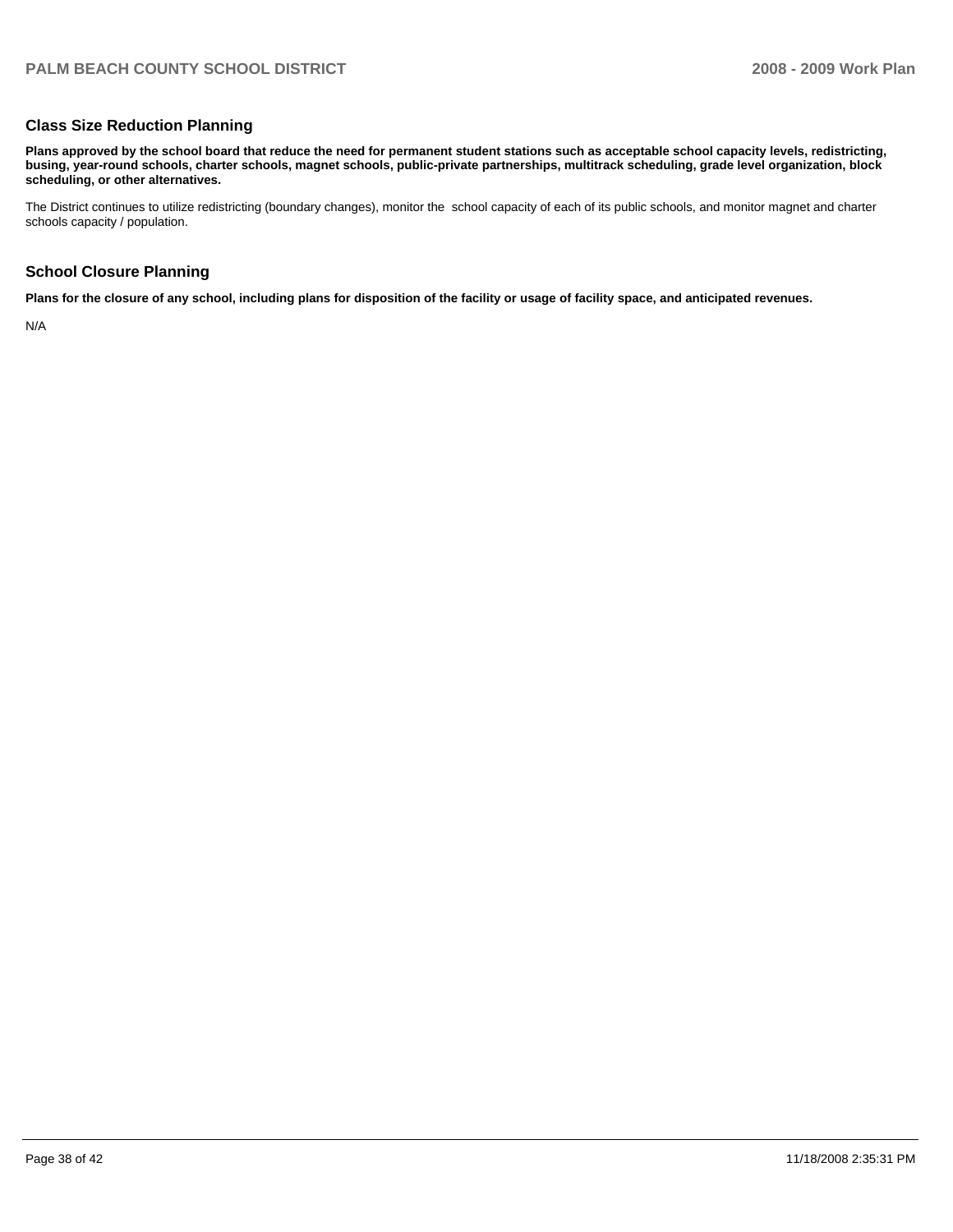# **Long Range Planning**

#### **Ten-Year Maintenance**

District projects and locations regarding the projected need for major renovation, repair, and maintenance projects within the district in years 6-10 beyond the projects plans detailed in the five years covered by the work plan.

| Project                  | 2012 - 2013 / 2017 - 2018<br><b>Projected Cost</b> |
|--------------------------|----------------------------------------------------|
| Maintenance (inc. 6%/yr) | \$521,206,010                                      |
|                          | \$521,206,010                                      |

## **Ten-Year Capacity**

Schedule of capital outlay projects projected to ensure the availability of satisfactory student stations for the projected student enrollment in K-12 programs for the future 5 years beyond the 5-year district facilities work program.

| Project                                                     | Location, Community, Quadrant or other<br>general location | 2012 - 2013 / 2017 - 2018<br><b>Projected Cost</b> |
|-------------------------------------------------------------|------------------------------------------------------------|----------------------------------------------------|
| Greater WPB / LW Area HS (03-OOO) +2500 capacity            | West Palm Beach / Lake Worth                               | \$216,231,598                                      |
| Scripps Area ES (04-A) +964 capacity                        | North Area                                                 | \$66,958,978                                       |
| WPB Area MS (04-OO) +1300 capacity                          | West Palm Beach                                            | \$83,705,526                                       |
| Western Communities ES (05-B) +964 capacity                 | West Area                                                  | \$66,958,978                                       |
| Glade View ES Modernization                                 | West Area                                                  | \$45,367,198                                       |
| Gold Coast Modernization Alt Ed                             | West Palm Beach                                            | \$59,650,963                                       |
| Roosevelt Full Service Alt Ed                               | West Palm Beach                                            | \$65,157,863                                       |
| Wynnebrook ES Modernization                                 | North Area                                                 | \$57,204,688                                       |
| Jupiter MS addition                                         | North Area                                                 | \$13,391,730                                       |
| Sabal Palm School addition Alt Ed                           | <b>Central Area</b>                                        | \$2,008,248                                        |
| Jupiter Farms Area MS (03-NN) +750 capactiy-<br>Pending CSR | North Area                                                 | \$77,151,219                                       |
| Washington ES Modernization +200 capacity                   | North Area                                                 | \$57,204,688                                       |
| Grove Park ES Modernization +100 capactiy                   | North Area                                                 | \$57,204,688                                       |
| West Riviera ES Modernization +200 capacity                 | North Area                                                 | \$57,204,688                                       |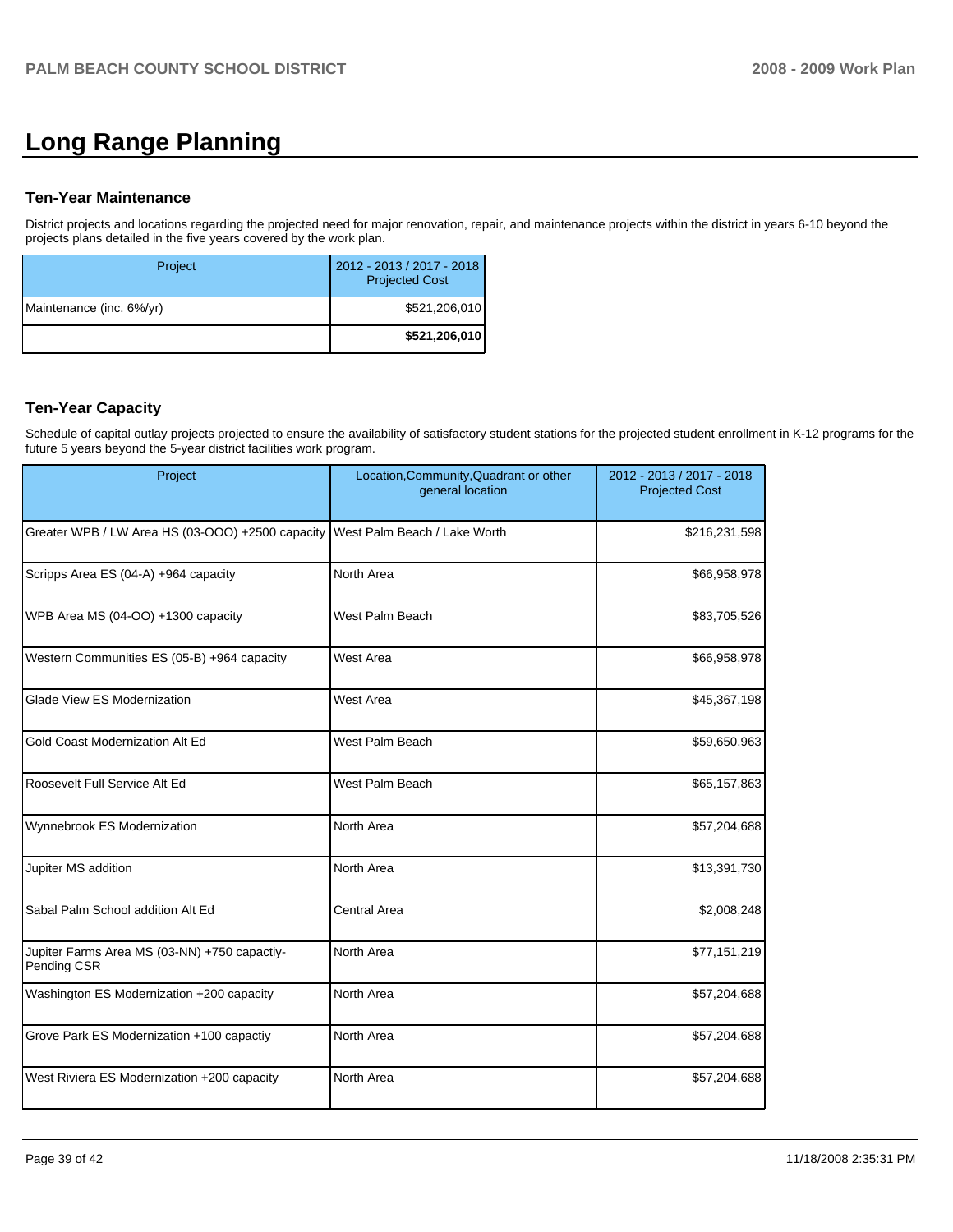|                          | \$57,204,688    |
|--------------------------|-----------------|
| <b>West Area</b>         | \$57,204,688    |
| <b>West Area</b>         | \$57,204,688    |
| South Area               | \$57,204,688    |
| South Area               | \$57,204,688    |
| South Area               | \$57,204,688    |
| South Area               | \$62,807,514    |
| <b>West Area</b>         | \$46,752,471    |
| North Area               | \$40,130,106    |
| <b>Crentral Area</b>     | \$25,661,134    |
| South Area               | \$17,606,237    |
| <b>West Central Area</b> | \$1,596,557     |
| West Area                | \$1,628,743     |
| South Area               | \$17,978,777    |
| <b>West Central Area</b> | \$30,712,966    |
|                          | \$1,513,503,686 |
|                          |                 |

## **Ten-Year Planned Utilization**

Schedule of planned capital outlay projects identifying the standard grade groupings, capacities, and planned utilization rates of future educational facilities of the district for both permanent and relocatable facilities.

| Grade Level Projections         | <b>FISH</b><br>Student<br><b>Stations</b> | Actual 2007 -<br>2008 FISH<br>Capacity | Actual<br>$2007 -$<br>2008<br><b>COFTE</b> | Actual 2007 - 2008<br><b>Utilization</b> | Actual 2008 - 2009 / 2017 - 2018 new<br>Student Capacity to be added/removed | Projected 2017<br>2018 COFTE | Projected 2017 -<br>2018 Utilization |
|---------------------------------|-------------------------------------------|----------------------------------------|--------------------------------------------|------------------------------------------|------------------------------------------------------------------------------|------------------------------|--------------------------------------|
| Elementary - District<br>Totals | 102.094                                   | 102,094                                | 74.669.81                                  | 73.14 %                                  | 5.996                                                                        | 85,962                       | 79.53 %                              |
| Middle - District Totals        | 54.204                                    | 48.785                                 | 36.222.07                                  | 74.25 %                                  | 230                                                                          | 38.418                       | 78.38 %                              |
| High - District Totals          | 60.679                                    | 57.437                                 | 47.078.50                                  | 81.96 %                                  | 1.800                                                                        | 44.451                       | 75.04 %                              |
| Other - ESE, etc                | 13.129                                    | 8,422                                  | 3.271.68                                   | 38.85 %                                  |                                                                              |                              | 0.00%                                |
|                                 | 230,106                                   |                                        | 216,738 161,242.06                         | 74.39 %                                  | 8,026                                                                        | 168,831                      | 75.11 %                              |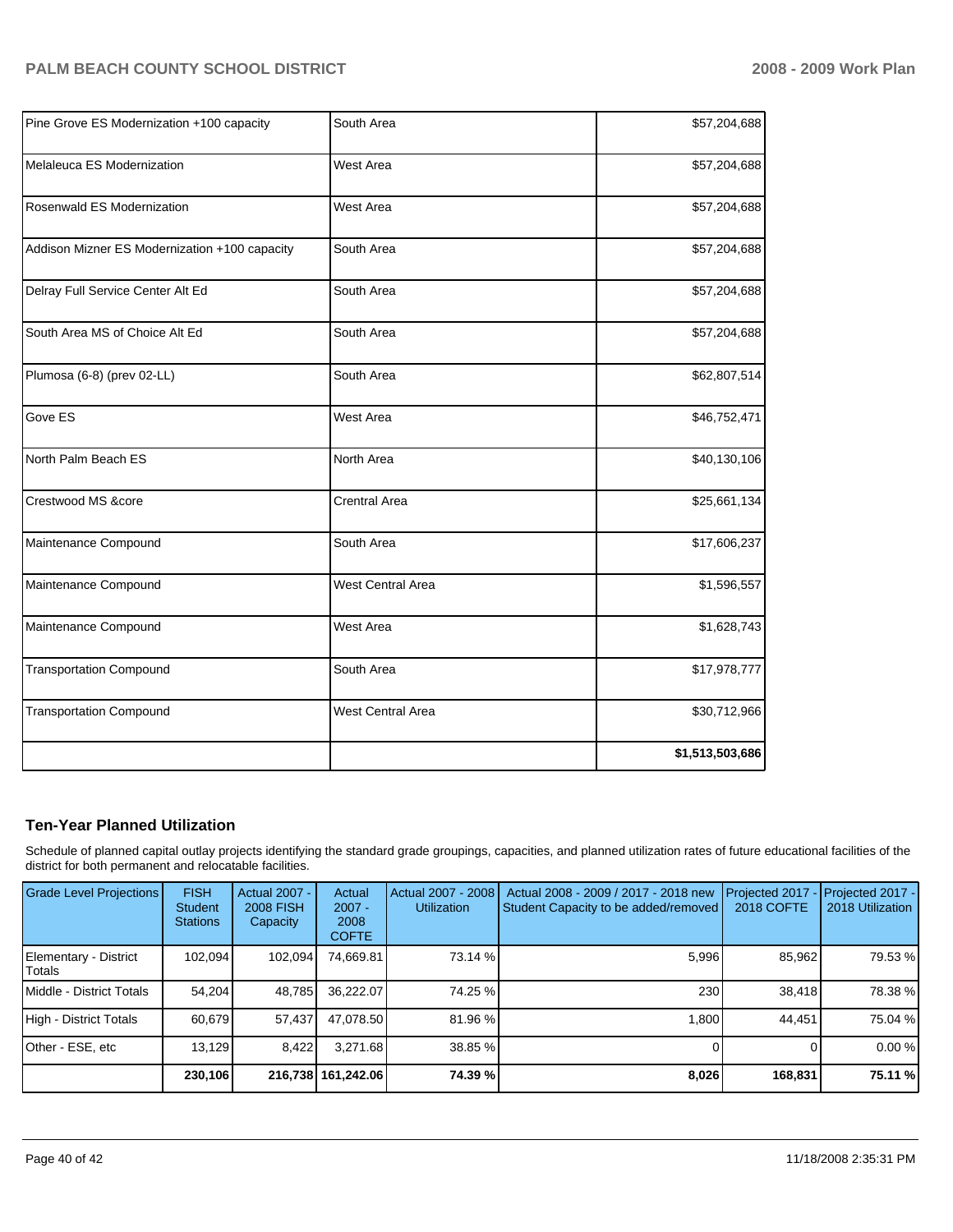#### **Ten-Year Infrastructure Planning**

#### **Proposed Location of Planned New, Remodeled, or New Additions to Facilities in 06 thru 10 out years (Section 28).**

Greater WPB / LW Area HS (03-OOO) +2500 capacity, West Palm Beach / Lake Worth�� Scripps Area ES (04-A) +964 capacity, North Area WPB Area MS (04-OO) +1300 capacity, West Palm Beach Western Communities ES (05-B) +964 capacity, West Area Glade View ES Modernization,West Area�� Gold Coast Modernization Alt Ed., West Palm Beach Roosevelt Full Service Alt Ed., West Palm Beach Wynnebrook ES Modernization, North Area Jupiter MS addition, North Area Sabal Palm School addition Alt Ed., Central Area Jupiter Farms Area MS (03-NN) +750 capactiy, North Area Washington ES Modernization +200 capacity, North Area Grove Park ES Modernization +100 capactiy,North Area�� West Riviera ES Modernization +200 capacity, North Area Pine Grove ES Modernization +100 capacity, South Area Melaleuca ES Modernization, West Area Rosenwald ES Modernization,West Area�� Addison Mizner ES Modernization +100 capacity, South Area Delray Full Service Center Alt Ed.,South Area�� South Area MS of Choice Alt Ed., South Area Plumosa (6-8) (prev 02-LL), South Area Gove ES,West Area�� North Palm Beach ES, North Area Crestwood MS &core,Crentral Area�� Maintenance Compound, South Area Maintenance Compound, West Central Area Maintenance Compound, West Area Transportation Compound,South Area�� Transportation Compound,West Central Area

Plans for closure of any school, including plans for disposition of the facility or usage of facility space, and anticipated revenues in the 06 thru 10 out **years (Section 29).** 

No school closures, dispositions, or revenues are planned at this time

#### **Twenty-Year Maintenance**

District projects and locations regarding the projected need for major renovation, repair, and maintenance projects within the district in years 11-20 beyond the projects plans detailed in the five years covered by the work plan.

| Project                   | 2017 - 2018 / 2027 - 2028 Projected Cost |
|---------------------------|------------------------------------------|
| Maintenance (inc 6% / yr) | \$1,981,344,945                          |
|                           | \$1,981,344,945                          |

## **Twenty-Year Capacity**

Schedule of capital outlay projects projected to ensure the availability of satisfactory student stations for the projected student enrollment in K-12 programs for the future 11-20 years beyond the 5-year district facilities work program.